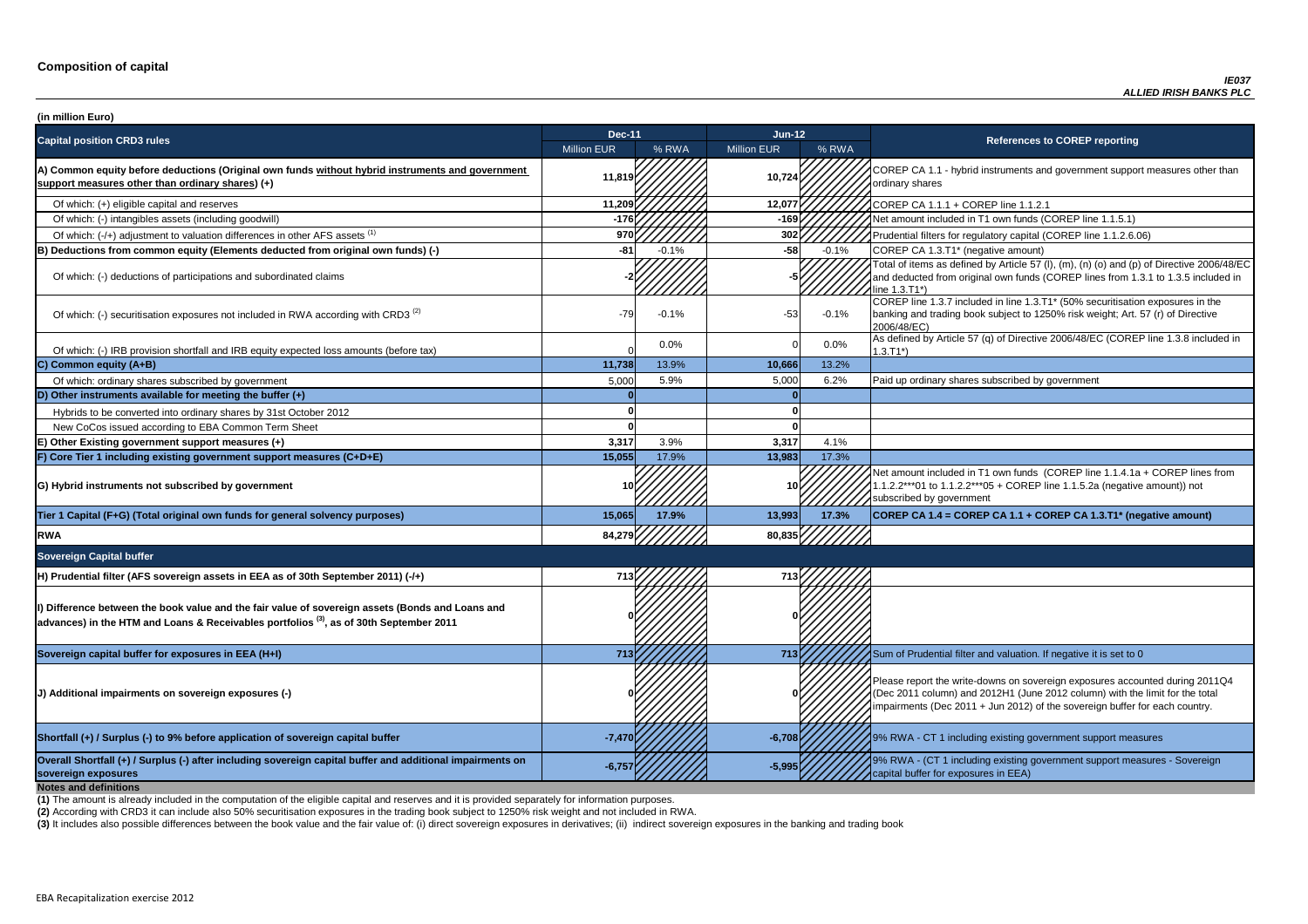### **Composition of RWA**

*IE037 ALLIED IRISH BANKS PLC*

### **(in million Euro)**

|                                                  | <b>Dec-11</b> | $Jun-12$ |
|--------------------------------------------------|---------------|----------|
| Total RWA <sup>(1)</sup>                         | 84,279        | 80,835   |
| RWA for credit risk                              | 77,863        | 74,357   |
| <b>RWA Securitisation and re-securitisations</b> | 3,027         | 2,717    |
| <b>RWA Other credit risk</b>                     | 74,836        | 71,640   |
| <b>RWA</b> for market risk                       | 401           | 441      |
| <b>RWA</b> operational risk                      | 5,856         | 5,952    |
| <b>Transitional floors</b>                       | 0             | 0        |
| <b>RWA Other</b>                                 | 159           | 85       |

### **Notes and definitions**

**(1)** The RWA calculated according to CRD III can be based on models that have not yet been approved by the National Supervisory Authority.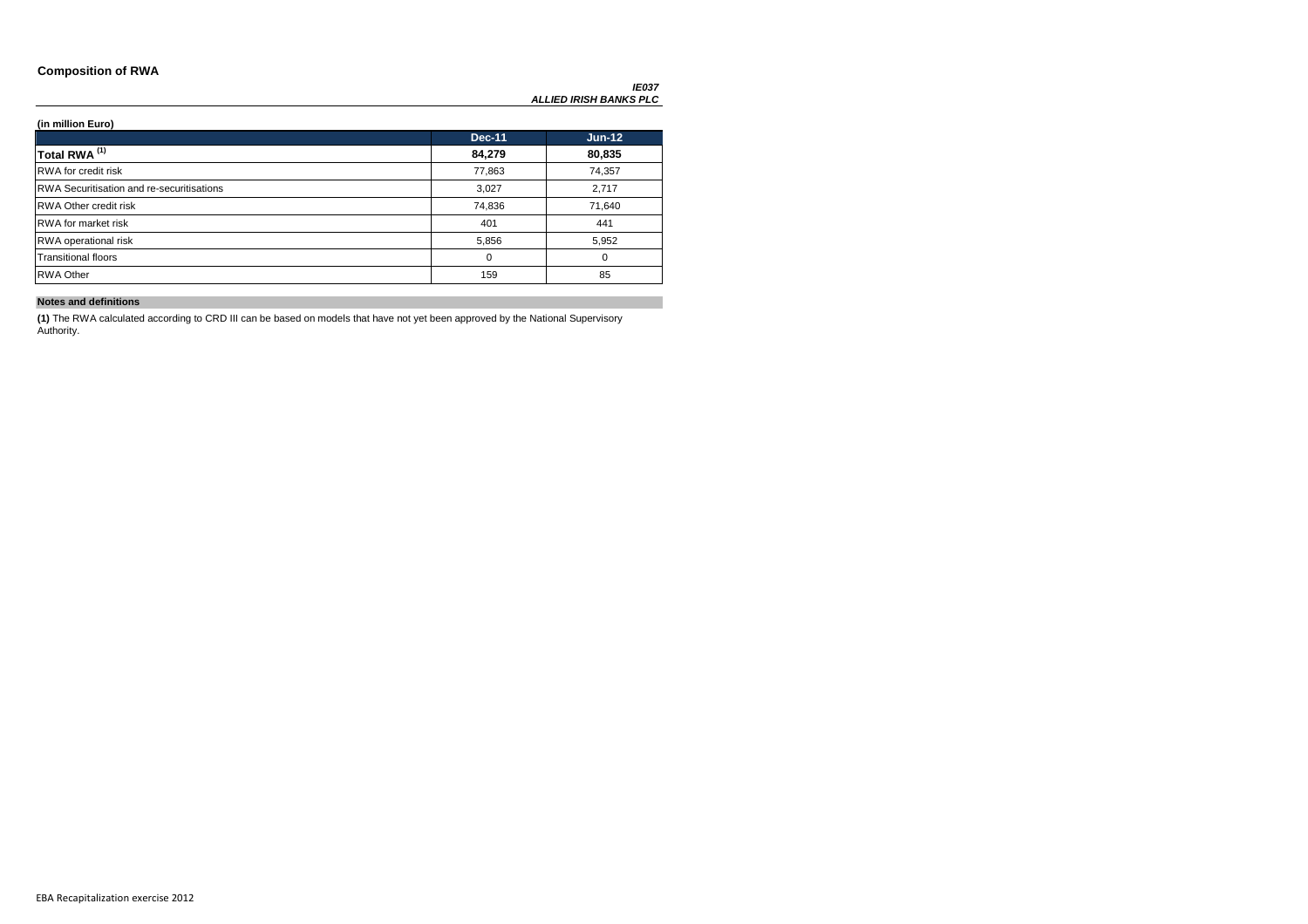#### *Dec-11 IE037 ALLIED IRISH BANKS PLC*

| (in million Euro)             |                |                            |                                                                                             |                                  |                                                                   |                                                                                              |                                                                                                     |                                                                                                                    |                                                                                                                    |                                                                                              |                                                                                                                      |                                                                                                             |                                                                                                         |                                                                           |
|-------------------------------|----------------|----------------------------|---------------------------------------------------------------------------------------------|----------------------------------|-------------------------------------------------------------------|----------------------------------------------------------------------------------------------|-----------------------------------------------------------------------------------------------------|--------------------------------------------------------------------------------------------------------------------|--------------------------------------------------------------------------------------------------------------------|----------------------------------------------------------------------------------------------|----------------------------------------------------------------------------------------------------------------------|-------------------------------------------------------------------------------------------------------------|---------------------------------------------------------------------------------------------------------|---------------------------------------------------------------------------|
| <b>Residual Maturity</b>      |                |                            | <b>GROSS DIRECT LONG EXPOSURES</b><br>(accounting value gross of provisions) <sup>(1)</sup> |                                  | other counterparties only where there is maturity matching) $(1)$ | <b>NET DIRECT POSITIONS</b>                                                                  | (gross of provisions and write-off exposures (long) net of cash short position of sovereign debt to | <b>DIRECT SOVEREIGN</b><br><b>EXPOSURES IN</b><br><b>DERIVATIVES (1)</b>                                           | <b>INDIRECT SOVEREIGN</b><br>EXPOSURES <sup>(3)</sup><br>(on and off balance sheet)                                | <b>Memo Item</b>                                                                             | Provisions and<br>write-off on                                                                                       | <b>Prudential filter</b>                                                                                    | Reserve<br>AFS sovereign assets AFS sovereign assets                                                    | Fair value of Cash<br>flow and fair value                                 |
|                               | <b>Country</b> |                            | of which: loans and<br>advances in the HTM<br>and Loans and<br>receivables portfolios       |                                  | of which: Available for<br>sale financial assets<br>(AFS)         | of which: Financial<br>assets designated at fair<br>value through profit or<br>loss<br>(FVO) | of which: Financial assets<br>held for trading $(2)$                                                | Net position at fair values<br>(Derivatives with positive fair<br>value + Derivatives with<br>negative fair value) | Net position at fair values<br>(Derivatives with positive fair<br>value + Derivatives with<br>negative fair value) | <b>Nominal Value</b><br>Debt securities<br>in HTM and Loans<br>and Receivables<br>portfolios | Sovereign assets<br>(loans, advances<br>and debt<br>securities)<br>$(+)$                                             | (including the fair<br>value of Cash flow and<br>fair value hedging<br>contracts)<br>$(+/-)$ <sup>(4)</sup> | (gross the fair value of<br>Cash flow and fair<br>value hedging<br>contracts)<br>$(+/-)$ <sup>(4)</sup> | hedging contracts<br>on AFS sovereign<br>assets<br>$(+/-)$ <sup>(4)</sup> |
| $[0 - 3M]$                    |                | $\Omega$                   | $\overline{0}$                                                                              | $\Omega$                         | $\Omega$                                                          | $\cap$<br>$\Omega$                                                                           | $\overline{0}$                                                                                      | റ<br>$\Omega$                                                                                                      | $\Omega$<br>$\Omega$                                                                                               | $\Omega$                                                                                     | 7777777777                                                                                                           | - 0<br>$\Omega$                                                                                             | $\overline{0}$                                                                                          | $\cap$<br>$\Omega$                                                        |
| $[3M - 1Y]$<br>$[1Y - 2Y]$    |                | 18<br>41                   | $\Omega$<br>$\Omega$                                                                        | 18<br>39                         | 18<br>40                                                          | $\cap$                                                                                       | $\Omega$<br>$\Omega$                                                                                | $\Omega$                                                                                                           | $\Omega$                                                                                                           | $\Omega$<br>$\Omega$                                                                         |                                                                                                                      | $\Omega$                                                                                                    | $\overline{0}$<br>$-1$                                                                                  | $-1$                                                                      |
| $[2Y - 3Y]$                   |                | 93                         | $\Omega$                                                                                    | 87                               | 92                                                                | $\Omega$                                                                                     | $\Omega$                                                                                            | - 0                                                                                                                | $\Omega$                                                                                                           | $\Omega$                                                                                     |                                                                                                                      | $\Omega$                                                                                                    | $-1$                                                                                                    | $-1$                                                                      |
| $[3Y - 5Y]$                   | Austria        | 27                         | $\Omega$                                                                                    | 25                               | 26                                                                | $\Omega$                                                                                     | $\overline{0}$                                                                                      | $\Omega$                                                                                                           | $\Omega$                                                                                                           | $\Omega$                                                                                     | ШША                                                                                                                  | $\Omega$                                                                                                    | $-1$                                                                                                    | $\Omega$                                                                  |
| $[5Y - 10Y]$                  |                | $\Omega$                   | $\Omega$                                                                                    | $\Omega$                         | $\Omega$                                                          | $\cap$                                                                                       | $\Omega$                                                                                            | - 0                                                                                                                | $\Omega$                                                                                                           | $\Omega$                                                                                     | HHHHA                                                                                                                | $\Omega$                                                                                                    | $\Omega$                                                                                                | $\Omega$                                                                  |
| [10Y - more [<br><b>Total</b> |                | $\Omega$<br>179            | $\Omega$<br>$\Omega$                                                                        | $\cap$<br>168                    | $\Omega$<br>176                                                   | $\cap$                                                                                       | $\Omega$                                                                                            | $\cap$                                                                                                             | $\Omega$                                                                                                           | $\Omega$                                                                                     |                                                                                                                      | $\Omega$<br>$\Omega$                                                                                        | $\Omega$<br>$-3$                                                                                        | $\cap$<br>$-2$                                                            |
| $[0 - 3M]$                    |                | $\Omega$                   | $\Omega$                                                                                    | $\Omega$                         | $\Omega$                                                          | $\cap$                                                                                       | $\overline{0}$                                                                                      | $\Omega$                                                                                                           | $\Omega$                                                                                                           | $\Omega$                                                                                     |                                                                                                                      | $\Omega$                                                                                                    | $\Omega$                                                                                                | റ                                                                         |
| $[3M - 1Y]$                   |                | $\Omega$                   | $\overline{0}$                                                                              | $\Omega$                         | $\Omega$                                                          | $\Omega$                                                                                     | $\Omega$                                                                                            | $\Omega$                                                                                                           | $\Omega$                                                                                                           | $\Omega$                                                                                     | HIIII)<br>MAAA                                                                                                       | $\Omega$                                                                                                    | $\Omega$                                                                                                | $\cap$                                                                    |
| $[1Y - 2Y]$                   |                | $\Omega$                   | $\overline{0}$                                                                              | $\Omega$                         | $\overline{0}$                                                    | $\Omega$                                                                                     | $\overline{0}$                                                                                      | $\Omega$                                                                                                           | $\Omega$                                                                                                           | $\overline{0}$                                                                               |                                                                                                                      | $\overline{0}$                                                                                              | $\overline{0}$                                                                                          | $\Omega$                                                                  |
| $[2Y - 3Y]$                   | Belgium        | $\Omega$                   | $\overline{0}$                                                                              | $\overline{0}$                   | $\Omega$                                                          | $\Omega$                                                                                     | $\overline{0}$                                                                                      | $\cap$                                                                                                             | $\Omega$                                                                                                           | $\Omega$                                                                                     |                                                                                                                      | $\Omega$                                                                                                    | $\overline{0}$                                                                                          | $\Omega$                                                                  |
| $[3Y - 5Y]$                   |                | $\Omega$                   | $\overline{0}$<br>$\Omega$                                                                  | $\Omega$<br>$\Omega$             | $\Omega$                                                          | $\Omega$<br>$\Omega$                                                                         | $\overline{0}$                                                                                      | $\cap$<br>$\Omega$                                                                                                 | $\Omega$<br>$\cap$                                                                                                 | $\Omega$<br>$\Omega$                                                                         | VHHHH                                                                                                                | $\Omega$<br>$\Omega$                                                                                        | $\Omega$<br>$\Omega$                                                                                    | $\cap$<br>$\cap$                                                          |
| $[5Y - 10Y]$<br>[10Y - more [ |                | $\Omega$<br>$\Omega$       | $\Omega$                                                                                    | $\Omega$                         | $\Omega$<br>$\Omega$                                              | $\cap$                                                                                       | $\overline{0}$<br>$\Omega$                                                                          | $\cap$                                                                                                             |                                                                                                                    | $\Omega$                                                                                     | <u> 777777777</u>                                                                                                    | $\Omega$                                                                                                    | $\Omega$                                                                                                | $\Omega$                                                                  |
| <b>Total</b>                  |                | $\Omega$                   | $\overline{0}$                                                                              | $\Omega$                         | $\Omega$                                                          | $\Omega$                                                                                     | $\Omega$                                                                                            | $\blacksquare$                                                                                                     | $\Omega$                                                                                                           | $\Omega$                                                                                     |                                                                                                                      | $\Omega$                                                                                                    | $\Omega$                                                                                                | $\Omega$                                                                  |
| $[0 - 3M]$                    |                | $\Omega$                   | $\Omega$                                                                                    | $\Omega$                         | $\Omega$                                                          | $\cap$                                                                                       | $\Omega$                                                                                            | $\cap$                                                                                                             |                                                                                                                    | $\cap$                                                                                       |                                                                                                                      | $\cap$                                                                                                      | $\Omega$                                                                                                | $\cap$                                                                    |
| $[3M - 1Y]$                   |                | $\Omega$                   | $\Omega$                                                                                    | $\Omega$                         | $\Omega$                                                          | $\cap$                                                                                       | $\Omega$                                                                                            | $\cap$                                                                                                             |                                                                                                                    | $\Omega$                                                                                     | -1 <i>4444777</i> 31-                                                                                                | $\cap$                                                                                                      | $\Omega$                                                                                                | $\sqrt{ }$                                                                |
| $[1Y - 2Y]$<br>[2Y - 3Y [     |                | $\Omega$<br>$\Omega$       | $\Omega$<br>$\Omega$                                                                        | $\Omega$<br>$\Omega$             | $\Omega$<br>$\Omega$                                              | $\Omega$<br>$\cap$                                                                           | $\overline{0}$<br>$\Omega$                                                                          | $\cap$<br>$\cap$                                                                                                   | $\Omega$                                                                                                           | $\cap$<br>$\Omega$                                                                           | <i>ШША</i>                                                                                                           | $\cap$<br>$\Omega$                                                                                          | $\Omega$<br>$\Omega$                                                                                    | $\Omega$<br>$\cap$                                                        |
| <u>[3Y - 5Y  </u>             | Bulgaria       |                            |                                                                                             |                                  |                                                                   |                                                                                              |                                                                                                     |                                                                                                                    |                                                                                                                    |                                                                                              |                                                                                                                      |                                                                                                             |                                                                                                         |                                                                           |
| $[5Y - 10Y]$                  |                | $\Omega$                   | $\Omega$                                                                                    | $\Omega$                         | $\Omega$                                                          | $\Omega$                                                                                     | $\Omega$                                                                                            | $\Omega$                                                                                                           |                                                                                                                    | $\Omega$                                                                                     | Hillitta                                                                                                             | $\Omega$                                                                                                    | $\Omega$                                                                                                |                                                                           |
| [10Y - more [                 |                | $\Omega$                   | $\Omega$                                                                                    | $\Omega$                         | $\Omega$                                                          | $\Omega$                                                                                     | $\Omega$                                                                                            | $\Omega$                                                                                                           | $\Omega$                                                                                                           | $\Omega$                                                                                     |                                                                                                                      | $\Omega$                                                                                                    | $\Omega$                                                                                                | $\Omega$                                                                  |
| <b>Total</b>                  |                | - 0                        | $\overline{0}$<br>$\Omega$                                                                  | $\Omega$<br>$\Omega$             | $\Omega$                                                          | $\Omega$<br>$\Omega$                                                                         | $\overline{0}$                                                                                      | - 0<br>$\cap$                                                                                                      | $\Omega$<br>$\Omega$                                                                                               | $\Omega$<br>$\Omega$                                                                         |                                                                                                                      | $\Omega$                                                                                                    | $\Omega$                                                                                                | $\Omega$<br>$\sim$                                                        |
| $[0 - 3M]$<br>$[3M - 1Y]$     |                | $\Omega$<br>$\Omega$       | $\overline{0}$                                                                              | $\Omega$                         | $\Omega$<br>$\Omega$                                              | $\Omega$                                                                                     | $\overline{0}$<br>$\overline{0}$                                                                    | $\Omega$                                                                                                           | ∩                                                                                                                  | $\overline{0}$                                                                               | <u>V/////////</u>                                                                                                    | $\Omega$<br>$\overline{0}$                                                                                  | $\overline{0}$<br>$\overline{0}$                                                                        |                                                                           |
| $[1Y - 2Y]$                   |                | $\overline{0}$             | $\Omega$                                                                                    | $\Omega$                         | $\Omega$                                                          | $\Omega$                                                                                     | $\mathbf 0$                                                                                         | $\Omega$                                                                                                           |                                                                                                                    | $\Omega$                                                                                     | <u>VIIIIIII</u>                                                                                                      | $\Omega$                                                                                                    | $\Omega$                                                                                                |                                                                           |
| $[2Y - 3Y]$                   | Cyprus         | $\overline{0}$             | $\Omega$                                                                                    | $\Omega$                         | $\Omega$                                                          | $\Omega$                                                                                     | $\mathbf 0$                                                                                         | $\Omega$                                                                                                           |                                                                                                                    | $\mathbf 0$                                                                                  | ШШ                                                                                                                   | $\overline{0}$                                                                                              | $\mathbf 0$                                                                                             |                                                                           |
| $[3Y - 5Y]$                   |                | - 0                        | $\Omega$                                                                                    | $\Omega$                         | - 0                                                               | $\Omega$                                                                                     | $\Omega$                                                                                            | - 0                                                                                                                | $\Omega$                                                                                                           | $\Omega$                                                                                     |                                                                                                                      | $\Omega$                                                                                                    | $\Omega$                                                                                                |                                                                           |
| $[5Y - 10Y]$<br>[10Y - more [ |                | $\Omega$<br>- റ            | $\Omega$<br>$\Omega$                                                                        | $\Omega$<br>$\Omega$             | - 0<br>$\cap$                                                     | $\Omega$<br>$\Omega$                                                                         | $\overline{0}$<br>$\Omega$                                                                          | $\Omega$<br>$\cap$                                                                                                 | $\Omega$<br>$\Omega$                                                                                               | $\Omega$<br>$\Omega$                                                                         | 777777777<br><u> 777777777</u>                                                                                       | $\Omega$<br>$\Omega$                                                                                        | $\Omega$<br>$\Omega$                                                                                    | $\cap$<br>$\cap$                                                          |
| <b>Total</b>                  |                | $\Omega$                   | $\Omega$                                                                                    |                                  | $\Omega$                                                          |                                                                                              |                                                                                                     |                                                                                                                    |                                                                                                                    |                                                                                              |                                                                                                                      | $\Omega$                                                                                                    |                                                                                                         |                                                                           |
| $[0 - 3M]$                    |                | $\Omega$                   | $\Omega$                                                                                    | $\Omega$                         | $\Omega$                                                          | $\Omega$                                                                                     | $\overline{0}$                                                                                      | $\Omega$                                                                                                           | $\Omega$                                                                                                           | $\Omega$                                                                                     | 7777                                                                                                                 | $\Omega$                                                                                                    | $\Omega$                                                                                                | $\cap$                                                                    |
| $\sqrt{3M-1Y}$                |                | $\overline{0}$             | $\overline{0}$                                                                              | $\Omega$                         | $\overline{0}$                                                    | $\Omega$                                                                                     | $\overline{0}$                                                                                      | $\Omega$                                                                                                           | $\Omega$                                                                                                           | $\overline{0}$                                                                               | VIIIIIII                                                                                                             | $\overline{0}$                                                                                              | $\Omega$                                                                                                | $\Omega$                                                                  |
| $[1Y - 2Y]$                   |                | $\overline{0}$<br>$\Omega$ | $\overline{0}$<br>$\overline{0}$                                                            | $\overline{0}$<br>$\overline{0}$ | $\overline{0}$<br>$\overline{0}$                                  | $\Omega$<br>$\Omega$                                                                         | $\overline{0}$<br>$\overline{0}$                                                                    | $\Omega$<br>$\Omega$                                                                                               | $\Omega$<br>$\Omega$                                                                                               | $\overline{0}$<br>$\overline{0}$                                                             | <u>UMMI</u>                                                                                                          | $\overline{0}$<br>$\overline{0}$                                                                            | $\Omega$<br>$\overline{0}$                                                                              | $\Omega$<br>- 0                                                           |
| $[2Y - 3Y]$<br>$[3Y - 5Y]$    | Czech Republic | $\overline{0}$             | $\overline{0}$                                                                              | $\overline{0}$                   | $\overline{0}$                                                    | $\Omega$                                                                                     | $\overline{0}$                                                                                      | $\Omega$                                                                                                           | $\Omega$                                                                                                           | $\overline{0}$                                                                               |                                                                                                                      | $\overline{0}$                                                                                              | $\overline{0}$                                                                                          | $\Omega$                                                                  |
| $[5Y - 10Y]$                  |                | $\Omega$                   | $\Omega$                                                                                    | $\overline{0}$                   | - 0                                                               | $\Omega$                                                                                     | $\overline{0}$                                                                                      | $\Omega$                                                                                                           | $\Omega$                                                                                                           | $\Omega$                                                                                     |                                                                                                                      | $\Omega$                                                                                                    | $\Omega$                                                                                                | $\Omega$                                                                  |
| [10Y - more [                 |                | $\Omega$                   | $\Omega$                                                                                    | $\Omega$                         | $\Omega$                                                          | $\Omega$                                                                                     | $\Omega$                                                                                            | $\cap$                                                                                                             | $\cap$                                                                                                             | $\Omega$                                                                                     |                                                                                                                      | $\Omega$                                                                                                    | $\Omega$                                                                                                | $\cap$                                                                    |
| <b>Total</b>                  |                | $\Omega$                   | $\overline{0}$                                                                              | $\Omega$                         | $\Omega$                                                          | $\Omega$                                                                                     | $\overline{0}$                                                                                      |                                                                                                                    |                                                                                                                    | $\Omega$                                                                                     |                                                                                                                      | $\overline{0}$                                                                                              | $\overline{0}$                                                                                          | $\Omega$<br>$\cap$                                                        |
| $[0 - 3M]$<br>$\sqrt{3M-11}$  |                | $\Omega$<br>$\Omega$       | $\Omega$<br>$\Omega$                                                                        | $\Omega$<br>$\Omega$             | $\Omega$<br>$\Omega$                                              | $\Omega$<br>$\Omega$                                                                         | $\overline{0}$<br>$\overline{0}$                                                                    | $\Omega$<br>$\Omega$                                                                                               | $\cap$<br>$\Omega$                                                                                                 | $\Omega$<br>$\Omega$                                                                         | UNITA<br>UNITA                                                                                                       | $\Omega$<br>$\Omega$                                                                                        | $\Omega$<br>$\Omega$                                                                                    | $\cap$                                                                    |
| $[1Y - 2Y]$                   |                | $\Omega$                   | $\overline{0}$                                                                              | $\Omega$                         | $\Omega$                                                          | $\Omega$                                                                                     | $\overline{0}$                                                                                      | $\Omega$                                                                                                           | $\Omega$                                                                                                           | $\Omega$                                                                                     |                                                                                                                      | $\Omega$                                                                                                    | $\overline{0}$                                                                                          | $\cap$                                                                    |
| $[2Y - 3Y]$                   | Denmark        | 42                         | $\overline{0}$                                                                              | 40                               | 41                                                                | $\Omega$                                                                                     | $\overline{0}$                                                                                      | $\cap$                                                                                                             | $\Omega$                                                                                                           | $\Omega$                                                                                     |                                                                                                                      | $\Omega$                                                                                                    | $-1$                                                                                                    | $-1$                                                                      |
| $[3Y - 5Y]$                   |                | 18                         | $\Omega$                                                                                    | 18                               | 18                                                                | $\Omega$                                                                                     | $\overline{0}$                                                                                      | $\cap$<br>$\cap$                                                                                                   | $\cap$<br>$\Omega$                                                                                                 | $\Omega$                                                                                     |                                                                                                                      | $\Omega$<br>$\Omega$                                                                                        | $\Omega$                                                                                                | $\Omega$<br>$\cap$                                                        |
| $[5Y - 10Y]$<br>[10Y - more [ |                | $\Omega$<br>$\Omega$       | $\Omega$<br>$\Omega$                                                                        | $\Omega$<br>$\Omega$             | $\overline{0}$<br>$\Omega$                                        | $\Omega$<br>$\Omega$                                                                         | $\overline{0}$<br>$\Omega$                                                                          | $\Omega$                                                                                                           | $\Omega$                                                                                                           | $\Omega$<br>$\Omega$                                                                         |                                                                                                                      | $\Omega$                                                                                                    | $\overline{0}$<br>$\overline{0}$                                                                        | $\cap$                                                                    |
| <b>Total</b>                  |                | 60                         | $\overline{0}$                                                                              | 58                               | 59                                                                | $\Omega$                                                                                     | $\Omega$                                                                                            | - 0                                                                                                                | $\Omega$                                                                                                           | $\Omega$                                                                                     |                                                                                                                      | $\overline{0}$                                                                                              | $-1$                                                                                                    | $-1$                                                                      |
| $[0 - 3M]$                    |                | $\Omega$                   | $\Omega$                                                                                    | $\Omega$                         | $\Omega$                                                          | $\Omega$                                                                                     | $\overline{0}$                                                                                      | $\Omega$                                                                                                           | $\Omega$                                                                                                           | $\Omega$                                                                                     | VIIIIIIII                                                                                                            | $\Omega$                                                                                                    | $\Omega$                                                                                                | $\Omega$                                                                  |
| $[3M - 1Y]$                   |                | $\Omega$                   | $\Omega$                                                                                    | $\Omega$                         | $\Omega$                                                          | $\Omega$                                                                                     | $\Omega$                                                                                            | $\Omega$                                                                                                           |                                                                                                                    | $\Omega$                                                                                     |                                                                                                                      | $\Omega$                                                                                                    | $\Omega$                                                                                                |                                                                           |
| $[1Y - 2Y]$<br>$[2Y - 3Y]$    |                | $\Omega$<br>$\Omega$       | $\Omega$<br>$\Omega$                                                                        | $\Omega$<br>$\Omega$             | $\Omega$<br>$\Omega$                                              | $\Omega$                                                                                     | $\Omega$<br>$\mathbf 0$                                                                             | $\cap$                                                                                                             |                                                                                                                    | $\Omega$<br>$\Omega$                                                                         | HAAAA<br>HAAAAA                                                                                                      | $\Omega$<br>$\Omega$                                                                                        | $\Omega$<br>$\mathbf 0$                                                                                 |                                                                           |
| $[3Y - 5Y]$                   | Estonia        | -0                         |                                                                                             | $\Omega$                         | $\Omega$                                                          |                                                                                              | $\Omega$                                                                                            |                                                                                                                    |                                                                                                                    | $\Omega$                                                                                     |                                                                                                                      | $\Omega$                                                                                                    | $\Omega$                                                                                                |                                                                           |
| [5Y - 10Y]                    |                | - 0                        | റ                                                                                           | $\Omega$                         | $\Omega$                                                          | $\Omega$                                                                                     | $\Omega$                                                                                            | $\Omega$                                                                                                           |                                                                                                                    | $\Omega$                                                                                     |                                                                                                                      | $\Omega$                                                                                                    | $\Omega$                                                                                                |                                                                           |
| [10Y - more [                 |                | - 0                        | $\cap$                                                                                      | $\Omega$                         | $\Omega$                                                          | $\Omega$                                                                                     | $\Omega$                                                                                            | $\cap$                                                                                                             | $\Omega$                                                                                                           | $\Omega$                                                                                     | //////////                                                                                                           | $\Omega$                                                                                                    | $\Omega$                                                                                                | $\cap$                                                                    |
| <b>Total</b>                  |                |                            | $\Omega$<br>$\cap$                                                                          | $\Omega$                         | - റ<br>$\Omega$                                                   | $\cap$                                                                                       | $\Omega$<br>$\Omega$                                                                                | $\cap$                                                                                                             | $\Omega$                                                                                                           | $\Omega$                                                                                     | 7777777777                                                                                                           | $\Omega$<br>$\Omega$                                                                                        | $\Omega$                                                                                                |                                                                           |
| $[0 - 3M]$<br>$[3M - 1Y]$     |                | $\Omega$<br>19             | $\overline{0}$                                                                              | 18                               | 18                                                                | $\Omega$                                                                                     | $\overline{0}$                                                                                      | $\overline{0}$                                                                                                     | $\mathbf 0$                                                                                                        | $\overline{0}$                                                                               |                                                                                                                      | $\overline{0}$                                                                                              | $\overline{0}$                                                                                          | $\Omega$                                                                  |
| $[1Y - 2Y]$                   |                | $\overline{0}$             | $\overline{0}$                                                                              | $\overline{0}$                   | $\overline{0}$                                                    | $\overline{0}$                                                                               | $\overline{0}$                                                                                      | $\overline{0}$                                                                                                     | $\Omega$                                                                                                           | $\overline{0}$                                                                               |                                                                                                                      | $\overline{0}$                                                                                              | $\overline{0}$                                                                                          | $\Omega$                                                                  |
| $[2Y - 3Y]$                   | Finland        | 27                         | $\overline{0}$                                                                              | 25                               | 25                                                                | $\overline{0}$                                                                               | $\overline{0}$                                                                                      | $\Omega$                                                                                                           | $\Omega$                                                                                                           | $\overline{0}$                                                                               |                                                                                                                      | $\overline{0}$                                                                                              | $-2$                                                                                                    | $-1$                                                                      |
| $[3Y - 5Y]$                   |                | $\overline{0}$             | $\overline{0}$                                                                              | $\overline{0}$                   | $\overline{0}$                                                    | $\overline{0}$                                                                               | $\overline{0}$                                                                                      | $\overline{0}$                                                                                                     | $\Omega$                                                                                                           | $\overline{0}$                                                                               |                                                                                                                      | $\overline{0}$                                                                                              | $\overline{0}$                                                                                          | $\overline{0}$                                                            |
| $[5Y - 10Y]$<br>[10Y - more [ |                | $\Omega$<br>- 0            | $\overline{0}$<br>$\Omega$                                                                  | $\overline{0}$<br>$\overline{0}$ | $\Omega$<br>$\Omega$                                              | $\overline{0}$<br>$\Omega$                                                                   | $\overline{0}$<br>$\Omega$                                                                          | $\overline{0}$<br>$\Omega$                                                                                         | $\Omega$<br>$\Omega$                                                                                               | $\overline{0}$<br>$\Omega$                                                                   | <b>College College College College College College College College College College College College College Colle</b> | $\overline{0}$<br>$\Omega$                                                                                  | $\overline{0}$<br>$\Omega$                                                                              | $\Omega$<br>$\Omega$                                                      |
| <b>Total</b>                  |                | 45                         | $\overline{0}$                                                                              | 43                               | 43                                                                |                                                                                              | $\Omega$                                                                                            |                                                                                                                    |                                                                                                                    |                                                                                              |                                                                                                                      | - 0                                                                                                         | $-2$                                                                                                    | $-1$                                                                      |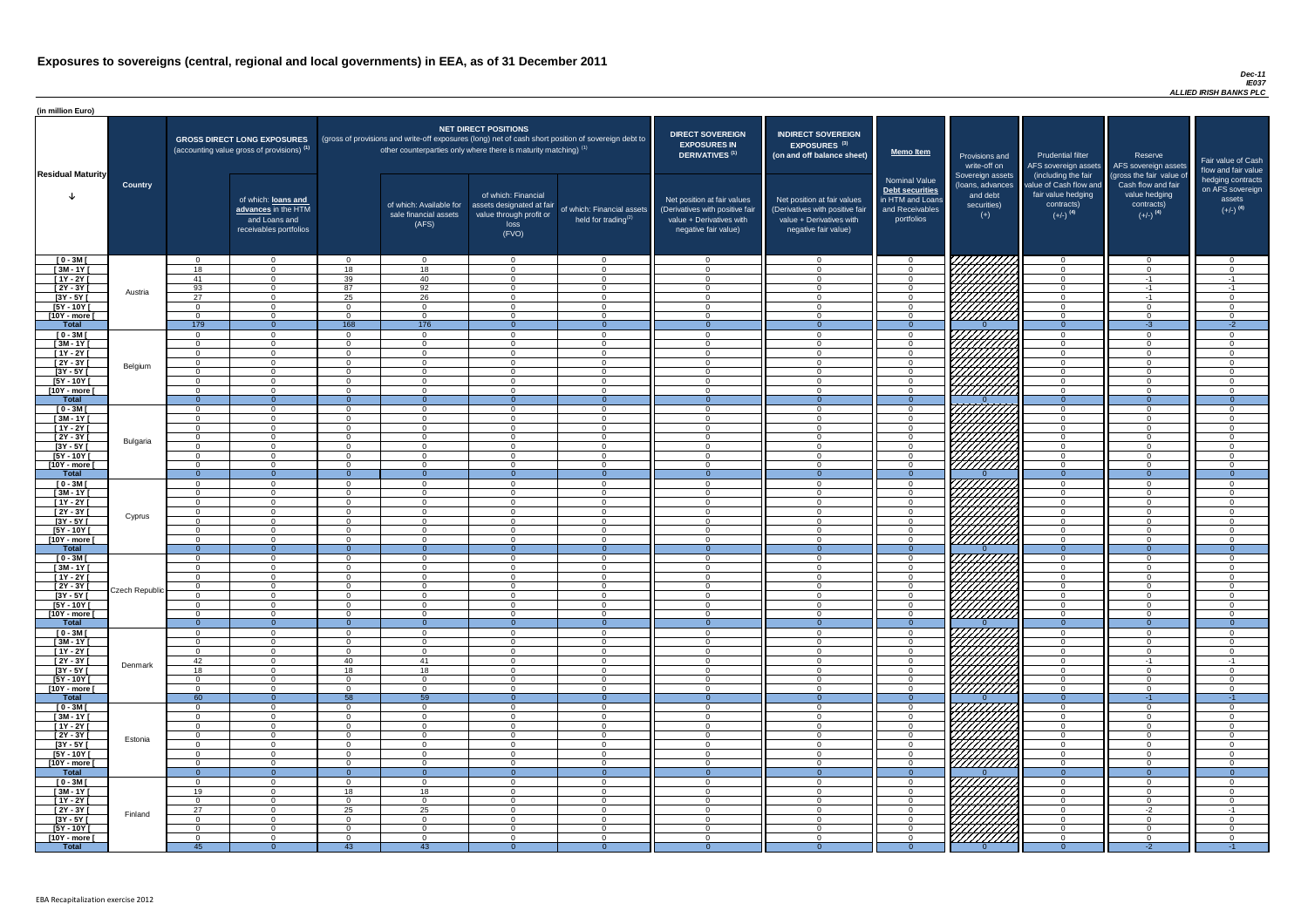#### *Dec-11 IE037 ALLIED IRISH BANKS PLC*

| (in million Euro)             |                       |                      |                                                                                             |                      |                                                                                                                                                                          |                                                                                              |                                                      |                                                                                                                    |                                                                                                                    |                                                                                              |                                                                          |                                                                                      |                                                                             |                                                                           |
|-------------------------------|-----------------------|----------------------|---------------------------------------------------------------------------------------------|----------------------|--------------------------------------------------------------------------------------------------------------------------------------------------------------------------|----------------------------------------------------------------------------------------------|------------------------------------------------------|--------------------------------------------------------------------------------------------------------------------|--------------------------------------------------------------------------------------------------------------------|----------------------------------------------------------------------------------------------|--------------------------------------------------------------------------|--------------------------------------------------------------------------------------|-----------------------------------------------------------------------------|---------------------------------------------------------------------------|
| <b>Residual Maturity</b>      |                       |                      | <b>GROSS DIRECT LONG EXPOSURES</b><br>(accounting value gross of provisions) <sup>(1)</sup> |                      | (gross of provisions and write-off exposures (long) net of cash short position of sovereign debt to<br>other counterparties only where there is maturity matching) $(1)$ | <b>NET DIRECT POSITIONS</b>                                                                  |                                                      | <b>DIRECT SOVEREIGN</b><br><b>EXPOSURES IN</b><br>DERIVATIVES <sup>(1)</sup>                                       | <b>INDIRECT SOVEREIGN</b><br><b>EXPOSURES<sup>(3)</sup></b><br>(on and off balance sheet)                          | <b>Memo Item</b>                                                                             | Provisions and<br>write-off on                                           | <b>Prudential filter</b><br>AFS sovereign assets<br>(including the fair              | Reserve<br>AFS sovereign assets<br>(gross the fair value of                 | Fair value of Cash<br>flow and fair value                                 |
|                               | <b>Country</b>        |                      | of which: loans and<br>advances in the HTM<br>and Loans and<br>receivables portfolios       |                      | of which: Available for<br>sale financial assets<br>(AFS)                                                                                                                | of which: Financial<br>assets designated at fair<br>value through profit or<br>loss<br>(FVO) | of which: Financial assets<br>held for trading $(2)$ | Net position at fair values<br>(Derivatives with positive fair<br>value + Derivatives with<br>negative fair value) | Net position at fair values<br>(Derivatives with positive fair<br>value + Derivatives with<br>negative fair value) | <b>Nominal Value</b><br>Debt securities<br>in HTM and Loans<br>and Receivables<br>portfolios | Sovereign assets<br>(loans, advances<br>and debt<br>securities)<br>$(+)$ | value of Cash flow and<br>fair value hedging<br>contracts)<br>$(+/-)$ <sup>(4)</sup> | Cash flow and fair<br>value hedging<br>contracts)<br>$(+/-)$ <sup>(4)</sup> | hedging contracts<br>on AFS sovereign<br>assets<br>$(+/-)$ <sup>(4)</sup> |
| $[0 - 3M]$                    |                       | $\Omega$             | $\overline{0}$                                                                              | $\Omega$             | $\overline{0}$                                                                                                                                                           | $\Omega$                                                                                     | $\overline{0}$                                       | $\overline{0}$                                                                                                     | $\cap$                                                                                                             | $\overline{0}$                                                                               | <i>ЧНННА</i>                                                             | $\overline{0}$                                                                       | $\cap$                                                                      | $\overline{0}$                                                            |
| $[3M - 1Y]$<br>$[1Y - 2Y]$    |                       | 18<br>28             | $\Omega$<br>$\overline{0}$                                                                  | 18<br>26             | 18<br>28                                                                                                                                                                 | $\Omega$<br>$\Omega$                                                                         | $\Omega$<br>$\Omega$                                 | റ<br>$\bigcap$                                                                                                     | $\cap$<br>$\Omega$                                                                                                 | $\Omega$<br>$\overline{0}$                                                                   | HATAR<br>HATAR                                                           | $\overline{0}$<br>$\overline{0}$                                                     | $\Omega$<br>$\Omega$                                                        | $\Omega$<br>$\overline{0}$                                                |
| $[2Y - 3Y]$                   |                       | 115                  | $\overline{0}$                                                                              | 110                  | 114                                                                                                                                                                      | $\Omega$                                                                                     | $\Omega$                                             | $\overline{0}$                                                                                                     | $\cap$                                                                                                             | $\overline{0}$                                                                               |                                                                          | $\overline{0}$                                                                       | $-1$                                                                        | $\overline{0}$                                                            |
| $[3Y - 5Y]$                   | France                | 329                  | $\Omega$                                                                                    | 320                  | 322                                                                                                                                                                      | $\cap$                                                                                       | $\Omega$                                             | $\Omega$                                                                                                           | $\cap$                                                                                                             | $\overline{0}$                                                                               |                                                                          | $\overline{0}$                                                                       | $-7$                                                                        | -6                                                                        |
| $[5Y - 10Y]$                  |                       | 209                  | $\overline{0}$                                                                              | 199                  | 195                                                                                                                                                                      | $\Omega$                                                                                     | $\Omega$                                             | $\Omega$                                                                                                           | $\Omega$                                                                                                           | $\overline{0}$                                                                               |                                                                          | $\overline{0}$                                                                       | $-14$                                                                       | $\overline{0}$                                                            |
| [10Y - more [<br><b>Total</b> |                       | $\Omega$<br>699      | $\Omega$<br>$\Omega$                                                                        | $\Omega$<br>674      | $\overline{0}$<br>677                                                                                                                                                    | $\Omega$                                                                                     | $\overline{0}$                                       | - 0                                                                                                                | $\Omega$                                                                                                           | $\overline{0}$                                                                               |                                                                          | $\overline{0}$<br>$\Omega$                                                           | $\Omega$<br>$-22$                                                           | $\overline{0}$<br>$-6$                                                    |
| $[0 - 3M]$                    |                       | $\Omega$             | $\overline{0}$                                                                              | $\cap$               | $\Omega$                                                                                                                                                                 | $\Omega$                                                                                     | $\Omega$<br>$\Omega$                                 | - റ<br>$\cap$                                                                                                      | $\Omega$                                                                                                           | $\Omega$<br>$\overline{0}$                                                                   |                                                                          | $\overline{0}$                                                                       | $\Omega$                                                                    | $\overline{0}$                                                            |
| $[3M - 1Y]$                   |                       | $\Omega$             | $\overline{0}$                                                                              | $\Omega$             | $\overline{0}$                                                                                                                                                           | $\Omega$                                                                                     | $\Omega$                                             | - 0                                                                                                                | $\cap$                                                                                                             | $\overline{0}$                                                                               |                                                                          | $\overline{0}$                                                                       | $\Omega$                                                                    | $\overline{0}$                                                            |
| $[1Y - 2Y]$                   |                       | $\Omega$             | $\Omega$                                                                                    | $\cap$               | $\Omega$                                                                                                                                                                 | $\Omega$                                                                                     | $\Omega$                                             | $\Omega$                                                                                                           |                                                                                                                    | $\overline{0}$                                                                               |                                                                          | $\overline{0}$                                                                       | - വ                                                                         | $\overline{0}$                                                            |
| [2Y - 3Y [                    | Germany               | 53                   | $\Omega$                                                                                    | 50                   | 52                                                                                                                                                                       | $\cap$                                                                                       | $\Omega$                                             | $\cap$                                                                                                             |                                                                                                                    | $\Omega$                                                                                     |                                                                          | $\overline{0}$                                                                       | $-1$                                                                        | $\Omega$                                                                  |
| $[3Y - 5Y]$<br>$[5Y - 10Y]$   |                       | 15<br>209            | $\Omega$<br>$\Omega$                                                                        | 14<br>183            | 15<br>195                                                                                                                                                                | $\Omega$<br>$\Omega$                                                                         | $\Omega$<br>$\Omega$                                 | $\Omega$<br>- വ                                                                                                    | റ                                                                                                                  | $\overline{0}$<br>$\Omega$                                                                   |                                                                          | $\overline{0}$<br>$\overline{0}$                                                     | $-1$<br>$-14$                                                               | $\Omega$<br>$\Omega$                                                      |
| [10Y - more [                 |                       | $\Omega$             | $\Omega$                                                                                    | $\cap$               | $\Omega$                                                                                                                                                                 | $\cap$                                                                                       | $\Omega$                                             | $\sqrt{ }$                                                                                                         |                                                                                                                    | $\Omega$                                                                                     | 77777777                                                                 | $\overline{0}$                                                                       | $\cap$                                                                      | $\Omega$                                                                  |
| <b>Total</b>                  |                       | 277                  | $\overline{0}$                                                                              | 248                  | 261                                                                                                                                                                      |                                                                                              | - 0                                                  | - 0                                                                                                                | $\Omega$                                                                                                           | $\Omega$                                                                                     |                                                                          | $\overline{0}$                                                                       | $-15$                                                                       | $\overline{0}$                                                            |
| $[0 - 3M]$                    |                       | 10 <sup>1</sup>      | $\Omega$                                                                                    | 20                   | 20                                                                                                                                                                       | $\cap$                                                                                       | $\Omega$                                             | $\cap$                                                                                                             | $\cap$                                                                                                             | $\Omega$                                                                                     |                                                                          | $\overline{0}$                                                                       | $-1$                                                                        | $\overline{0}$                                                            |
| $[3M - 1Y]$                   |                       | $\overline{ }$       | $\Omega$<br>$\Omega$                                                                        | 20<br>$\Omega$       | 20                                                                                                                                                                       | $\Omega$<br>$\Omega$                                                                         | $\Omega$<br>$\Omega$                                 | $\cap$<br>റ                                                                                                        | $\Omega$<br>$\Omega$                                                                                               | $\Omega$                                                                                     |                                                                          | $\Omega$                                                                             | $\Omega$                                                                    | $\Omega$                                                                  |
| $[1Y - 2Y]$<br>[2Y - 3Y [     |                       | $\Omega$<br>$\Omega$ | $\Omega$                                                                                    |                      | $\Omega$<br>$\Omega$                                                                                                                                                     | $\Omega$                                                                                     | $\Omega$                                             |                                                                                                                    |                                                                                                                    | $\overline{0}$<br>$\Omega$                                                                   | WAANA S                                                                  | $\overline{0}$<br>$\Omega$                                                           |                                                                             | $\overline{0}$<br>$\Omega$                                                |
| $[3Y - 5Y]$                   | Greece <sup>(5)</sup> |                      |                                                                                             |                      |                                                                                                                                                                          |                                                                                              |                                                      |                                                                                                                    |                                                                                                                    |                                                                                              |                                                                          |                                                                                      |                                                                             |                                                                           |
| $[5Y - 10Y]$                  |                       | $\Omega$             | $\Omega$                                                                                    |                      | $\Omega$                                                                                                                                                                 | $\Omega$                                                                                     | $\Omega$                                             |                                                                                                                    |                                                                                                                    | $\Omega$                                                                                     | <i>HHHH</i>                                                              | $\overline{0}$                                                                       |                                                                             | $\Omega$                                                                  |
| $[10Y - more]$                |                       | റ                    | $\cap$                                                                                      |                      | $\Omega$                                                                                                                                                                 | $\Omega$                                                                                     | $\Omega$                                             | - 0                                                                                                                |                                                                                                                    | $\Omega$                                                                                     | 777777777                                                                | $\overline{0}$                                                                       |                                                                             | - 0                                                                       |
| <b>Total</b><br>$[0 - 3M]$    |                       | 16<br>- 0            | $\Omega$<br>$\Omega$                                                                        | 40<br>$\Omega$       | 40<br>- 0                                                                                                                                                                | $\Omega$                                                                                     | $\Omega$<br>$\Omega$                                 | $\Omega$<br>- 0                                                                                                    | $\cap$                                                                                                             | $\Omega$<br>$\Omega$                                                                         | 24                                                                       | $\Omega$<br>$\overline{0}$                                                           | $\Omega$                                                                    | $\Omega$<br><u>ິດ</u>                                                     |
| $[3M - 1Y]$                   |                       | റ                    | $\Omega$                                                                                    | 10 <sup>1</sup>      | 10                                                                                                                                                                       | $\Omega$                                                                                     | $\Omega$                                             | - വ                                                                                                                | $\cap$                                                                                                             | $\Omega$                                                                                     |                                                                          | $\overline{0}$                                                                       |                                                                             | $\Omega$                                                                  |
| $[1Y - 2Y]$                   |                       | $\Omega$             | $\Omega$                                                                                    | $\Omega$             | $\Omega$                                                                                                                                                                 | $\Omega$                                                                                     | $\Omega$                                             | $\cap$                                                                                                             | $\Omega$                                                                                                           | $\Omega$                                                                                     |                                                                          | $\overline{0}$                                                                       | $\Omega$                                                                    | $\Omega$                                                                  |
| [2Y - 3Y [                    | Hungary               | 23                   | $\Omega$                                                                                    | 25                   | 25                                                                                                                                                                       | $\Omega$                                                                                     | $\Omega$                                             | $\Omega$                                                                                                           | $\Omega$                                                                                                           | $\overline{0}$                                                                               |                                                                          | $\overline{0}$                                                                       | $\mathcal{D}$                                                               | $-3$                                                                      |
| $[3Y - 5Y]$<br>$[5Y - 10Y]$   |                       | $\Omega$<br>$\Omega$ | $\overline{0}$<br>$\overline{0}$                                                            | $\Omega$<br>$\Omega$ | $\Omega$<br>$\overline{0}$                                                                                                                                               | $\Omega$<br>$\Omega$                                                                         | $\Omega$<br>$\Omega$                                 | $\Omega$<br>$\Omega$                                                                                               | $\Omega$<br>$\Omega$                                                                                               | $\overline{0}$<br>$\overline{0}$                                                             |                                                                          | $\overline{0}$<br>$\overline{0}$                                                     | $\Omega$<br>$\Omega$                                                        | $\Omega$<br>$\Omega$                                                      |
| [10Y - more [                 |                       | $\Omega$             | $\Omega$                                                                                    | $\Omega$             | $\overline{0}$                                                                                                                                                           | $\Omega$                                                                                     | $\Omega$                                             | - 0                                                                                                                | $\Omega$                                                                                                           | $\Omega$                                                                                     | UMMA.                                                                    | $\overline{0}$                                                                       | $\Omega$                                                                    | $\Omega$                                                                  |
| <b>Total</b>                  |                       | $\overline{32}$      | $\Omega$                                                                                    | 35                   | 35                                                                                                                                                                       |                                                                                              | $\theta$                                             | $\Omega$                                                                                                           | $\Omega$                                                                                                           | $\Omega$                                                                                     |                                                                          | $\overline{0}$                                                                       | ാ                                                                           | $-3$                                                                      |
| $[0 - 3M]$                    |                       | $\overline{0}$       | $\overline{0}$                                                                              | $\Omega$             | $\overline{0}$                                                                                                                                                           | $\Omega$                                                                                     | $\overline{0}$                                       | - 0                                                                                                                | ി                                                                                                                  | $\overline{0}$                                                                               |                                                                          | $\overline{0}$                                                                       | $\Omega$                                                                    | $\Omega$                                                                  |
| $[3M - 1Y]$<br>$[1Y - 2Y]$    |                       | $\Omega$<br>$\Omega$ | $\overline{0}$<br>$\overline{0}$                                                            | $\Omega$<br>$\Omega$ | $\Omega$<br>$\Omega$                                                                                                                                                     | $\Omega$<br>$\Omega$                                                                         | $\Omega$<br>$\Omega$                                 | - 0<br>- 0                                                                                                         | $\cap$                                                                                                             | $\Omega$<br>$\Omega$                                                                         |                                                                          | $\overline{0}$<br>$\overline{0}$                                                     | $\cap$                                                                      | $\Omega$<br>$\Omega$                                                      |
| [2Y - 3Y [                    |                       | $\Omega$             | $\overline{0}$                                                                              | $\Omega$             | $\Omega$                                                                                                                                                                 | $\Omega$                                                                                     | $\Omega$                                             | - 0                                                                                                                | ി                                                                                                                  | $\Omega$                                                                                     | VIIIIIIA                                                                 | $\overline{0}$                                                                       | $\cap$                                                                      | $\Omega$                                                                  |
| $[3Y - 5Y]$                   | Iceland               | $\Omega$             | $\Omega$                                                                                    | $\Omega$             | - 0                                                                                                                                                                      | $\Omega$                                                                                     | $\Omega$                                             | - റ                                                                                                                | ി                                                                                                                  | $\Omega$                                                                                     |                                                                          | $\overline{0}$                                                                       | $\cap$                                                                      | $\Omega$                                                                  |
| $[5Y - 10Y]$                  |                       | $\Omega$             | $\Omega$                                                                                    | $\Omega$             | - റ                                                                                                                                                                      | $\Omega$                                                                                     | $\Omega$                                             | - വ                                                                                                                | $\cap$                                                                                                             | $\Omega$                                                                                     | HHHHA                                                                    | $\overline{0}$                                                                       | $\cap$                                                                      | $\Omega$                                                                  |
| [10Y - more [<br><b>Total</b> |                       | $\Omega$<br>- റ      | $\Omega$<br>$\overline{0}$                                                                  | $\Omega$<br>$\Omega$ | $\Omega$<br>- 0                                                                                                                                                          | $\Omega$                                                                                     | $\Omega$<br>$\Omega$                                 | റ<br>- 0                                                                                                           | $\cap$                                                                                                             | $\Omega$<br>$\Omega$                                                                         |                                                                          | $\overline{0}$<br>$\overline{0}$                                                     | $\cap$<br>$\overline{0}$                                                    | $\Omega$<br>- 0                                                           |
| $[0 - 3M]$                    |                       | 693                  | $\Omega$                                                                                    | 700                  | 700                                                                                                                                                                      | $\cap$                                                                                       | $\cap$                                               | $\sqrt{ }$                                                                                                         | $\Omega$                                                                                                           | $\Omega$                                                                                     |                                                                          | $\overline{0}$                                                                       | $\overline{ }$                                                              | $\Omega$                                                                  |
| $[3M - 1Y]$                   |                       | $\Omega$             | $\overline{0}$                                                                              | $\Omega$             | $\overline{0}$                                                                                                                                                           | $\Omega$                                                                                     | $\Omega$                                             | $\Omega$                                                                                                           | $\cap$                                                                                                             | $\Omega$                                                                                     | HAAN<br>HAAN                                                             | $\overline{0}$                                                                       | $\cap$                                                                      | $\Omega$                                                                  |
| $[1Y - 2Y]$                   |                       | 50                   | $\overline{0}$                                                                              | 52                   | 53                                                                                                                                                                       | $\Omega$                                                                                     | $\Omega$                                             | $\Omega$                                                                                                           | $\Omega$                                                                                                           | $\Omega$                                                                                     |                                                                          | $\overline{0}$                                                                       | $\mathcal{R}$                                                               | $\Omega$                                                                  |
| $[2Y - 3Y]$<br>$[3Y - 5Y]$    | Ireland               | 1,011<br>1,147       | $\Omega$<br>$\Omega$                                                                        | 1,099<br>1,304       | 1,090<br>1,156                                                                                                                                                           | $\Omega$<br>$\Omega$                                                                         | $\Omega$<br>$\Omega$                                 | $\cap$<br>$\cap$                                                                                                   |                                                                                                                    | $\Omega$<br>$\Omega$                                                                         |                                                                          | $\Omega$<br>$\Omega$                                                                 | 67<br>$\Omega$                                                              | $\Omega$<br>$\Omega$                                                      |
| $[5Y - 10Y]$                  |                       | 2,113                | $\Omega$                                                                                    | 2,606                | 2,559                                                                                                                                                                    | $\Omega$                                                                                     | $\Omega$                                             |                                                                                                                    |                                                                                                                    | $\Omega$                                                                                     |                                                                          | $\Omega$                                                                             | 446                                                                         | - 0                                                                       |
| [10Y - more [                 |                       | 206                  | $\Omega$                                                                                    | 239                  | 239                                                                                                                                                                      | $\Omega$                                                                                     | $\Omega$                                             | $\cap$                                                                                                             |                                                                                                                    | $\Omega$                                                                                     |                                                                          | $\overline{0}$                                                                       | $\cap$                                                                      | $\Omega$                                                                  |
| <b>Total</b>                  |                       | 5,221                | $\Omega$                                                                                    | 5,999                | 5,797                                                                                                                                                                    | $\Omega$                                                                                     | $\Omega$                                             | $\Omega$                                                                                                           |                                                                                                                    | $\Omega$                                                                                     |                                                                          | $\overline{0}$                                                                       | 531                                                                         | $\Omega$                                                                  |
| $[0 - 3M]$<br>$[3M - 1Y]$     |                       | $\Omega$<br>$\Omega$ | $\Omega$<br>$\Omega$                                                                        | $\Omega$<br>$\Omega$ | $\Omega$<br>$\Omega$                                                                                                                                                     | $\Omega$<br>$\Omega$                                                                         | $\Omega$<br>$\Omega$                                 | - 0<br>$\Omega$                                                                                                    | $\cap$                                                                                                             | $\Omega$<br>$\Omega$                                                                         |                                                                          | $\overline{0}$                                                                       | $\cap$                                                                      | $\Omega$<br>$\Omega$                                                      |
| $[1Y - 2Y]$                   |                       | $\Omega$             | $\Omega$                                                                                    | $\Omega$             | $\Omega$                                                                                                                                                                 | $\Omega$                                                                                     | $\Omega$                                             | $\Omega$                                                                                                           | $\cap$                                                                                                             | $\overline{0}$                                                                               |                                                                          | $\overline{0}$<br>$\overline{0}$                                                     | $\Omega$                                                                    | $\Omega$                                                                  |
| $[2Y - 3Y]$                   |                       | $\Omega$             | $\Omega$                                                                                    | $\Omega$             | $\Omega$                                                                                                                                                                 | $\Omega$                                                                                     | $\Omega$                                             | $\Omega$                                                                                                           | $\Omega$                                                                                                           | $\overline{0}$                                                                               | 777777A                                                                  | $\overline{0}$                                                                       | $\cap$                                                                      | $\Omega$                                                                  |
| $[3Y - 5Y]$                   | Italy                 | $\Omega$             | $\Omega$                                                                                    | $\Omega$             | $\Omega$                                                                                                                                                                 | $\Omega$                                                                                     | $\Omega$                                             | $\Omega$                                                                                                           | $\Omega$                                                                                                           | $\overline{0}$                                                                               |                                                                          | $\overline{0}$                                                                       | $\Omega$                                                                    | $\Omega$                                                                  |
| $[5Y - 10Y]$                  |                       | 134                  | $\overline{0}$                                                                              | 163                  | 163                                                                                                                                                                      | $\Omega$                                                                                     | $\Omega$                                             | $\Omega$                                                                                                           | $\Omega$                                                                                                           | $\overline{0}$                                                                               | <u> 77777777</u>                                                         | $\overline{0}$                                                                       | 29                                                                          | $\Omega$                                                                  |
| [10Y - more [<br><b>Total</b> |                       | -41<br>175           | $\Omega$<br>$\overline{0}$                                                                  | 55<br>219            | 55<br>219                                                                                                                                                                | $\Omega$                                                                                     | $\Omega$<br>$\overline{0}$                           | - 0<br>$\Omega$                                                                                                    | $\Omega$<br>$\Omega$                                                                                               | $\overline{0}$<br>$\Omega$                                                                   | ///////////                                                              | $\overline{0}$<br>$\Omega$                                                           | 15<br>44                                                                    | $\Omega$<br>$\Omega$                                                      |
| $[0 - 3M]$                    |                       | $\Omega$             | $\Omega$                                                                                    | $\Omega$             | $\Omega$                                                                                                                                                                 | $\Omega$                                                                                     | $\Omega$                                             | $\Omega$                                                                                                           | $\Omega$                                                                                                           | $\Omega$                                                                                     | I <i>VIIIIIII</i>                                                        | $\Omega$                                                                             | $\cap$                                                                      | $\Omega$                                                                  |
| $[3M - 1Y]$                   |                       | $\Omega$             | $\overline{0}$                                                                              | $\Omega$             | $\overline{0}$                                                                                                                                                           | $\overline{0}$                                                                               | $\overline{0}$                                       | - 0                                                                                                                | $\Omega$                                                                                                           | $\overline{0}$                                                                               | CHANGE STATION                                                           | $\overline{0}$                                                                       | - 0                                                                         | $\Omega$                                                                  |
| $[1Y - 2Y]$                   |                       | $\overline{0}$       | $\overline{0}$                                                                              | $\Omega$             | $\Omega$                                                                                                                                                                 | $\Omega$                                                                                     | $\overline{0}$                                       | $\Omega$                                                                                                           | $\Omega$                                                                                                           | $\overline{0}$                                                                               |                                                                          | $\overline{0}$                                                                       | $\Omega$                                                                    | $\Omega$                                                                  |
| [2Y - 3Y [                    | Latvia                | $\overline{0}$       | $\overline{0}$                                                                              | $\Omega$             | - 0                                                                                                                                                                      | $\overline{0}$                                                                               | $\overline{0}$                                       | - 0                                                                                                                | $\Omega$                                                                                                           | $\overline{0}$                                                                               |                                                                          | $\overline{0}$                                                                       | $\Omega$                                                                    | $\Omega$                                                                  |
| [3Y - 5Y [<br>$[5Y - 10Y]$    |                       | $\Omega$<br>$\Omega$ | $\overline{0}$<br>$\overline{0}$                                                            | $\Omega$<br>$\Omega$ | $\Omega$<br>- 0                                                                                                                                                          | $\overline{0}$<br>$\Omega$                                                                   | $\overline{0}$<br>$\overline{0}$                     | - 0<br>- റ                                                                                                         | - റ<br>$\cap$                                                                                                      | $\Omega$<br>$\Omega$                                                                         |                                                                          | $\Omega$<br>$\Omega$                                                                 | - റ<br>$\cap$                                                               | $\Omega$<br>$\Omega$                                                      |
| [10Y - more [                 |                       | $\Omega$             | $\overline{0}$                                                                              | $\Omega$             | - 0                                                                                                                                                                      | $\Omega$                                                                                     | $\overline{0}$                                       | - 0                                                                                                                | $\cap$                                                                                                             | $\Omega$                                                                                     |                                                                          | $\overline{0}$                                                                       | $\cap$                                                                      | $\Omega$                                                                  |
| <b>Total</b>                  |                       |                      | $\Omega$                                                                                    |                      |                                                                                                                                                                          |                                                                                              |                                                      | - 0                                                                                                                |                                                                                                                    |                                                                                              |                                                                          | - 0                                                                                  |                                                                             | $\Omega$                                                                  |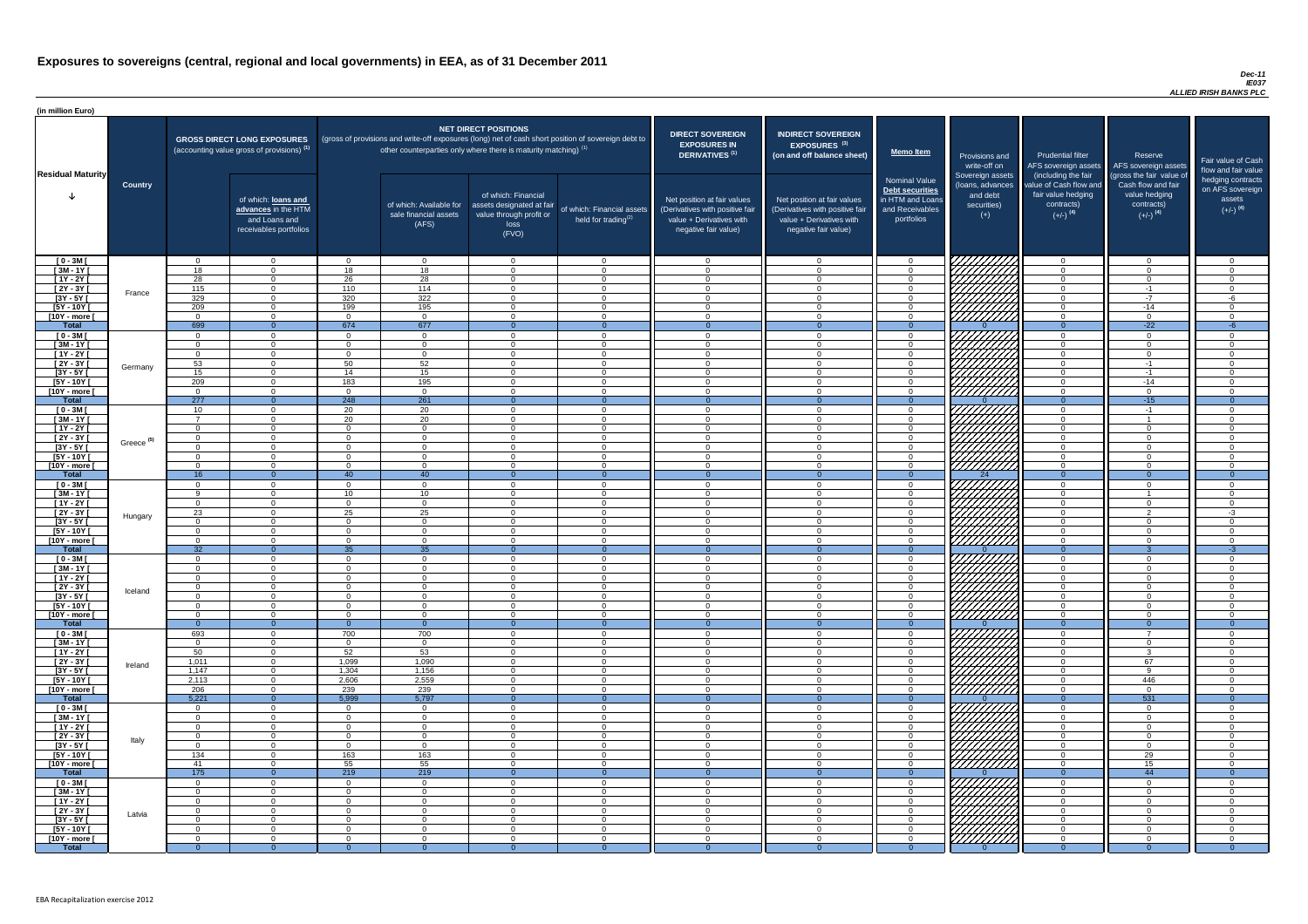#### *Dec-11 IE037 ALLIED IRISH BANKS PLC*

| <b>DIRECT SOVEREIGN</b><br><b>EXPOSURES IN</b><br><b>DERIVATIVES<sup>(1)</sup></b><br>Net position at fair values<br>(Derivatives with positive fair<br>value + Derivatives with<br>negative fair value) | <b>INDIRECT SOVEREIGN</b><br>EXPOSURES <sup>(3)</sup><br>(on and off balance sheet)<br>Net position at fair values<br>(Derivatives with positive fair<br>value + Derivatives with<br>negative fair value) | <b>Memo Item</b><br><b>Nominal Value</b><br>Debt securities<br>in HTM and Loans<br>and Receivables<br>portfolios | Provisions and<br>write-off on<br>Sovereign assets<br>(loans, advances<br>and debt<br>securities)<br>$(+)$ | <b>Prudential filter</b><br>AFS sovereign assets<br>(including the fair<br>value of Cash flow and<br>fair value hedging<br>contracts)<br>$(+/-)$ <sup>(4)</sup> | Reserve<br>AFS sovereign assets<br>(gross the fair value of<br>Cash flow and fair<br>value hedging<br>contracts)<br>$(+/-)$ <sup>(4)</sup> | Fair value of Cash<br>flow and fair value<br>hedging contracts<br>on AFS sovereign<br>assets<br>$(+/-)$ <sup>(4)</sup> |
|----------------------------------------------------------------------------------------------------------------------------------------------------------------------------------------------------------|-----------------------------------------------------------------------------------------------------------------------------------------------------------------------------------------------------------|------------------------------------------------------------------------------------------------------------------|------------------------------------------------------------------------------------------------------------|-----------------------------------------------------------------------------------------------------------------------------------------------------------------|--------------------------------------------------------------------------------------------------------------------------------------------|------------------------------------------------------------------------------------------------------------------------|
| $\mathbf 0$                                                                                                                                                                                              | $\mathbf 0$                                                                                                                                                                                               | $\mathbf 0$                                                                                                      |                                                                                                            | $\overline{0}$                                                                                                                                                  | $\overline{0}$                                                                                                                             | $\overline{0}$                                                                                                         |
| $\mathbf 0$                                                                                                                                                                                              | $\mathbf 0$                                                                                                                                                                                               | $\mathbf 0$                                                                                                      |                                                                                                            | $\mathbf 0$                                                                                                                                                     | $\mathbf 0$                                                                                                                                | $\mathbf 0$                                                                                                            |
| $\mathbf 0$                                                                                                                                                                                              | $\mathbf 0$                                                                                                                                                                                               | $\mathbf 0$                                                                                                      |                                                                                                            | $\mathbf 0$                                                                                                                                                     | $\mathbf 0$                                                                                                                                | $\mathbf 0$                                                                                                            |
| $\mathbf 0$                                                                                                                                                                                              | $\mathbf 0$                                                                                                                                                                                               | $\mathbf 0$                                                                                                      |                                                                                                            | $\mathbf 0$                                                                                                                                                     | $\mathbf 0$                                                                                                                                | $\mathsf 0$                                                                                                            |
| $\pmb{0}$<br>$\mathbf 0$                                                                                                                                                                                 | $\mathbf 0$<br>$\mathbf 0$                                                                                                                                                                                | $\pmb{0}$<br>$\mathbf 0$                                                                                         |                                                                                                            | $\mathbf 0$<br>$\mathbf 0$                                                                                                                                      | $\mathbf 0$<br>$\mathbf 0$                                                                                                                 | $\pmb{0}$<br>$\mathbf 0$                                                                                               |
| $\mathbf 0$                                                                                                                                                                                              | $\mathbf 0$                                                                                                                                                                                               | $\mathbf 0$                                                                                                      |                                                                                                            | $\mathbf 0$                                                                                                                                                     | $\mathbf 0$                                                                                                                                | $\mathbf 0$                                                                                                            |
| $\overline{0}$                                                                                                                                                                                           | $\overline{0}$                                                                                                                                                                                            | $\overline{0}$                                                                                                   | $\Omega$                                                                                                   | $\overline{0}$                                                                                                                                                  | $\overline{0}$                                                                                                                             | $\overline{0}$                                                                                                         |
| $\mathbf 0$                                                                                                                                                                                              | $\mathbf 0$                                                                                                                                                                                               | $\mathbf 0$                                                                                                      |                                                                                                            | $\mathbf 0$                                                                                                                                                     | $\overline{0}$                                                                                                                             | $\mathbf 0$                                                                                                            |
| $\mathbf 0$                                                                                                                                                                                              | $\mathbf 0$                                                                                                                                                                                               | $\mathsf 0$                                                                                                      |                                                                                                            | $\mathbf 0$                                                                                                                                                     | $\mathbf 0$                                                                                                                                | $\mathsf 0$                                                                                                            |
| $\mathbf 0$<br>$\mathbf 0$                                                                                                                                                                               | $\mathbf 0$<br>$\mathbf 0$                                                                                                                                                                                | $\pmb{0}$<br>$\mathbf 0$                                                                                         |                                                                                                            | $\pmb{0}$<br>$\mathbf 0$                                                                                                                                        | $\mathbf 0$<br>$\mathbf 0$                                                                                                                 | $\pmb{0}$<br>$\mathbf 0$                                                                                               |
| $\pmb{0}$                                                                                                                                                                                                | $\mathbf 0$                                                                                                                                                                                               | $\mathbf 0$                                                                                                      |                                                                                                            | $\mathbf 0$                                                                                                                                                     | $\mathbf 0$                                                                                                                                | $\pmb{0}$                                                                                                              |
| $\mathbf 0$                                                                                                                                                                                              | $\mathbf 0$                                                                                                                                                                                               | $\mathbf 0$                                                                                                      |                                                                                                            | $\mathbf 0$                                                                                                                                                     | $\mathbf 0$                                                                                                                                | $\mathsf 0$                                                                                                            |
| $\mathbf 0$                                                                                                                                                                                              | $\mathbf 0$                                                                                                                                                                                               | $\mathbf 0$                                                                                                      |                                                                                                            | $\mathbf 0$                                                                                                                                                     | $\mathbf 0$                                                                                                                                | $\pmb{0}$                                                                                                              |
| $\overline{0}$                                                                                                                                                                                           | $\overline{0}$                                                                                                                                                                                            | $\overline{0}$                                                                                                   | ∩                                                                                                          | $\overline{0}$                                                                                                                                                  | $\overline{0}$                                                                                                                             | $\overline{0}$                                                                                                         |
| $\mathbf 0$<br>$\mathbf 0$                                                                                                                                                                               | $\mathbf 0$<br>$\mathbf 0$                                                                                                                                                                                | $\mathsf 0$<br>$\mathbf 0$                                                                                       |                                                                                                            | $\mathbf 0$<br>$\mathbf 0$                                                                                                                                      | $\mathbf 0$<br>$\mathbf 0$                                                                                                                 | 0<br>$\mathbf 0$                                                                                                       |
| $\mathbf 0$                                                                                                                                                                                              | $\mathbf 0$                                                                                                                                                                                               | $\mathbf 0$                                                                                                      |                                                                                                            | $\mathbf 0$                                                                                                                                                     | $\mathbf 0$                                                                                                                                | $\mathbf 0$                                                                                                            |
| $\mathbf 0$                                                                                                                                                                                              | 0                                                                                                                                                                                                         | 0                                                                                                                |                                                                                                            | $\mathbf 0$                                                                                                                                                     | $\mathbf 0$                                                                                                                                | 0                                                                                                                      |
| $\mathbf 0$                                                                                                                                                                                              | $\mathbf 0$                                                                                                                                                                                               | $\overline{0}$                                                                                                   |                                                                                                            | $\mathbf 0$                                                                                                                                                     | $\overline{0}$                                                                                                                             | $\mathbf 0$                                                                                                            |
| 0<br>$\mathbf 0$                                                                                                                                                                                         | 0<br>0                                                                                                                                                                                                    | 0<br>$\pmb{0}$                                                                                                   |                                                                                                            | 0<br>$\mathbf 0$                                                                                                                                                | 0<br>$\overline{0}$                                                                                                                        | 0<br>$\mathbf 0$                                                                                                       |
| $\overline{0}$                                                                                                                                                                                           | $\overline{0}$                                                                                                                                                                                            | $\mathbf{0}$                                                                                                     | $\Omega$                                                                                                   | $\overline{0}$                                                                                                                                                  | $\overline{0}$                                                                                                                             | $\overline{0}$                                                                                                         |
| $\boldsymbol{0}$                                                                                                                                                                                         | $\mathbf 0$                                                                                                                                                                                               | $\mathsf 0$                                                                                                      |                                                                                                            | $\mathbf 0$                                                                                                                                                     | $\mathbf 0$                                                                                                                                | $\pmb{0}$                                                                                                              |
| $\pmb{0}$                                                                                                                                                                                                | $\mathbf 0$                                                                                                                                                                                               | $\pmb{0}$                                                                                                        |                                                                                                            | $\mathbf 0$                                                                                                                                                     | $\mathbf 0$                                                                                                                                | $\pmb{0}$                                                                                                              |
| $\boldsymbol{0}$                                                                                                                                                                                         | $\mathbf 0$                                                                                                                                                                                               | $\mathsf 0$                                                                                                      |                                                                                                            | $\mathbf 0$                                                                                                                                                     | $\mathbf 0$                                                                                                                                | $\pmb{0}$                                                                                                              |
| $\mathbf 0$<br>$\boldsymbol{0}$                                                                                                                                                                          | $\mathbf 0$<br>$\mathbf 0$                                                                                                                                                                                | $\mathbf 0$<br>$\pmb{0}$                                                                                         |                                                                                                            | $\mathbf 0$<br>$\mathbf 0$                                                                                                                                      | $\mathbf 0$<br>$\mathbf 0$                                                                                                                 | $\pmb{0}$<br>$\pmb{0}$                                                                                                 |
| $\mathbf 0$                                                                                                                                                                                              | $\mathbf 0$                                                                                                                                                                                               | $\pmb{0}$                                                                                                        |                                                                                                            | $\mathbf 0$                                                                                                                                                     | $\mathbf 0$                                                                                                                                | $\pmb{0}$                                                                                                              |
| $\boldsymbol{0}$                                                                                                                                                                                         | $\mathbf 0$                                                                                                                                                                                               | $\mathsf 0$                                                                                                      |                                                                                                            | $\mathbf 0$                                                                                                                                                     | $\mathsf 0$                                                                                                                                | $\pmb{0}$                                                                                                              |
| $\overline{0}$                                                                                                                                                                                           | $\overline{0}$                                                                                                                                                                                            | $\bf 0$                                                                                                          | $\overline{0}$                                                                                             | $\overline{0}$                                                                                                                                                  | $\overline{0}$                                                                                                                             | $\overline{0}$                                                                                                         |
| 0<br>0                                                                                                                                                                                                   | $\mathbf 0$<br>0                                                                                                                                                                                          | $\mathbf 0$<br>$\mathsf 0$                                                                                       |                                                                                                            | $\mathbf 0$<br>0                                                                                                                                                | $\mathbf 0$<br>0                                                                                                                           | $\mathbf 0$<br>0                                                                                                       |
| $\mathbf 0$                                                                                                                                                                                              | $\mathbf 0$                                                                                                                                                                                               | $\pmb{0}$                                                                                                        |                                                                                                            | 0                                                                                                                                                               | 0                                                                                                                                          | 0                                                                                                                      |
| $\mathbf 0$                                                                                                                                                                                              | $\mathbf 0$                                                                                                                                                                                               | $\pmb{0}$                                                                                                        |                                                                                                            | $\mathbf 0$                                                                                                                                                     | $\mathbf 0$                                                                                                                                | $\pmb{0}$                                                                                                              |
| $\mathbf 0$                                                                                                                                                                                              | $\mathbf 0$                                                                                                                                                                                               | $\pmb{0}$                                                                                                        |                                                                                                            | $\mathbf 0$                                                                                                                                                     | $-1$                                                                                                                                       | $\pmb{0}$                                                                                                              |
| $\mathbf 0$                                                                                                                                                                                              | $\mathbf 0$                                                                                                                                                                                               | $\mathsf 0$                                                                                                      |                                                                                                            | $\mathbf 0$                                                                                                                                                     | $-3$                                                                                                                                       | $\pmb{0}$                                                                                                              |
| $\mathbf 0$<br>$\mathbf{0}$                                                                                                                                                                              | $\mathbf 0$<br>$\overline{0}$                                                                                                                                                                             | $\mathsf 0$<br>$\overline{0}$                                                                                    | $\mathbf{0}$                                                                                               | $\mathbf 0$<br>$\overline{0}$                                                                                                                                   | $-55$<br>$-58$                                                                                                                             | $\mathbf 0$<br>$\overline{0}$                                                                                          |
| 0                                                                                                                                                                                                        | 0                                                                                                                                                                                                         | $\mathbf 0$                                                                                                      |                                                                                                            | 0                                                                                                                                                               | 0                                                                                                                                          | 0                                                                                                                      |
| $\mathbf 0$                                                                                                                                                                                              | $\mathbf 0$                                                                                                                                                                                               | $\pmb{0}$                                                                                                        |                                                                                                            | $\mathbf 0$                                                                                                                                                     | $\mathbf 0$                                                                                                                                | $\pmb{0}$                                                                                                              |
| $\mathbf 0$                                                                                                                                                                                              | $\mathbf 0$                                                                                                                                                                                               | $\mathbf 0$                                                                                                      |                                                                                                            | 0                                                                                                                                                               | $\mathbf 0$                                                                                                                                | $\mathbf 0$                                                                                                            |
| 0<br>$\mathbf 0$                                                                                                                                                                                         | 0<br>0                                                                                                                                                                                                    | $\mathbf 0$<br>$\mathsf 0$                                                                                       |                                                                                                            | 0<br>0                                                                                                                                                          | $\Omega$<br>$\mathbf 0$                                                                                                                    | $\mathbf 0$<br>$\mathbf 0$                                                                                             |
| 0                                                                                                                                                                                                        | $\Omega$                                                                                                                                                                                                  | $\mathsf 0$                                                                                                      |                                                                                                            | $\Omega$                                                                                                                                                        | $\Omega$                                                                                                                                   | $\mathbf 0$                                                                                                            |
| $\boldsymbol{0}$                                                                                                                                                                                         | $\mathbf 0$                                                                                                                                                                                               | $\mathsf 0$                                                                                                      |                                                                                                            | $\mathbf 0$                                                                                                                                                     | $\mathbf 0$                                                                                                                                | $\mathbf 0$                                                                                                            |
| $\overline{0}$                                                                                                                                                                                           | $\overline{0}$                                                                                                                                                                                            | $\overline{0}$                                                                                                   | $\mathbf{0}$                                                                                               | $\overline{0}$                                                                                                                                                  | $\overline{0}$                                                                                                                             | $\overline{0}$                                                                                                         |
| 0<br>$\boldsymbol{0}$                                                                                                                                                                                    | $\mathbf 0$<br>$\mathbf 0$                                                                                                                                                                                | 0<br>$\pmb{0}$                                                                                                   |                                                                                                            | $\mathbf 0$<br>$\mathbf 0$                                                                                                                                      | $\mathbf 0$<br>$\mathbf 0$                                                                                                                 | $\mathbf 0$<br>$\pmb{0}$                                                                                               |
| $\mathbf 0$                                                                                                                                                                                              | $\mathbf 0$                                                                                                                                                                                               | $\mathbf 0$                                                                                                      |                                                                                                            | $\mathbf 0$                                                                                                                                                     | $\mathbf 0$                                                                                                                                | $\mathsf 0$                                                                                                            |
| 0                                                                                                                                                                                                        | $\mathbf 0$                                                                                                                                                                                               | 0                                                                                                                |                                                                                                            | $\mathbf 0$                                                                                                                                                     | $\mathbf 0$                                                                                                                                | $\mathbf 0$                                                                                                            |
| $\mathbf 0$                                                                                                                                                                                              | $\mathbf 0$                                                                                                                                                                                               | $\pmb{0}$                                                                                                        |                                                                                                            | $\mathbf 0$                                                                                                                                                     | $\mathbf 0$                                                                                                                                | $\mathbf 0$                                                                                                            |
| $\mathbf 0$                                                                                                                                                                                              | $\mathbf 0$                                                                                                                                                                                               | $\mathbf 0$                                                                                                      |                                                                                                            | $\mathbf 0$                                                                                                                                                     | $\mathbf 0$                                                                                                                                | $\pmb{0}$                                                                                                              |
| $\mathbf 0$<br>$\overline{0}$                                                                                                                                                                            | $\mathbf 0$<br>$\overline{0}$                                                                                                                                                                             | $\mathbf 0$<br>$\overline{0}$                                                                                    | $\overline{0}$                                                                                             | 0<br>$\overline{0}$                                                                                                                                             | $\mathbf 0$<br>$\overline{0}$                                                                                                              | $\mathbf 0$<br>$\overline{0}$                                                                                          |
| 0                                                                                                                                                                                                        | $\mathbf 0$                                                                                                                                                                                               | $\mathbf 0$                                                                                                      |                                                                                                            | $\mathbf 0$                                                                                                                                                     | $\mathbf 0$                                                                                                                                | 0                                                                                                                      |
| $\Omega$                                                                                                                                                                                                 | $\Omega$                                                                                                                                                                                                  | $\Omega$                                                                                                         |                                                                                                            | $\Omega$                                                                                                                                                        | 3                                                                                                                                          | $\Omega$                                                                                                               |
| $\mathbf 0$                                                                                                                                                                                              | $\mathbf 0$                                                                                                                                                                                               | $\mathbf 0$                                                                                                      |                                                                                                            | $\mathbf 0$                                                                                                                                                     | 4                                                                                                                                          | $\pmb{0}$                                                                                                              |
| $\mathbf 0$                                                                                                                                                                                              | $\mathbf 0$                                                                                                                                                                                               | $\mathbf 0$                                                                                                      |                                                                                                            | $\mathbf 0$                                                                                                                                                     | $\mathbf 0$                                                                                                                                | $\pmb{0}$                                                                                                              |
| $\mathbf 0$<br>$\mathbf 0$                                                                                                                                                                               | $\mathbf 0$<br>$\mathbf 0$                                                                                                                                                                                | $\mathbf 0$<br>$\mathsf{O}\xspace$                                                                               |                                                                                                            | $\mathbf 0$<br>$\mathbf 0$                                                                                                                                      | 4<br>$\overline{7}$                                                                                                                        | $\mathsf 0$<br>$\mathbf 0$                                                                                             |
| $\mathbf 0$                                                                                                                                                                                              | $\mathbf 0$                                                                                                                                                                                               | $\mathbf 0$                                                                                                      |                                                                                                            | $\mathbf 0$                                                                                                                                                     | $\overline{0}$                                                                                                                             | $\mathsf{O}\xspace$                                                                                                    |
| $\overline{0}$                                                                                                                                                                                           | $\overline{0}$                                                                                                                                                                                            | $\overline{0}$                                                                                                   | $\overline{0}$                                                                                             | $\overline{0}$                                                                                                                                                  | 18                                                                                                                                         | $\overline{0}$                                                                                                         |

| (in million Euro)             |                |                            |                                                                                             |                      |                                                                      |                                                                                              |                                                                                                     |                                                                                                                    |                                                                                                                    |                                                                                       |                                                                                          |                                                                                                                                     |                                                                                                                                 |                                                                               |
|-------------------------------|----------------|----------------------------|---------------------------------------------------------------------------------------------|----------------------|----------------------------------------------------------------------|----------------------------------------------------------------------------------------------|-----------------------------------------------------------------------------------------------------|--------------------------------------------------------------------------------------------------------------------|--------------------------------------------------------------------------------------------------------------------|---------------------------------------------------------------------------------------|------------------------------------------------------------------------------------------|-------------------------------------------------------------------------------------------------------------------------------------|---------------------------------------------------------------------------------------------------------------------------------|-------------------------------------------------------------------------------|
| <b>Residual Maturity</b>      |                |                            | <b>GROSS DIRECT LONG EXPOSURES</b><br>(accounting value gross of provisions) <sup>(1)</sup> |                      | other counterparties only where there is maturity matching) $^{(1)}$ | <b>NET DIRECT POSITIONS</b>                                                                  | (gross of provisions and write-off exposures (long) net of cash short position of sovereign debt to | <b>DIRECT SOVEREIGN</b><br><b>EXPOSURES IN</b><br>DERIVATIVES <sup>(1)</sup>                                       | <b>INDIRECT SOVEREIGN</b><br><b>EXPOSURES<sup>(3)</sup></b><br>(on and off balance sheet)                          | <b>Memo Item</b>                                                                      | Provisions and                                                                           | <b>Prudential filter</b>                                                                                                            | Reserve                                                                                                                         |                                                                               |
|                               | <b>Country</b> |                            | of which: loans and<br>advances in the HTM<br>and Loans and<br>receivables portfolios       |                      | of which: Available for<br>sale financial assets<br>(AFS)            | of which: Financial<br>assets designated at fair<br>value through profit or<br>loss<br>(FVO) | of which: Financial assets<br>held for trading <sup>(2)</sup>                                       | Net position at fair values<br>(Derivatives with positive fair<br>value + Derivatives with<br>negative fair value) | Net position at fair values<br>(Derivatives with positive fair<br>value + Derivatives with<br>negative fair value) | Nominal Value<br>Debt securities<br>in HTM and Loans<br>and Receivables<br>portfolios | write-off on<br>Sovereign assets<br>(loans, advances<br>and debt<br>securities)<br>$(+)$ | AFS sovereign assets<br>(including the fair<br>value of Cash flow and<br>fair value hedging<br>contracts)<br>$(+/-)$ <sup>(4)</sup> | AFS sovereign assets<br>(gross the fair value of<br>Cash flow and fair<br>value hedging<br>contracts)<br>$(+/-)$ <sup>(4)</sup> | Fair value<br>flow and f<br>hedging o<br>on AFS <sub>s</sub><br>ass<br>$(+/-$ |
| $[0 - 3M]$                    |                | $\Omega$                   | $\Omega$                                                                                    | $\Omega$             | $\overline{0}$                                                       | $\Omega$                                                                                     | $\cap$                                                                                              | $\cap$                                                                                                             | $\Omega$                                                                                                           | $\Omega$                                                                              | 777777777                                                                                | $\Omega$                                                                                                                            | $\Omega$                                                                                                                        |                                                                               |
| $\sqrt{3M-1Y}$                |                | $\cap$                     | $\Omega$                                                                                    | $\Omega$             | $\Omega$                                                             | $\Omega$                                                                                     | $\Omega$                                                                                            |                                                                                                                    | $\Omega$                                                                                                           | $\Omega$                                                                              |                                                                                          | $\Omega$                                                                                                                            | $\Omega$                                                                                                                        |                                                                               |
| $[1Y - 2Y]$<br>$[2Y - 3Y]$    |                | $\Omega$<br>$\Omega$       | $\Omega$<br>$\Omega$                                                                        | $\Omega$<br>$\Omega$ | $\Omega$<br>$\Omega$                                                 | $\Omega$<br>$\Omega$                                                                         | $\Omega$<br>$\cap$                                                                                  | $\Omega$<br>$\Omega$                                                                                               | $\cap$<br>$\cap$                                                                                                   | $\Omega$<br>$\Omega$                                                                  |                                                                                          | $\overline{0}$<br>$\Omega$                                                                                                          | $\Omega$<br>$\Omega$                                                                                                            |                                                                               |
| $[3Y - 5Y]$                   | Liechtenstein  | $\Omega$                   | $\Omega$                                                                                    | $\Omega$             | $\Omega$                                                             | $\Omega$                                                                                     | $\Omega$                                                                                            | $\Omega$                                                                                                           | $\cap$                                                                                                             | $\Omega$                                                                              |                                                                                          | $\overline{0}$                                                                                                                      | $\Omega$                                                                                                                        |                                                                               |
| $[5Y - 10Y]$                  |                | $\Omega$                   | $\Omega$                                                                                    | $\Omega$             | $\overline{0}$                                                       | $\Omega$                                                                                     | $\Omega$                                                                                            | $\Omega$                                                                                                           | $\Omega$                                                                                                           | $\Omega$                                                                              | WITH THE                                                                                 | $\Omega$                                                                                                                            | $\Omega$                                                                                                                        |                                                                               |
| [10Y - more [                 |                | $\Omega$<br>$\overline{0}$ | $\Omega$<br>$\Omega$                                                                        | $\Omega$<br>- 0      | $\overline{0}$<br>$\Omega$                                           | $\Omega$<br>$\cap$                                                                           | $\Omega$                                                                                            | $\Omega$                                                                                                           | $\Omega$                                                                                                           | $\Omega$<br>$\Omega$                                                                  | /////////                                                                                | $\overline{0}$<br>$\overline{0}$                                                                                                    | $\Omega$<br>$\Omega$                                                                                                            |                                                                               |
| <b>Total</b><br>$[0 - 3M]$    |                | $\Omega$                   | $\Omega$                                                                                    | $\Omega$             | $\Omega$                                                             | $\Omega$                                                                                     | $\Omega$<br>$\Omega$                                                                                | $\Omega$                                                                                                           | $\cap$                                                                                                             | $\Omega$                                                                              |                                                                                          | $\overline{0}$                                                                                                                      | $\Omega$                                                                                                                        |                                                                               |
| $[3M - 1Y]$                   |                | $\Omega$                   | $\Omega$                                                                                    | $\Omega$             | $\Omega$                                                             | $\Omega$                                                                                     | $\Omega$                                                                                            | $\cap$                                                                                                             | $\cap$                                                                                                             | $\Omega$                                                                              |                                                                                          | $\Omega$                                                                                                                            | $\Omega$                                                                                                                        |                                                                               |
| $[1Y - 2Y]$                   |                | $\cap$                     | $\Omega$                                                                                    | $\Omega$             | $\Omega$                                                             | $\Omega$                                                                                     |                                                                                                     |                                                                                                                    | $\Omega$                                                                                                           | $\Omega$                                                                              |                                                                                          | $\Omega$                                                                                                                            | $\Omega$                                                                                                                        |                                                                               |
| $[2Y - 3Y]$                   | Lithuania      | $\Omega$                   | $\Omega$                                                                                    | $\Omega$             | $\Omega$                                                             | $\Omega$                                                                                     | $\cap$                                                                                              | $\cap$                                                                                                             | $\cap$                                                                                                             | $\Omega$                                                                              |                                                                                          | $\Omega$                                                                                                                            | $\Omega$                                                                                                                        |                                                                               |
| $[3Y - 5Y]$<br>$[5Y - 10Y]$   |                | $\Omega$<br>$\cap$         | $\Omega$<br>$\Omega$                                                                        | $\Omega$<br>$\Omega$ | $\Omega$<br>$\Omega$                                                 | $\Omega$<br>$\Omega$                                                                         |                                                                                                     | $\Omega$                                                                                                           | $\Omega$<br>$\cap$                                                                                                 | $\Omega$<br>$\Omega$                                                                  |                                                                                          | $\Omega$<br>$\Omega$                                                                                                                | $\Omega$<br>$\Omega$                                                                                                            |                                                                               |
| [10Y - more [                 |                | $\cap$                     | $\Omega$                                                                                    | $\Omega$             | $\Omega$                                                             | $\Omega$                                                                                     | $\Omega$                                                                                            | $\Omega$                                                                                                           | $\cap$                                                                                                             | $\Omega$                                                                              | 7777777777                                                                               | $\overline{0}$                                                                                                                      | $\Omega$                                                                                                                        |                                                                               |
| <b>Total</b>                  |                | $\overline{0}$             | റ                                                                                           | - 0                  | $\Omega$                                                             | $\Omega$                                                                                     | $\Omega$                                                                                            |                                                                                                                    |                                                                                                                    | $\Omega$                                                                              |                                                                                          | $\Omega$                                                                                                                            | $\Omega$                                                                                                                        |                                                                               |
| $[0 - 3M]$                    |                | $\Omega$<br>$\Omega$       | $\Omega$                                                                                    | $\Omega$<br>$\Omega$ | $\Omega$                                                             | $\Omega$                                                                                     | $\Omega$<br>$\Omega$                                                                                | $\Omega$<br>$\Omega$                                                                                               | $\Omega$<br>$\cap$                                                                                                 | . വ<br>$\Omega$                                                                       | 77777777                                                                                 | $\Omega$<br>$\Omega$                                                                                                                | $\Omega$<br>$\Omega$                                                                                                            |                                                                               |
| $[3M - 1Y]$<br>$[1Y - 2Y]$    |                | $\Omega$                   | $\Omega$<br>$\Omega$                                                                        | $\Omega$             | $\Omega$<br>$\overline{0}$                                           | $\Omega$<br>$\Omega$                                                                         | $\cap$                                                                                              | $\Omega$                                                                                                           | $\Omega$                                                                                                           | $\Omega$                                                                              |                                                                                          | $\Omega$                                                                                                                            | $\overline{0}$                                                                                                                  |                                                                               |
| $[2Y - 3Y]$                   |                | $\Omega$                   | $\cap$                                                                                      | $\Omega$             | $\Omega$                                                             | $\Omega$                                                                                     |                                                                                                     |                                                                                                                    | $\cap$                                                                                                             | $\Omega$                                                                              | <i>VIIIII</i> IA                                                                         | $\Omega$                                                                                                                            | $\Omega$                                                                                                                        |                                                                               |
| $[3Y - 5Y]$                   | Luxembourg     |                            |                                                                                             |                      |                                                                      |                                                                                              |                                                                                                     |                                                                                                                    |                                                                                                                    |                                                                                       | \ <i>\\\\\\\\\\</i> \                                                                    |                                                                                                                                     |                                                                                                                                 |                                                                               |
| [5Y - 10Y [                   |                | $\Omega$<br>$\cap$         | $\overline{0}$<br>$\Omega$                                                                  | - 0<br>$\Omega$      | $\overline{0}$<br>$\Omega$                                           | $\overline{0}$<br>$\Omega$                                                                   |                                                                                                     |                                                                                                                    | $\Omega$<br>$\Omega$                                                                                               | $\Omega$<br>റ                                                                         |                                                                                          | $\Omega$<br>$\Omega$                                                                                                                | $\Omega$<br>$\Omega$                                                                                                            |                                                                               |
| [10Y - more [<br><b>Total</b> |                | $\Omega$                   | $\Omega$                                                                                    | $\Omega$             | $\Omega$                                                             | - 0                                                                                          | $\Omega$                                                                                            |                                                                                                                    | $\Omega$                                                                                                           | $\Omega$                                                                              | <u>777777777</u>                                                                         | $\Omega$                                                                                                                            | $\Omega$                                                                                                                        |                                                                               |
| $[0 - 3M]$                    |                | $\Omega$                   | $\Omega$                                                                                    | $\Omega$             | $\overline{0}$                                                       | $\Omega$                                                                                     | $\Omega$                                                                                            | $\Omega$                                                                                                           | $\Omega$                                                                                                           | $\Omega$                                                                              |                                                                                          | $\Omega$                                                                                                                            | $\Omega$                                                                                                                        |                                                                               |
| $[3M - 1Y]$                   |                | $\cap$                     | $\Omega$                                                                                    | - 0                  | $\Omega$                                                             | $\Omega$                                                                                     | $\cap$                                                                                              | $\cap$                                                                                                             | $\Omega$                                                                                                           | $\Omega$                                                                              | Н                                                                                        | $\Omega$                                                                                                                            | $\Omega$                                                                                                                        |                                                                               |
| $[1Y - 2Y]$                   |                | $\cap$<br>$\cap$           | $\Omega$<br>$\Omega$                                                                        | $\Omega$<br>$\Omega$ | $\overline{0}$                                                       | $\Omega$<br>$\Omega$                                                                         | $\Omega$<br>$\Omega$                                                                                | $\cap$<br>$\Omega$                                                                                                 | $\Omega$<br>$\Omega$                                                                                               | $\Omega$<br>$\Omega$                                                                  | 1 <i>VIIIIIIII)</i>                                                                      | $\overline{0}$<br>$\Omega$                                                                                                          | $\Omega$<br>$\Omega$                                                                                                            |                                                                               |
| $[2Y - 3Y]$<br>$[3Y - 5Y]$    | Malta          | $\Omega$                   | $\Omega$                                                                                    | $\Omega$             | $\overline{0}$<br>$\overline{0}$                                     | $\Omega$                                                                                     | $\Omega$                                                                                            | $\Omega$                                                                                                           | $\Omega$                                                                                                           | $\Omega$                                                                              |                                                                                          | $\overline{0}$                                                                                                                      | $\Omega$                                                                                                                        |                                                                               |
| $[5Y - 10Y]$                  |                | $\Omega$                   | $\overline{0}$                                                                              | $\Omega$             | $\overline{0}$                                                       | $\overline{0}$                                                                               | $\Omega$                                                                                            | $\Omega$                                                                                                           | $\Omega$                                                                                                           | $\Omega$                                                                              |                                                                                          | $\overline{0}$                                                                                                                      | $\Omega$                                                                                                                        |                                                                               |
| [10Y - more [                 |                | $\Omega$                   | $\Omega$                                                                                    | $\Omega$             | $\overline{0}$                                                       | $\Omega$                                                                                     | $\Omega$                                                                                            |                                                                                                                    | $\Omega$                                                                                                           | $\Omega$                                                                              | ////////////                                                                             | $\Omega$                                                                                                                            | $\Omega$                                                                                                                        |                                                                               |
| <b>Total</b><br>$[0 - 3M]$    |                | $\overline{0}$<br>$\Omega$ | $\Omega$<br>$\Omega$                                                                        | $\Omega$<br>$\Omega$ | $\Omega$<br>$\overline{0}$                                           | $\Omega$<br>$\Omega$                                                                         | $\overline{0}$<br>$\Omega$                                                                          | $\cap$                                                                                                             | $\Omega$<br>$\Omega$                                                                                               | $\Omega$<br>$\Omega$                                                                  |                                                                                          | $\overline{0}$<br>$\Omega$                                                                                                          | $\Omega$<br>$\Omega$                                                                                                            |                                                                               |
| $\sqrt{3M-1Y}$                |                |                            | $\Omega$                                                                                    | $\Omega$             | $\Omega$                                                             | $\Omega$                                                                                     |                                                                                                     |                                                                                                                    |                                                                                                                    | $\Omega$                                                                              |                                                                                          | $\Omega$                                                                                                                            | $\Omega$                                                                                                                        |                                                                               |
| $[1Y - 2Y]$                   |                |                            | $\overline{0}$                                                                              | - റ                  | $\Omega$                                                             | $\Omega$                                                                                     |                                                                                                     |                                                                                                                    | $\Omega$                                                                                                           | $\Omega$                                                                              |                                                                                          | $\Omega$                                                                                                                            | $\Omega$                                                                                                                        |                                                                               |
| $[2Y - 3Y]$                   | Netherlands    | $\Omega$                   | $\overline{0}$                                                                              | $\Omega$             | $\overline{0}$                                                       | $\Omega$                                                                                     |                                                                                                     |                                                                                                                    | $\Omega$                                                                                                           | റ                                                                                     |                                                                                          | $\Omega$                                                                                                                            | $\Omega$                                                                                                                        |                                                                               |
| $[3Y - 5Y]$<br>[5Y - 10Y [    |                | 29<br>60                   | $\Omega$<br>$\Omega$                                                                        | 27<br>52             | 29<br>57                                                             | $\Omega$<br>$\Omega$                                                                         | $\cap$                                                                                              |                                                                                                                    | $\cap$<br>$\cap$                                                                                                   | $\Omega$<br>$\Omega$                                                                  |                                                                                          | $\Omega$<br>$\Omega$                                                                                                                | $-1$<br>$-3$                                                                                                                    |                                                                               |
| [10Y - more [                 |                | 252                        | $\Omega$                                                                                    | 200                  | 197                                                                  | $\Omega$                                                                                     | ∩                                                                                                   | $\cap$                                                                                                             | $\cap$                                                                                                             | $\Omega$                                                                              | /////////                                                                                | $\overline{0}$                                                                                                                      | $-55$                                                                                                                           |                                                                               |
| <b>Total</b>                  |                | 341                        | $\overline{0}$                                                                              | 279                  | 283                                                                  | - 0                                                                                          | - 0                                                                                                 |                                                                                                                    |                                                                                                                    | $\overline{0}$                                                                        |                                                                                          | $\overline{0}$                                                                                                                      | $-58$                                                                                                                           |                                                                               |
| $[0 - 3M]$                    |                | $\Omega$                   | $\Omega$                                                                                    | $\Omega$             | $\overline{0}$                                                       | $\Omega$                                                                                     | $\Omega$                                                                                            | ∩                                                                                                                  | $\Omega$                                                                                                           | $\Omega$                                                                              | 777777                                                                                   | $\Omega$                                                                                                                            | $\Omega$                                                                                                                        |                                                                               |
| $[3M - 1Y]$<br>$[1Y - 2Y]$    |                | $\Omega$<br>$\Omega$       | $\Omega$<br>$\Omega$                                                                        | $\Omega$<br>$\Omega$ | $\overline{0}$<br>$\Omega$                                           | $\Omega$<br>$\Omega$                                                                         | $\Omega$<br>$\Omega$                                                                                | $\Omega$<br>$\Omega$                                                                                               | $\Omega$<br>$\Omega$                                                                                               | $\Omega$<br>$\Omega$                                                                  |                                                                                          | $\overline{0}$<br>$\Omega$                                                                                                          | $\overline{0}$<br>$\Omega$                                                                                                      |                                                                               |
| $[2Y - 3Y]$                   |                | $\cap$                     | $\overline{0}$                                                                              | - റ                  | $\overline{0}$                                                       | $\Omega$                                                                                     |                                                                                                     |                                                                                                                    | $\Omega$                                                                                                           | $\overline{0}$                                                                        |                                                                                          | $\Omega$                                                                                                                            | $\Omega$                                                                                                                        |                                                                               |
| $\overline{3Y - 5Y}$          | Norway         | $\cap$                     | $\Omega$                                                                                    | - 0                  | $\Omega$                                                             | $\Omega$                                                                                     |                                                                                                     |                                                                                                                    | $\Omega$                                                                                                           | $\Omega$                                                                              |                                                                                          | $\Omega$                                                                                                                            | $\Omega$                                                                                                                        |                                                                               |
| $[5Y - 10Y]$                  |                | $\cap$                     | $\Omega$                                                                                    | $\Omega$             | $\Omega$                                                             | $\Omega$                                                                                     |                                                                                                     |                                                                                                                    | $\Omega$                                                                                                           | $\cap$                                                                                | HHHA.                                                                                    | $\Omega$                                                                                                                            | $\Omega$                                                                                                                        |                                                                               |
| [10Y - more ]<br><b>Total</b> |                | $\Omega$<br>$\Omega$       | $\Omega$                                                                                    | $\Omega$             | $\Omega$<br>$\Omega$                                                 | $\Omega$                                                                                     |                                                                                                     |                                                                                                                    | $\Omega$                                                                                                           | $\Omega$                                                                              |                                                                                          | $\Omega$<br>$\overline{0}$                                                                                                          | $\Omega$<br>-0                                                                                                                  |                                                                               |
| $[0 - 3M]$                    |                | $\cap$                     | $\Omega$                                                                                    | $\Omega$             | $\Omega$                                                             | $\Omega$                                                                                     | $\cap$                                                                                              |                                                                                                                    | $\cap$                                                                                                             | റ                                                                                     | <b>STITTING</b>                                                                          | $\Omega$                                                                                                                            | $\Omega$                                                                                                                        |                                                                               |
| $[3M - 1Y]$                   |                | $\cap$                     | $\Omega$                                                                                    | $\Omega$             | $\Omega$                                                             | $\Omega$                                                                                     | $\cap$                                                                                              |                                                                                                                    | $\Omega$                                                                                                           | $\Omega$                                                                              |                                                                                          | $\overline{0}$                                                                                                                      | $\Omega$                                                                                                                        |                                                                               |
| $[1Y - 2Y]$                   |                | $\Omega$                   | $\Omega$                                                                                    | $\Omega$             | $\overline{0}$                                                       | $\Omega$                                                                                     | $\Omega$                                                                                            | $\Omega$<br>$\cap$                                                                                                 | $\Omega$                                                                                                           | $\Omega$                                                                              | ⊬                                                                                        | $\overline{0}$                                                                                                                      | $\Omega$                                                                                                                        |                                                                               |
| $[2Y - 3Y]$<br>$[3Y - 5Y]$    | Poland         | $\Omega$<br>$\Omega$       | $\Omega$<br>$\Omega$                                                                        | $\Omega$<br>$\Omega$ | $\Omega$<br>$\Omega$                                                 | $\Omega$<br>$\Omega$                                                                         | $\cap$<br>$\Omega$                                                                                  |                                                                                                                    | $\Omega$<br>$\Omega$                                                                                               | $\Omega$<br>$\Omega$                                                                  |                                                                                          | $\overline{0}$<br>$\Omega$                                                                                                          | $\Omega$<br>$\Omega$                                                                                                            |                                                                               |
| $[5Y - 10Y]$                  |                | $\Omega$                   | $\Omega$                                                                                    | $\Omega$             | $\overline{0}$                                                       | $\Omega$                                                                                     | $\Omega$                                                                                            | $\Omega$                                                                                                           | $\Omega$                                                                                                           | $\Omega$                                                                              | HIIIII                                                                                   | $\Omega$                                                                                                                            | $\Omega$                                                                                                                        |                                                                               |
| [10Y - more [                 |                | $\Omega$                   | $\Omega$                                                                                    | $\Omega$             | $\Omega$                                                             | $\Omega$                                                                                     | $\Omega$                                                                                            | $\Omega$                                                                                                           | $\cap$                                                                                                             | $\Omega$                                                                              | 7777777777                                                                               | $\Omega$                                                                                                                            | $\Omega$                                                                                                                        |                                                                               |
| <b>Total</b>                  |                | $\overline{0}$             | $\Omega$                                                                                    | $\Omega$             | $\Omega$                                                             | - 0                                                                                          | $\overline{0}$                                                                                      |                                                                                                                    |                                                                                                                    | $\Omega$<br>$\Omega$                                                                  | 1 <i>77777777</i> 7                                                                      | $\overline{0}$<br>$\Omega$                                                                                                          | - ೧                                                                                                                             |                                                                               |
| $[0 - 3M]$<br>$[3M-1Y]$       |                | 65                         | $\Omega$<br>$\overline{0}$                                                                  | $\Omega$<br>68       | $\Omega$<br>69                                                       | $\Omega$<br>$\overline{0}$                                                                   | $\Omega$                                                                                            | റ                                                                                                                  | $\Omega$                                                                                                           | $\Omega$                                                                              |                                                                                          | $\overline{0}$                                                                                                                      | $\Omega$<br>- 3                                                                                                                 |                                                                               |
| $[1Y - 2Y]$                   |                | 17                         | $\overline{0}$                                                                              | 20                   | 21                                                                   | $\overline{0}$                                                                               |                                                                                                     | $\Omega$                                                                                                           | $\Omega$                                                                                                           | $\Omega$                                                                              |                                                                                          | $\Omega$                                                                                                                            | $\boldsymbol{\varDelta}$                                                                                                        | $\Omega$                                                                      |
| $[2Y - 3Y]$                   | Portugal       | $\Omega$                   | $\overline{0}$                                                                              | $\Omega$             | $\overline{0}$                                                       | $\overline{0}$                                                                               |                                                                                                     | $\Omega$                                                                                                           | $\Omega$                                                                                                           | $\overline{0}$                                                                        |                                                                                          | $\overline{0}$                                                                                                                      | $\Omega$                                                                                                                        |                                                                               |
| $[3Y - 5Y]$                   |                |                            | $\overline{0}$                                                                              | 10                   | 10                                                                   | $\overline{0}$                                                                               | $\Omega$                                                                                            | $\Omega$                                                                                                           | $\overline{0}$                                                                                                     | $\Omega$                                                                              |                                                                                          | $\overline{0}$                                                                                                                      | $\overline{\bf{4}}$<br>$\overline{7}$                                                                                           | $\Omega$                                                                      |
| [5Y - 10Y [<br>[10Y - more [  |                | $\Omega$<br>$\Omega$       | $\Omega$<br>$\overline{0}$                                                                  | 16<br>$\Omega$       | 16<br>$\overline{0}$                                                 | $\Omega$<br>$\overline{0}$                                                                   | ∩                                                                                                   | $\cap$<br>$\Omega$                                                                                                 | $\Omega$<br>$\Omega$                                                                                               | $\Omega$<br>$\Omega$                                                                  | HAAA K                                                                                   | $\overline{0}$<br>$\overline{0}$                                                                                                    | $\overline{0}$                                                                                                                  | $\Omega$                                                                      |
| <b>Total</b>                  |                | 98                         | $\Omega$                                                                                    | 114                  | 116                                                                  | $\Omega$                                                                                     |                                                                                                     |                                                                                                                    |                                                                                                                    |                                                                                       |                                                                                          |                                                                                                                                     | 18                                                                                                                              |                                                                               |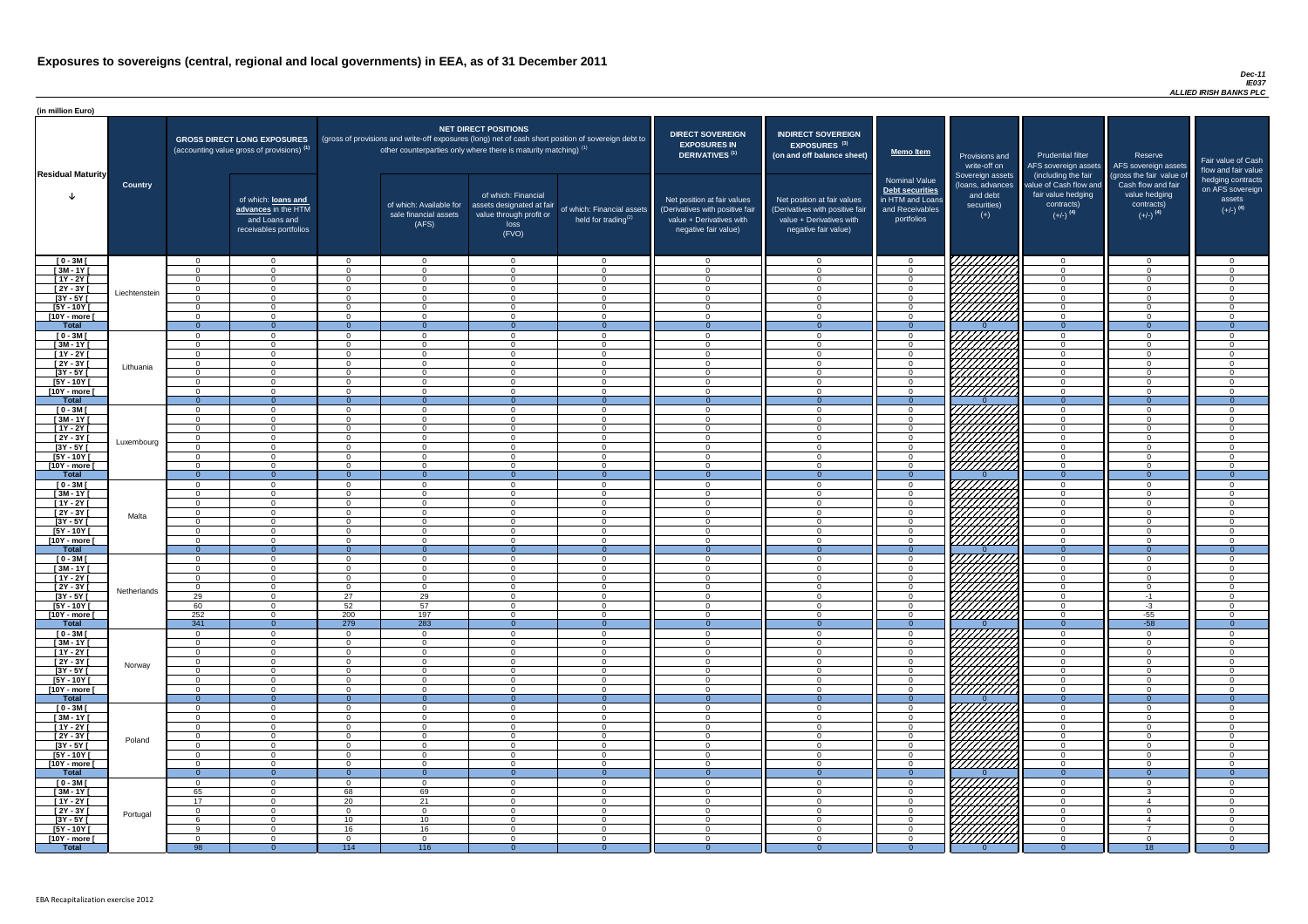#### *Dec-11 IE037 ALLIED IRISH BANKS PLC*

(4) According with CEBS Guidelines on prudential filters it is required a consistent treatment of gains and losses resulting from a transaction whereby a cash flow hedge is created for an available for sale instrument: i.e item are recognised in additional own funds, so should the results of the corresponding cash flow hedging derivative. Moreover if fair-value hedging contracts on sovereign assets are taken in consideration for the computat (before their removal), the FV of such contracts must be reported in the column AB.

| (in million Euro)             |                     |                            |                                                                                             |                                  |                                                                                                                                                                                   |                                                                                              |                                                               |                                                                                                                    |                                                                                                                    |                                                                                              |                                                                          |                                                                                                             |                                                                                                         |                                                                           |
|-------------------------------|---------------------|----------------------------|---------------------------------------------------------------------------------------------|----------------------------------|-----------------------------------------------------------------------------------------------------------------------------------------------------------------------------------|----------------------------------------------------------------------------------------------|---------------------------------------------------------------|--------------------------------------------------------------------------------------------------------------------|--------------------------------------------------------------------------------------------------------------------|----------------------------------------------------------------------------------------------|--------------------------------------------------------------------------|-------------------------------------------------------------------------------------------------------------|---------------------------------------------------------------------------------------------------------|---------------------------------------------------------------------------|
| <b>Residual Maturity</b>      |                     |                            | <b>GROSS DIRECT LONG EXPOSURES</b><br>(accounting value gross of provisions) <sup>(1)</sup> |                                  | (gross of provisions and write-off exposures (long) net of cash short position of sovereign debt to<br>other counterparties only where there is maturity matching) <sup>(1)</sup> | NET DIRECT POSITIONS                                                                         |                                                               | <b>DIRECT SOVEREIGN</b><br><b>EXPOSURES IN</b><br>DERIVATIVES <sup>(1)</sup>                                       | <b>INDIRECT SOVEREIGN</b><br><b>EXPOSURES<sup>(3)</sup></b><br>(on and off balance sheet)                          | <b>Memo Item</b>                                                                             | <b>Provisions and</b><br>write-off on                                    | Prudential filter<br>AFS sovereign assets                                                                   | Reserve<br>AFS sovereign assets                                                                         | Fair value of Cash<br>flow and fair value                                 |
|                               | <b>Country</b>      |                            | of which: loans and<br>advances in the HTM<br>and Loans and<br>receivables portfolios       |                                  | of which: Available for<br>sale financial assets<br>(AFS)                                                                                                                         | of which: Financial<br>assets designated at fair<br>value through profit or<br>loss<br>(FVO) | of which: Financial assets<br>held for trading <sup>(2)</sup> | Net position at fair values<br>(Derivatives with positive fair<br>value + Derivatives with<br>negative fair value) | Net position at fair values<br>(Derivatives with positive fair<br>value + Derivatives with<br>negative fair value) | <b>Nominal Value</b><br>Debt securities<br>in HTM and Loans<br>and Receivables<br>portfolios | Sovereign assets<br>(loans, advances<br>and debt<br>securities)<br>$(+)$ | (including the fair<br>value of Cash flow and<br>fair value hedging<br>contracts)<br>$(+/-)$ <sup>(4)</sup> | (gross the fair value of<br>Cash flow and fair<br>value hedging<br>contracts)<br>$(+/-)$ <sup>(4)</sup> | hedging contracts<br>on AFS sovereign<br>assets<br>$(+/-)$ <sup>(4)</sup> |
| $[0 - 3M]$                    |                     | $\Omega$                   | $\overline{0}$                                                                              | _റ                               | $\overline{0}$                                                                                                                                                                    | $\Omega$                                                                                     | $\overline{0}$                                                | - റ                                                                                                                | റ                                                                                                                  | $\overline{0}$                                                                               | 77777772                                                                 | $\overline{0}$                                                                                              | - 0                                                                                                     | $\overline{0}$                                                            |
| $[3M-1Y]$                     |                     | $\Omega$                   | $\Omega$                                                                                    | $\Omega$                         | $\Omega$                                                                                                                                                                          | $\Omega$                                                                                     | $\overline{0}$                                                | <b>0</b>                                                                                                           | $\sqrt{ }$                                                                                                         | $\overline{0}$                                                                               |                                                                          | $\overline{0}$                                                                                              | $\cap$                                                                                                  | $\overline{0}$                                                            |
| $[1Y - 2Y]$                   |                     | $\Omega$                   | $\Omega$                                                                                    | $\Omega$                         | $\Omega$                                                                                                                                                                          | $\Omega$                                                                                     | $\overline{0}$                                                | $\cap$                                                                                                             | $\Omega$<br>$\Omega$                                                                                               | $\Omega$                                                                                     |                                                                          | $\overline{0}$                                                                                              | $\sqrt{ }$<br>$\cap$                                                                                    | $\Omega$                                                                  |
| [2Y - 3Y [<br>$[3Y - 5Y]$     | Romania             | $\Omega$<br>$\Omega$       | $\Omega$<br>$\Omega$                                                                        | $\Omega$<br>$\Omega$             | $\Omega$<br>$\Omega$                                                                                                                                                              | $\Omega$<br>$\Omega$                                                                         | $\overline{0}$<br>$\Omega$                                    | $\cap$<br>- വ                                                                                                      |                                                                                                                    | $\Omega$<br>$\Omega$                                                                         |                                                                          | $\overline{0}$<br>$\Omega$                                                                                  |                                                                                                         | $\Omega$<br>$\Omega$                                                      |
| [5Y - 10Y [                   |                     | $\Omega$                   | $\Omega$                                                                                    | $\Omega$                         | $\Omega$                                                                                                                                                                          | $\Omega$                                                                                     | $\Omega$                                                      | റ                                                                                                                  |                                                                                                                    | $\Omega$                                                                                     | Hillitta                                                                 | $\Omega$                                                                                                    |                                                                                                         | $\Omega$                                                                  |
| [10Y - more [                 |                     | $\Omega$                   | $\Omega$                                                                                    | $\Omega$                         | $\cap$                                                                                                                                                                            | $\cap$                                                                                       | $\Omega$                                                      | - വ                                                                                                                |                                                                                                                    | $\Omega$                                                                                     |                                                                          | $\overline{0}$                                                                                              |                                                                                                         | $\Omega$                                                                  |
| Total                         |                     | $\Omega$                   | $\Omega$                                                                                    | $\Omega$                         | $\Omega$                                                                                                                                                                          | $\Omega$                                                                                     | $\Omega$                                                      | - 0                                                                                                                |                                                                                                                    | $\Omega$                                                                                     |                                                                          | $\Omega$                                                                                                    | $\Omega$                                                                                                | $\Omega$                                                                  |
| $[0 - 3M]$                    |                     | $\Omega$                   | $\Omega$                                                                                    | $\Omega$                         | $\Omega$                                                                                                                                                                          | $\Omega$                                                                                     | $\Omega$                                                      | $\cap$                                                                                                             |                                                                                                                    | $\Omega$                                                                                     | THAT A                                                                   | $\overline{0}$                                                                                              |                                                                                                         | $\Omega$                                                                  |
| $[3M-1Y]$                     |                     | $\Omega$                   | $\Omega$                                                                                    | $\Omega$                         | $\Omega$                                                                                                                                                                          | $\Omega$                                                                                     | $\Omega$                                                      | $\cap$                                                                                                             |                                                                                                                    | $\Omega$                                                                                     |                                                                          | $\overline{0}$                                                                                              |                                                                                                         | $\Omega$                                                                  |
| $[1Y - 2Y]$                   |                     | $\Omega$<br>$\Omega$       | $\Omega$<br>$\Omega$                                                                        | $\Omega$<br>$\Omega$             | $\Omega$<br>$\Omega$                                                                                                                                                              | $\Omega$<br>$\Omega$                                                                         | $\overline{0}$<br>$\overline{0}$                              | $\cap$<br>$\cap$                                                                                                   | $\Omega$                                                                                                           | $\Omega$                                                                                     |                                                                          | $\overline{0}$                                                                                              | $\Omega$<br>$\Omega$                                                                                    | $\Omega$                                                                  |
| $[2Y - 3Y]$<br>$[3Y - 5Y]$    | Slovakia            | $\Omega$                   | $\Omega$                                                                                    | $\Omega$                         | $\Omega$                                                                                                                                                                          | $\Omega$                                                                                     | $\Omega$                                                      | $\sqrt{ }$                                                                                                         |                                                                                                                    | $\overline{0}$<br>$\overline{0}$                                                             |                                                                          | $\overline{0}$<br>$\overline{0}$                                                                            | $\Omega$                                                                                                | $\overline{0}$<br>$\overline{0}$                                          |
| [5Y - 10Y [                   |                     | $\Omega$                   | $\Omega$                                                                                    | $\Omega$                         | $\Omega$                                                                                                                                                                          | $\Omega$                                                                                     | $\overline{0}$                                                | $\cap$                                                                                                             | $\Omega$                                                                                                           | $\overline{0}$                                                                               |                                                                          | $\overline{0}$                                                                                              | $\Omega$                                                                                                | $\Omega$                                                                  |
| [10Y - more [                 |                     | $\Omega$                   | $\Omega$                                                                                    | $\Omega$                         | $\Omega$                                                                                                                                                                          | $\Omega$                                                                                     | $\overline{0}$                                                | $\cap$                                                                                                             | $\Omega$                                                                                                           | $\overline{0}$                                                                               |                                                                          | $\overline{0}$                                                                                              | $\Omega$                                                                                                | $\overline{0}$                                                            |
| <b>Total</b>                  |                     | - 0                        | $\overline{0}$                                                                              | $\Omega$                         | $\Omega$                                                                                                                                                                          |                                                                                              | $\Omega$                                                      | - 0                                                                                                                |                                                                                                                    | $\Omega$                                                                                     |                                                                          | $\overline{0}$                                                                                              | $\Omega$                                                                                                | $\Omega$                                                                  |
| $[0 - 3M]$                    |                     | $\Omega$                   | $\Omega$                                                                                    | $\Omega$                         | $\Omega$                                                                                                                                                                          | $\Omega$                                                                                     | $\overline{0}$                                                | $\cap$                                                                                                             |                                                                                                                    | $\Omega$                                                                                     |                                                                          | $\overline{0}$                                                                                              | $\cap$                                                                                                  | $\Omega$                                                                  |
| $[3M - 1Y]$                   |                     | $\Omega$                   | $\Omega$                                                                                    | $\Omega$                         | $\Omega$                                                                                                                                                                          | $\Omega$                                                                                     | $\overline{0}$                                                | $\cap$                                                                                                             |                                                                                                                    | $\Omega$                                                                                     |                                                                          | $\overline{0}$                                                                                              |                                                                                                         | $\Omega$                                                                  |
| $[1Y - 2Y]$                   |                     | $\Omega$                   | $\Omega$                                                                                    | $\Omega$                         | $\Omega$                                                                                                                                                                          | $\Omega$                                                                                     | $\Omega$                                                      | $\cap$                                                                                                             |                                                                                                                    | $\Omega$                                                                                     |                                                                          | $\overline{0}$                                                                                              |                                                                                                         | $\Omega$                                                                  |
| $[2Y - 3Y]$                   | Slovenia            | $\overline{0}$             |                                                                                             | $\Omega$                         | $\Omega$                                                                                                                                                                          | $\Omega$                                                                                     | $\Omega$                                                      | - 0                                                                                                                |                                                                                                                    | $\Omega$                                                                                     |                                                                          | $\overline{0}$                                                                                              |                                                                                                         | $\Omega$                                                                  |
| [3Y - 5Y ]<br>$[5Y - 10Y]$    |                     | - 0<br>- റ                 | - 0<br>$\Omega$                                                                             | $\Omega$                         | - 0<br>$\Omega$                                                                                                                                                                   | 0<br>$\Omega$                                                                                | - 0<br>$\overline{0}$                                         | — ∩                                                                                                                | - വ                                                                                                                | -0<br>$\Omega$                                                                               |                                                                          | - 0<br>$\overline{0}$                                                                                       | $\cap$                                                                                                  | - 0<br>$\Omega$                                                           |
| [10Y - more [                 |                     | $\Omega$                   | $\Omega$                                                                                    | $\Omega$                         | $\Omega$                                                                                                                                                                          | $\Omega$                                                                                     | $\overline{0}$                                                | റ                                                                                                                  | $\cap$                                                                                                             | $\Omega$                                                                                     | $\left \frac{\mathscr{L}}{\mathscr{L}}\right $                           | $\overline{0}$                                                                                              | റ                                                                                                       | $\Omega$                                                                  |
| <b>Total</b>                  |                     | - 0                        | $\overline{0}$                                                                              |                                  | - 0                                                                                                                                                                               |                                                                                              | $\overline{0}$                                                | -0                                                                                                                 |                                                                                                                    |                                                                                              |                                                                          | $\Omega$                                                                                                    |                                                                                                         | 0                                                                         |
| $[0 - 3M]$                    |                     | $\Omega$                   | $\overline{0}$                                                                              | $\Omega$                         | $\overline{0}$                                                                                                                                                                    | $\overline{0}$                                                                               | $\overline{0}$                                                | - 0                                                                                                                | $\cap$                                                                                                             | $\Omega$                                                                                     |                                                                          | $\overline{0}$                                                                                              | $\cap$                                                                                                  | $\Omega$                                                                  |
| $[3M - 1Y]$                   |                     | $\Omega$                   | $\overline{0}$                                                                              | $\Omega$                         | $\overline{0}$                                                                                                                                                                    | $\overline{0}$                                                                               | $\overline{0}$                                                | - 0                                                                                                                | $\cap$                                                                                                             | $\Omega$                                                                                     |                                                                          | $\overline{0}$                                                                                              | - 0                                                                                                     | $\overline{0}$                                                            |
| $[1Y - 2Y]$                   |                     | 30                         | $\overline{0}$                                                                              | 30                               | 30                                                                                                                                                                                | $\overline{0}$                                                                               | $\overline{0}$                                                | $\overline{0}$                                                                                                     | $\Omega$                                                                                                           | $\Omega$                                                                                     |                                                                          | $\overline{0}$                                                                                              | - 0                                                                                                     | $\overline{0}$                                                            |
| [2Y - 3Y [                    | Spain               | $\Omega$                   | $\overline{0}$                                                                              | $\Omega$                         | $\Omega$                                                                                                                                                                          | $\overline{0}$                                                                               | $\overline{0}$                                                | - 0                                                                                                                | $\cap$                                                                                                             | $\overline{0}$                                                                               |                                                                          | $\overline{0}$                                                                                              | - 0                                                                                                     | $\Omega$                                                                  |
| [3Y - 5Y [                    |                     | $\Omega$                   | $\overline{0}$                                                                              | $\Omega$                         | $\Omega$                                                                                                                                                                          | $\Omega$                                                                                     | $\overline{0}$                                                | $\cap$                                                                                                             | $\cap$                                                                                                             | $\Omega$                                                                                     |                                                                          | $\overline{0}$                                                                                              | $\Omega$                                                                                                | $\Omega$                                                                  |
| $[5Y - 10Y]$<br>[10Y - more [ |                     | $\Omega$<br>$\Omega$       | $\overline{0}$<br>$\Omega$                                                                  | $\overline{0}$<br>$\Omega$       | $\Omega$<br>$\Omega$                                                                                                                                                              | $\overline{0}$<br>$\Omega$                                                                   | $\overline{0}$<br>$\overline{0}$                              | $\Omega$<br>- വ                                                                                                    | റ<br>$\cap$                                                                                                        | $\Omega$<br>$\Omega$                                                                         | <b>SANTAN</b><br>SANTAN                                                  | $\overline{0}$<br>$\overline{0}$                                                                            | ി<br>$\cap$                                                                                             | $\Omega$<br>$\Omega$                                                      |
| <b>Total</b>                  |                     | 30 <sup>°</sup>            | $\overline{0}$                                                                              | 30                               | 30                                                                                                                                                                                | $\Omega$                                                                                     | $\Omega$                                                      | $\overline{0}$                                                                                                     |                                                                                                                    |                                                                                              |                                                                          | $\overline{0}$                                                                                              | $\Omega$                                                                                                | $\Omega$                                                                  |
| $[0 - 3M]$                    |                     | $\overline{0}$             | $\Omega$                                                                                    | $\overline{0}$                   | $\overline{0}$                                                                                                                                                                    | $\Omega$                                                                                     | $\overline{0}$                                                | - 0                                                                                                                | $\cap$                                                                                                             | $\Omega$                                                                                     | SANARA<br>SANARA                                                         | $\overline{0}$                                                                                              | $\cap$                                                                                                  | $\Omega$                                                                  |
| $[3M - 1Y]$                   |                     | $\Omega$                   | $\overline{0}$                                                                              | $\Omega$                         | $\Omega$                                                                                                                                                                          | $\Omega$                                                                                     | $\overline{0}$                                                | $\cap$                                                                                                             | $\Omega$                                                                                                           | $\Omega$                                                                                     |                                                                          | $\overline{0}$                                                                                              | $\cap$                                                                                                  | $\Omega$                                                                  |
| [ 1Y - 2Y [                   |                     | $\Omega$                   | $\Omega$                                                                                    | $\Omega$                         | $\Omega$                                                                                                                                                                          | $\Omega$                                                                                     | $\overline{0}$                                                | $\cap$                                                                                                             |                                                                                                                    | $\Omega$                                                                                     |                                                                          | $\Omega$                                                                                                    | $\cap$                                                                                                  | $\Omega$                                                                  |
| [2Y - 3Y]                     | Sweden              | 32                         | $\Omega$                                                                                    | 30                               | 30                                                                                                                                                                                | $\Omega$                                                                                     | $\overline{0}$                                                | $\cap$                                                                                                             | $\cap$                                                                                                             | $\Omega$                                                                                     |                                                                          | $\overline{0}$                                                                                              | $-2$                                                                                                    | $-1$                                                                      |
| $[3Y - 5Y]$                   |                     | $\Omega$                   | $\Omega$                                                                                    | $\Omega$                         | $\Omega$                                                                                                                                                                          | $\Omega$                                                                                     | $\overline{0}$                                                | $\cap$                                                                                                             | $\cap$                                                                                                             | $\Omega$                                                                                     |                                                                          | $\overline{0}$                                                                                              | $\Omega$                                                                                                | $\overline{0}$                                                            |
| $[5Y - 10Y]$<br>[10Y - more [ |                     | $\Omega$<br>$\overline{0}$ | $\Omega$<br>$\overline{0}$                                                                  | $\overline{0}$<br>$\overline{0}$ | $\overline{0}$<br>$\overline{0}$                                                                                                                                                  | $\Omega$<br>$\overline{0}$                                                                   | $\overline{0}$<br>$\overline{0}$                              | $\Omega$<br>$\Omega$                                                                                               | $\Omega$<br>$\Omega$                                                                                               | $\overline{0}$<br>$\overline{0}$                                                             |                                                                          | $\overline{0}$<br>$\overline{0}$                                                                            | $\Omega$<br>$\Omega$                                                                                    | $\overline{0}$<br>$\overline{0}$                                          |
| <b>Total</b>                  |                     | 32                         | $\overline{0}$                                                                              | 30 <sup>7</sup>                  | 30                                                                                                                                                                                | $\Omega$                                                                                     | $\overline{0}$                                                | $\overline{0}$                                                                                                     | $\Omega$                                                                                                           | $\Omega$                                                                                     |                                                                          | $\overline{0}$                                                                                              | $-2$                                                                                                    | $-1$                                                                      |
| $[0 - 3M]$                    |                     | 11                         | $\Omega$                                                                                    | 11                               | 11                                                                                                                                                                                | $\Omega$                                                                                     | $\overline{0}$                                                | $\Omega$                                                                                                           | $\Omega$                                                                                                           | $\Omega$                                                                                     |                                                                          | $\overline{0}$                                                                                              | $\Omega$                                                                                                | $\Omega$                                                                  |
| $[3M - 1Y]$                   |                     | 42                         | $\overline{0}$                                                                              | 42                               | 35                                                                                                                                                                                | $\Omega$                                                                                     | $\overline{0}$                                                | $\overline{0}$                                                                                                     |                                                                                                                    | $\overline{0}$                                                                               | 77777777.                                                                | $\overline{0}$                                                                                              | $\cap$                                                                                                  | $\Omega$                                                                  |
| $[1Y - 2Y]$                   |                     | 10                         | $\Omega$                                                                                    | 10 <sup>°</sup>                  | 10                                                                                                                                                                                | $\Omega$                                                                                     | $\Omega$                                                      | - വ                                                                                                                |                                                                                                                    | $\Omega$                                                                                     |                                                                          | $\overline{0}$                                                                                              |                                                                                                         | $\Omega$                                                                  |
| [ $2Y - 3Y$ ]                 | United Kingdom      | 11                         | $\Omega$                                                                                    | 11                               | 11                                                                                                                                                                                | $\Omega$                                                                                     | $\overline{0}$                                                | - 0                                                                                                                |                                                                                                                    | $\Omega$                                                                                     | ШША                                                                      | $\overline{0}$                                                                                              |                                                                                                         | $\Omega$                                                                  |
| $[3Y - 5Y]$                   |                     | 225                        | $\Omega$                                                                                    | 102                              | 142                                                                                                                                                                               | $\Omega$                                                                                     | $\overline{0}$                                                | - ೧                                                                                                                |                                                                                                                    | $\Omega$                                                                                     |                                                                          | $\mathbf{0}$                                                                                                | $-30$                                                                                                   | $\Omega$                                                                  |
| [5Y - 10Y]                    |                     | 417                        | $\Omega$                                                                                    | 339                              | 309                                                                                                                                                                               | $\Omega$                                                                                     | $\overline{0}$                                                | റ                                                                                                                  |                                                                                                                    | $\Omega$                                                                                     | <u>777777777</u>                                                         | $\overline{0}$                                                                                              | $-65$                                                                                                   | $\Omega$                                                                  |
| [10Y - more [                 |                     | 429                        | $\Omega$<br>$\Omega$                                                                        | 329<br>844                       | 294<br>812                                                                                                                                                                        | $\Omega$                                                                                     | $\Omega$                                                      | $\cap$                                                                                                             |                                                                                                                    | $\Omega$                                                                                     | 77777777                                                                 | $\overline{0}$                                                                                              | $-90$<br>$-186$                                                                                         | $\Omega$                                                                  |
| <b>Total</b>                  |                     | 1,146                      |                                                                                             |                                  |                                                                                                                                                                                   |                                                                                              |                                                               |                                                                                                                    |                                                                                                                    | -0                                                                                           |                                                                          | -0                                                                                                          |                                                                                                         | - 0                                                                       |
|                               | <b>TOTAL EEA 30</b> | 8,350                      | $\overline{0}$                                                                              | 8,782                            | 8,579                                                                                                                                                                             | $\Omega$                                                                                     |                                                               | $\Omega$                                                                                                           |                                                                                                                    | $\Omega$                                                                                     | 24                                                                       | - 0                                                                                                         | 307                                                                                                     | $-15$                                                                     |
|                               |                     |                            |                                                                                             |                                  |                                                                                                                                                                                   |                                                                                              |                                                               |                                                                                                                    |                                                                                                                    |                                                                                              |                                                                          |                                                                                                             |                                                                                                         |                                                                           |

(3) The exposures reported include the positions towards counterparts (other than sovereign) on sovereign credit risk (i.e. CDS, financial guarantees) booked in all the accounting portfolio (on-off balance sheet). Irrespec or accounting classification of the positions the economic substance over the form must be used as a criteria for the identification of the exposures to be included in this column. This item does not include exposures to c sovereign) with full or partial government guarantees by central, regional and local governments

**(5)** Please report gross and net direct positions before eventual write-off (PSI); in the column provisions must be included eventual write-off (PSI).

#### **Notes and definitions**

**(1)** The exposures reported cover only exposures to central, regional and local governments on immediate borrower basis, and do not include exposures to other counterparts with full or partial government guarantees **(2)** The banks disclose the exposures in the "Financial assets held for trading" portfolio after offsetting the cash short positions having the same maturities.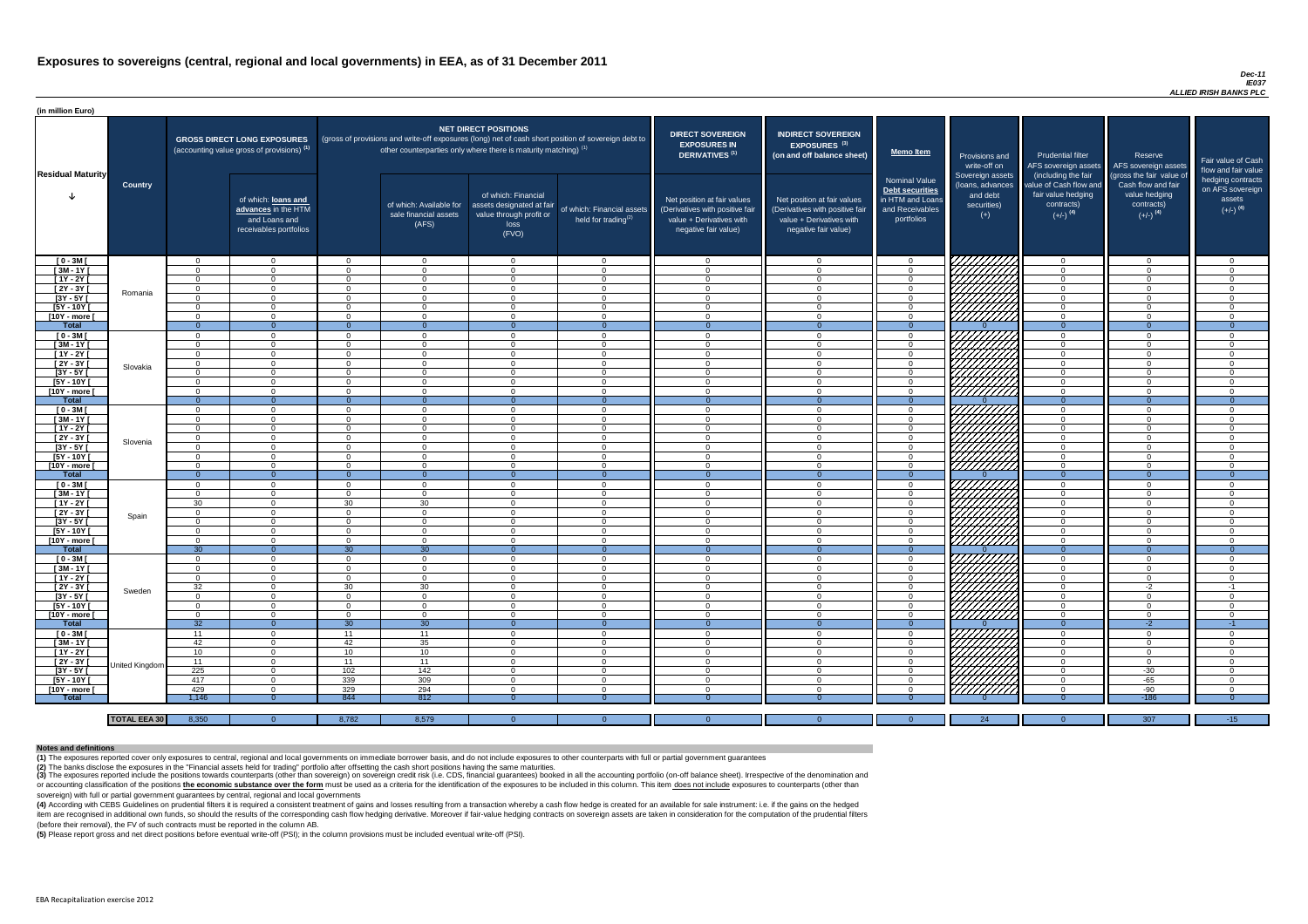#### *Jun-12 IE037 ALLIED IRISH BANKS PLC*

| (in million Euro)             |                 |                      |                                                                                             |                            |                                                           |                                                                                                  |                                                                                                     |                                                                                                                    |                                                                                                                    |                                                                                                     |                                                                          |                                                                                                             |                                                                                                         |                                                                           |
|-------------------------------|-----------------|----------------------|---------------------------------------------------------------------------------------------|----------------------------|-----------------------------------------------------------|--------------------------------------------------------------------------------------------------|-----------------------------------------------------------------------------------------------------|--------------------------------------------------------------------------------------------------------------------|--------------------------------------------------------------------------------------------------------------------|-----------------------------------------------------------------------------------------------------|--------------------------------------------------------------------------|-------------------------------------------------------------------------------------------------------------|---------------------------------------------------------------------------------------------------------|---------------------------------------------------------------------------|
| <b>Residual Maturity</b>      |                 |                      | <b>GROSS DIRECT LONG EXPOSURES</b><br>(accounting value gross of provisions) <sup>(1)</sup> |                            |                                                           | <b>NET DIRECT POSITIONS</b><br>other counterparties only where there is maturity matching) $(1)$ | (gross of provisions and write-off exposures (long) net of cash short position of sovereign debt to | <b>DIRECT SOVEREIGN</b><br><b>EXPOSURES IN</b><br><b>DERIVATIVES (1)</b>                                           | <b>INDIRECT SOVEREIGN</b><br><b>EXPOSURES<sup>(3)</sup></b><br>(on and off balance sheet)                          | <b>Memo Item</b>                                                                                    | Provisions and<br>write-off on                                           | <b>Prudential filter</b>                                                                                    | Reserve<br>AFS sovereign assets AFS sovereign assets                                                    | Fair value of Cash<br>flow and fair value                                 |
|                               | <b>Country</b>  |                      | of which: loans and<br>advances in the HTM<br>and Loans and<br>receivables portfolios       |                            | of which: Available for<br>sale financial assets<br>(AFS) | of which: Financial<br>assets designated at fair<br>value through profit or<br>loss<br>(FVO)     | of which: Financial assets<br>held for trading $(2)$                                                | Net position at fair values<br>(Derivatives with positive fair<br>value + Derivatives with<br>negative fair value) | Net position at fair values<br>(Derivatives with positive fair<br>value + Derivatives with<br>negative fair value) | <b>Nominal Value</b><br><b>Debt securities</b><br>in HTM and Loans<br>and Receivables<br>portfolios | Sovereign assets<br>(loans, advances<br>and debt<br>securities)<br>$(+)$ | (including the fair<br>value of Cash flow and<br>fair value hedging<br>contracts)<br>$(+/-)$ <sup>(4)</sup> | (gross the fair value of<br>Cash flow and fair<br>value hedging<br>contracts)<br>$(+/-)$ <sup>(4)</sup> | hedging contracts<br>on AFS sovereign<br>assets<br>$(+/-)$ <sup>(4)</sup> |
| $[0 - 3M]$                    |                 | 18                   | $\overline{0}$                                                                              | 18                         | 21                                                        | $\Omega$                                                                                         | $\Omega$                                                                                            | $\cap$                                                                                                             | $\Omega$                                                                                                           | - വ                                                                                                 | 777777777                                                                | - റ                                                                                                         | $\overline{0}$                                                                                          | - റ                                                                       |
| $[3M - 1Y]$<br>$[1Y - 2Y]$    |                 | $\cap$<br>41         | $\overline{0}$<br>$\Omega$                                                                  | $\Omega$<br>39             | $\overline{0}$<br>41                                      | $\Omega$<br>$\Omega$                                                                             | $\overline{0}$<br>$\Omega$                                                                          | $\Omega$<br>$\cap$                                                                                                 | $\Omega$<br>$\Omega$                                                                                               | $\Omega$<br>റ                                                                                       |                                                                          | റ<br>$\Omega$                                                                                               | $\overline{0}$<br>$-1$                                                                                  | $\Omega$<br>$-1$                                                          |
| $[2Y - 3Y]$                   |                 | 93                   | $\Omega$                                                                                    | 87                         | 95                                                        | $\Omega$                                                                                         | $\Omega$                                                                                            | $\cap$                                                                                                             | $\Omega$                                                                                                           | $\Omega$                                                                                            | HANA<br>HANA                                                             | $\Omega$                                                                                                    | $-2$                                                                                                    | $-1$                                                                      |
| $[3Y - 5Y]$                   | Austria         | $\overline{27}$      | $\Omega$                                                                                    | 25                         | $\overline{26}$                                           | $\Omega$                                                                                         | $\Omega$                                                                                            | $\cap$                                                                                                             | $\Omega$                                                                                                           |                                                                                                     |                                                                          | $\Omega$                                                                                                    | $-1$                                                                                                    | $-1$                                                                      |
| $[5Y - 10Y]$                  |                 | $\Omega$             | $\Omega$                                                                                    | $\Omega$                   | $\Omega$                                                  | $\cap$                                                                                           | $\Omega$                                                                                            | $\cap$                                                                                                             | $\Omega$                                                                                                           |                                                                                                     |                                                                          | $\cap$                                                                                                      | $\Omega$                                                                                                | $\Omega$                                                                  |
| [10Y - more [                 |                 | $\Omega$             | $\Omega$                                                                                    | $\Omega$                   | $\Omega$                                                  | $\Omega$                                                                                         | $\Omega$                                                                                            | $\cap$                                                                                                             | $\Omega$                                                                                                           | $\Omega$                                                                                            |                                                                          | $\Omega$                                                                                                    | $\Omega$                                                                                                | $\Omega$                                                                  |
| <b>Total</b>                  |                 | 178                  | $\Omega$                                                                                    | 168                        | 183                                                       | $\Omega$                                                                                         | $\Omega$                                                                                            | - റ                                                                                                                | $\Omega$                                                                                                           | $\Omega$                                                                                            |                                                                          | $\Omega$                                                                                                    | $-4$                                                                                                    | $-3$                                                                      |
| $[0 - 3M]$<br>$\sqrt{3M-1Y}$  |                 | $\Omega$<br>$\Omega$ | $\Omega$<br>$\Omega$                                                                        | $\Omega$<br>$\Omega$       | $\Omega$<br>$\Omega$                                      | $\Omega$<br>$\Omega$                                                                             | $\Omega$<br>$\overline{0}$                                                                          | $\cap$<br>$\Omega$                                                                                                 | $\Omega$<br>$\Omega$                                                                                               | $\Omega$<br>$\Omega$                                                                                |                                                                          | $\cap$<br>$\Omega$                                                                                          | $\Omega$<br>$\Omega$                                                                                    | $\Omega$<br>$\Omega$                                                      |
| $[1Y - 2Y]$                   |                 | $\Omega$             | $\overline{0}$                                                                              | $\Omega$                   | $\Omega$                                                  | $\Omega$                                                                                         | $\overline{0}$                                                                                      | $\Omega$                                                                                                           | $\Omega$                                                                                                           | $\cap$                                                                                              |                                                                          | $\Omega$                                                                                                    | $\Omega$                                                                                                | $\Omega$                                                                  |
| $[2Y - 3Y]$                   | Belgium         | $\Omega$             | $\overline{0}$                                                                              | $\Omega$                   | $\Omega$                                                  | $\Omega$                                                                                         | $\overline{0}$                                                                                      | $\Omega$                                                                                                           | $\Omega$                                                                                                           | $\Omega$                                                                                            | HAAHA.                                                                   | $\Omega$                                                                                                    | $\Omega$                                                                                                | $\Omega$                                                                  |
| $[3Y - 5Y]$                   |                 | $\cap$               | $\Omega$                                                                                    | $\Omega$                   | $\Omega$                                                  | $\Omega$                                                                                         | $\overline{0}$                                                                                      | $\Omega$                                                                                                           | $\Omega$                                                                                                           | $\Omega$                                                                                            |                                                                          | $\Omega$                                                                                                    | $\Omega$                                                                                                | $\Omega$                                                                  |
| $[5Y - 10Y]$                  |                 | $\Omega$             | $\overline{0}$                                                                              | $\Omega$                   | $\overline{0}$                                            | $\Omega$                                                                                         | $\overline{0}$                                                                                      | $\Omega$                                                                                                           | $\Omega$                                                                                                           | $\Omega$                                                                                            |                                                                          | $\Omega$                                                                                                    | $\Omega$                                                                                                | $\Omega$                                                                  |
| [10Y - more [<br><b>Total</b> |                 | $\Omega$<br>$\Omega$ | $\Omega$<br>$\overline{0}$                                                                  | $\Omega$<br>$\Omega$       | $\overline{0}$<br>$\Omega$                                | $\Omega$<br>$\Omega$                                                                             | $\overline{0}$<br>$\Omega$                                                                          | $\Omega$<br>$\Omega$                                                                                               | $\Omega$                                                                                                           | $\overline{0}$<br>$\Omega$                                                                          |                                                                          | $\overline{0}$<br>$\Omega$                                                                                  | $\overline{0}$<br>$\Omega$                                                                              | $\Omega$<br>$\Omega$                                                      |
| $[0 - 3M]$                    |                 | $\Omega$             | $\overline{0}$                                                                              | $\Omega$                   | $\Omega$                                                  | $\Omega$                                                                                         | $\overline{0}$                                                                                      | $\Omega$                                                                                                           | $\Omega$                                                                                                           | $\overline{0}$                                                                                      | 7777777777                                                               | $\overline{0}$                                                                                              | $\overline{0}$                                                                                          | $\Omega$                                                                  |
| $[3M - 1Y]$                   |                 | $\Omega$             | $\overline{0}$                                                                              | $\Omega$                   | $\Omega$                                                  | $\Omega$                                                                                         | $\overline{0}$                                                                                      | $\Omega$                                                                                                           | $\Omega$                                                                                                           | $\Omega$                                                                                            | 777777777                                                                | $\Omega$                                                                                                    | $\Omega$                                                                                                | $\Omega$                                                                  |
| $[1Y - 2Y]$                   |                 | $\Omega$             | $\Omega$                                                                                    | $\Omega$                   | $\Omega$                                                  | $\Omega$                                                                                         | $\Omega$                                                                                            | $\Omega$                                                                                                           | $\Omega$                                                                                                           | $\Omega$                                                                                            |                                                                          | $\Omega$                                                                                                    | $\Omega$                                                                                                | $\Omega$                                                                  |
| $[2Y - 3Y]$                   | <b>Bulgaria</b> | $\overline{0}$       | $\overline{0}$                                                                              | $\Omega$                   | $\Omega$                                                  | $\Omega$                                                                                         | $\overline{0}$                                                                                      | - 0                                                                                                                | $\Omega$                                                                                                           | $\Omega$                                                                                            | <i>ЧННН</i> А                                                            | - 0                                                                                                         | $\overline{0}$                                                                                          | $\Omega$                                                                  |
| $[3Y - 5Y]$<br>$[5Y - 10Y]$   |                 | $\Omega$             | $\Omega$                                                                                    | $\Omega$                   | - 0<br>$\Omega$                                           | $\Omega$                                                                                         | 0<br>$\Omega$                                                                                       | $\cap$                                                                                                             |                                                                                                                    | $\Omega$                                                                                            | .HHHIII                                                                  | $\Omega$                                                                                                    | 0<br>$\Omega$                                                                                           | $\cap$                                                                    |
| $[10Y - more]$                |                 | <u>__</u>            | $\Omega$                                                                                    | $\Omega$                   | $\Omega$                                                  | $\Omega$                                                                                         | $\Omega$                                                                                            | $\cap$                                                                                                             | $\cap$                                                                                                             | റ                                                                                                   | <u> UMMA</u>                                                             | $\Omega$                                                                                                    | $\Omega$                                                                                                | $\cap$                                                                    |
| <b>Total</b>                  |                 | $\Omega$             | $\Omega$                                                                                    |                            |                                                           |                                                                                                  | $\Omega$                                                                                            |                                                                                                                    |                                                                                                                    |                                                                                                     |                                                                          | $\Omega$                                                                                                    |                                                                                                         |                                                                           |
| $[0 - 3M]$                    |                 | $\cap$               | $\Omega$                                                                                    | $\Omega$                   | $\Omega$                                                  | $\Omega$                                                                                         | $\overline{0}$                                                                                      | $\cap$                                                                                                             | $\Omega$                                                                                                           | $\cap$                                                                                              |                                                                          | $\cap$                                                                                                      | $\overline{0}$                                                                                          | $\Omega$                                                                  |
| $[3M - 1Y]$                   |                 | $\Omega$             | $\overline{0}$                                                                              | $\Omega$                   | $\overline{0}$                                            | $\Omega$                                                                                         | $\overline{0}$                                                                                      | $\Omega$                                                                                                           | $\Omega$                                                                                                           | $\Omega$                                                                                            |                                                                          | $\Omega$                                                                                                    | $\overline{0}$                                                                                          | $\Omega$                                                                  |
| $[1Y - 2Y]$                   |                 | $\Omega$             | $\overline{0}$                                                                              | $\Omega$<br>$\Omega$       | $\Omega$<br>$\Omega$                                      | $\Omega$<br>$\Omega$                                                                             | $\overline{0}$                                                                                      | $\cap$<br>$\Omega$                                                                                                 | $\Omega$<br>$\Omega$                                                                                               | $\Omega$<br>$\Omega$                                                                                |                                                                          | $\Omega$<br>$\Omega$                                                                                        | $\overline{0}$                                                                                          | $\Omega$<br>$\Omega$                                                      |
| [2Y - 3Y [<br>$[3Y - 5Y]$     | Cyprus          | $\Omega$             | $\overline{0}$<br>$\Omega$                                                                  | $\Omega$                   | $\Omega$                                                  | $\Omega$                                                                                         | $\overline{0}$<br>$\Omega$                                                                          | $\cap$                                                                                                             | $\Omega$                                                                                                           | $\cap$                                                                                              |                                                                          | $\cap$                                                                                                      | $\overline{0}$<br>$\Omega$                                                                              | $\Omega$                                                                  |
| [5Y - 10Y]                    |                 | $\Omega$             | $\Omega$                                                                                    | $\Omega$                   | $\Omega$                                                  | $\Omega$                                                                                         | $\Omega$                                                                                            |                                                                                                                    | $\Omega$                                                                                                           | $\cap$                                                                                              |                                                                          | $\cap$                                                                                                      | $\Omega$                                                                                                |                                                                           |
| [10Y - more [                 |                 | $\Omega$             | $\Omega$                                                                                    | $\Omega$                   | $\Omega$                                                  | $\cap$                                                                                           | $\Omega$                                                                                            | $\cap$                                                                                                             | $\Omega$                                                                                                           | $\Omega$                                                                                            | <u>//////////</u>                                                        | $\cap$                                                                                                      | $\Omega$                                                                                                |                                                                           |
| <b>Total</b>                  |                 | $\Omega$             | $\Omega$                                                                                    | $\Omega$                   | $\Omega$                                                  | $\Omega$                                                                                         | $\Omega$                                                                                            |                                                                                                                    | $\Omega$                                                                                                           | $\Omega$                                                                                            |                                                                          | $\Omega$                                                                                                    | $\Omega$                                                                                                | $\Omega$                                                                  |
| $[0 - 3M]$                    |                 | $\Omega$<br>$\Omega$ | $\Omega$<br>$\Omega$                                                                        | $\Omega$<br>$\Omega$       | $\Omega$<br>$\Omega$                                      | $\Omega$<br>$\Omega$                                                                             | $\Omega$                                                                                            | $\cap$<br>$\Omega$                                                                                                 | $\Omega$<br>$\Omega$                                                                                               | $\cap$<br>$\Omega$                                                                                  |                                                                          | $\Omega$<br>$\Omega$                                                                                        | $\Omega$<br>$\Omega$                                                                                    | $\Omega$                                                                  |
| $[3M - 1Y]$<br>$[1Y - 2Y]$    |                 | $\Omega$             | $\Omega$                                                                                    | $\Omega$                   | $\Omega$                                                  | $\Omega$                                                                                         | $\overline{0}$<br>$\overline{0}$                                                                    | $\Omega$                                                                                                           | $\Omega$                                                                                                           | $\Omega$                                                                                            |                                                                          | $\Omega$                                                                                                    | $\Omega$                                                                                                | $\Omega$                                                                  |
| $[2Y - 3Y]$                   |                 | $\Omega$             | $\Omega$                                                                                    | $\Omega$                   | $\Omega$                                                  | $\Omega$                                                                                         | $\Omega$                                                                                            | $\Omega$                                                                                                           | $\Omega$                                                                                                           | $\Omega$                                                                                            | 777777777                                                                | $\Omega$                                                                                                    | $\Omega$                                                                                                | $\Omega$                                                                  |
| $[3Y - 5Y]$                   | Czech Republic  | $\Omega$             | $\Omega$                                                                                    | $\Omega$                   | $\Omega$                                                  | $\Omega$                                                                                         | $\Omega$                                                                                            | $\Omega$                                                                                                           | $\Omega$                                                                                                           | $\Omega$                                                                                            | ,,,,,,,,,,,                                                              | $\Omega$                                                                                                    | $\Omega$                                                                                                | $\Omega$                                                                  |
| $[5Y - 10Y]$                  |                 | $\Omega$             | $\Omega$                                                                                    | $\Omega$                   | $\Omega$                                                  | $\Omega$                                                                                         | $\overline{0}$                                                                                      | $\Omega$                                                                                                           | $\Omega$                                                                                                           | $\Omega$                                                                                            | 777777777                                                                | $\Omega$                                                                                                    | $\Omega$                                                                                                | $\Omega$                                                                  |
| [10Y - more [<br><b>Total</b> |                 | $\Omega$<br>$\Omega$ | $\Omega$<br>$\Omega$                                                                        | $\Omega$<br>$\Omega$       | $\Omega$<br>$\Omega$                                      | $\Omega$<br>$\Omega$                                                                             | $\Omega$<br>$\Omega$                                                                                | $\Omega$                                                                                                           | $\Omega$                                                                                                           | $\Omega$<br>$\Omega$                                                                                | ,,,,,,,,,,                                                               | $\Omega$<br>$\Omega$                                                                                        | $\Omega$<br>$\Omega$                                                                                    | $\Omega$                                                                  |
| $[0 - 3M]$                    |                 | $\Omega$             | $\overline{0}$                                                                              | $\Omega$                   | $\Omega$                                                  | $\Omega$                                                                                         | $\overline{0}$                                                                                      | $\Omega$                                                                                                           | $\Omega$                                                                                                           | $\Omega$                                                                                            | ,,,,,,,,,,,                                                              | $\Omega$                                                                                                    | $\overline{0}$                                                                                          | $\Omega$                                                                  |
| $1$ 3M - 1Y I                 |                 | - 0                  | $\Omega$                                                                                    | $\Omega$                   | $\Omega$                                                  | $\Omega$                                                                                         | $\overline{0}$                                                                                      | $\Omega$                                                                                                           | ∩                                                                                                                  | $\Omega$                                                                                            |                                                                          | $\Omega$                                                                                                    | $\overline{0}$                                                                                          |                                                                           |
| $[1Y - 2Y]$                   |                 | 42                   | $\overline{0}$                                                                              | 40                         | 42                                                        | $\Omega$                                                                                         | $\overline{0}$                                                                                      |                                                                                                                    |                                                                                                                    | $\Omega$                                                                                            | 777777777                                                                | $\overline{0}$                                                                                              | -1                                                                                                      | $-1$                                                                      |
| $[2Y - 3Y]$                   | Denmark         | - 0                  | $\Omega$                                                                                    | $\Omega$                   | - 0                                                       | $\Omega$                                                                                         | $\Omega$                                                                                            |                                                                                                                    |                                                                                                                    |                                                                                                     | 777777777                                                                | $\Omega$                                                                                                    | $\Omega$                                                                                                |                                                                           |
| $[3Y - 5Y]$<br>[5Y - 10Y]     |                 | 19<br><u>n</u>       | $\Omega$<br>$\overline{0}$                                                                  | 18<br>$\Omega$             | 18<br>$\Omega$                                            | $\Omega$<br>$\Omega$                                                                             | $\overline{0}$<br>$\overline{0}$                                                                    | $\cap$<br>$\Omega$                                                                                                 | $\Omega$<br>$\Omega$                                                                                               | $\Omega$<br>$\Omega$                                                                                | 777777777<br>7777777777                                                  | $\Omega$<br>- 0                                                                                             | -1<br>$\overline{0}$                                                                                    | $-1$<br>$\Omega$                                                          |
| [10Y - more [                 |                 | . റ                  | $\Omega$                                                                                    | $\Omega$                   | $\Omega$                                                  | $\Omega$                                                                                         | $\overline{0}$                                                                                      | $\cap$                                                                                                             | $\Omega$                                                                                                           | റ                                                                                                   | ////////////                                                             | $\overline{0}$                                                                                              | $\overline{0}$                                                                                          | $\Omega$                                                                  |
| <b>Total</b>                  |                 | 60                   | $\Omega$                                                                                    | 58                         | 60                                                        |                                                                                                  | $\Omega$                                                                                            |                                                                                                                    |                                                                                                                    | $\Omega$                                                                                            |                                                                          | $\overline{0}$                                                                                              | $-2$                                                                                                    | - 1                                                                       |
| $[0 - 3M]$                    |                 | . വ                  | $\overline{0}$                                                                              | $\Omega$                   | $\Omega$                                                  | $\Omega$                                                                                         | $\overline{0}$                                                                                      | $\Omega$                                                                                                           | $\Omega$                                                                                                           | $\Omega$                                                                                            |                                                                          | $\overline{0}$                                                                                              | $\overline{0}$                                                                                          | $\Omega$                                                                  |
| $[3M - 1Y]$                   |                 | $\Omega$             | $\overline{0}$                                                                              | $\Omega$                   | $\overline{0}$                                            | $\Omega$                                                                                         | $\overline{0}$                                                                                      | $\Omega$                                                                                                           | $\Omega$                                                                                                           | $\Omega$                                                                                            | 777777777                                                                | $\overline{0}$                                                                                              | $\overline{0}$                                                                                          | $\Omega$                                                                  |
| $[1Y - 2Y]$<br>[2Y - 3Y [     |                 | $\Omega$<br>$\Omega$ | $\Omega$<br>$\overline{0}$                                                                  | $\Omega$<br>$\overline{0}$ | $\Omega$<br>$\Omega$                                      | $\Omega$<br>$\overline{0}$                                                                       | $\Omega$<br>$\overline{0}$                                                                          | $\Omega$<br>$\Omega$                                                                                               | $\Omega$<br>$\Omega$                                                                                               | $\Omega$<br>$\Omega$                                                                                |                                                                          | $\Omega$<br>$\Omega$                                                                                        | $\overline{0}$<br>$\overline{0}$                                                                        | $\Omega$<br>$\Omega$                                                      |
| $[3Y - 5Y]$                   | Estonia         | $\Omega$             | $\Omega$                                                                                    | $\Omega$                   | - 0                                                       | $\Omega$                                                                                         | $\Omega$                                                                                            | $\Omega$                                                                                                           | $\Omega$                                                                                                           | $\Omega$                                                                                            |                                                                          | $\Omega$                                                                                                    | $\Omega$                                                                                                | $\Omega$                                                                  |
| $[5Y - 10Y]$                  |                 | $\Omega$             | $\Omega$                                                                                    | $\Omega$                   | $\Omega$                                                  | $\Omega$                                                                                         | $\Omega$                                                                                            | $\cap$                                                                                                             | $\Omega$                                                                                                           | $\Omega$                                                                                            |                                                                          | $\cap$                                                                                                      | $\overline{0}$                                                                                          | $\Omega$                                                                  |
| [10Y - more [                 |                 | $\Omega$             | $\Omega$                                                                                    | $\Omega$                   | $\Omega$                                                  | $\Omega$                                                                                         | $\Omega$                                                                                            | $\Omega$                                                                                                           | $\Omega$                                                                                                           | $\Omega$                                                                                            | <u>////////</u>                                                          | $\Omega$                                                                                                    | $\Omega$                                                                                                | $\Omega$                                                                  |
| <b>Total</b>                  |                 |                      | $\Omega$                                                                                    |                            | - 0                                                       |                                                                                                  | $\Omega$                                                                                            |                                                                                                                    |                                                                                                                    |                                                                                                     |                                                                          |                                                                                                             | $\overline{0}$                                                                                          | $\overline{0}$                                                            |
| $[0 - 3M]$<br>$[3M - 1Y]$     |                 | 18<br>$\Omega$       | $\Omega$<br>$\Omega$                                                                        | 18<br>$\Omega$             | 19<br>$\Omega$                                            | $\Omega$<br>$\Omega$                                                                             | $\Omega$<br>$\overline{0}$                                                                          | $\Omega$                                                                                                           | $\Omega$                                                                                                           |                                                                                                     | VIIIIIII                                                                 | $\Omega$                                                                                                    | $\Omega$<br>$\overline{0}$                                                                              | $\Omega$                                                                  |
| $[1Y - 2Y]$                   |                 | $\Omega$             | $\overline{0}$                                                                              | $\Omega$                   | $\Omega$                                                  | $\overline{0}$                                                                                   | $\overline{0}$                                                                                      | $\Omega$                                                                                                           | $\Omega$                                                                                                           | $\Omega$                                                                                            |                                                                          | $\Omega$                                                                                                    | $\overline{0}$                                                                                          | $\overline{0}$                                                            |
| $[2Y - 3Y]$                   | Finland         | 27                   | $\overline{0}$                                                                              | 25                         | 25                                                        | $\overline{0}$                                                                                   | $\overline{0}$                                                                                      | $\Omega$                                                                                                           | $\Omega$                                                                                                           | $\Omega$                                                                                            |                                                                          | $\Omega$                                                                                                    | $-2$                                                                                                    | $-1$                                                                      |
| $[3Y - 5Y]$                   |                 | $\Omega$             | $\overline{0}$                                                                              | $\overline{0}$             | $\overline{0}$                                            | $\overline{0}$                                                                                   | $\overline{0}$                                                                                      | $\Omega$                                                                                                           | $\Omega$                                                                                                           | $\overline{0}$                                                                                      |                                                                          | $\Omega$                                                                                                    | $\overline{0}$                                                                                          | $\overline{0}$                                                            |
| [5Y - 10Y [                   |                 | $\Omega$             | $\overline{0}$                                                                              | $\overline{0}$             | $\overline{0}$<br>$\Omega$                                | $\overline{0}$                                                                                   | $\overline{0}$                                                                                      | $\Omega$<br>$\Omega$                                                                                               | $\Omega$<br>$\Omega$                                                                                               | $\Omega$<br>$\Omega$                                                                                | William                                                                  | $\Omega$<br>$\Omega$                                                                                        | $\overline{0}$                                                                                          | $\overline{0}$                                                            |
| [10Y - more [<br><b>Total</b> |                 | $\Omega$<br>45       | $\overline{0}$<br>$\Omega$                                                                  | $\overline{0}$<br>43       | 44                                                        | $\overline{0}$<br>$\Omega$                                                                       | $\overline{0}$<br>$\Omega$                                                                          |                                                                                                                    |                                                                                                                    | $\Omega$                                                                                            |                                                                          | $\Omega$                                                                                                    | $\Omega$<br>$-2$                                                                                        | $\overline{0}$<br>$-1$                                                    |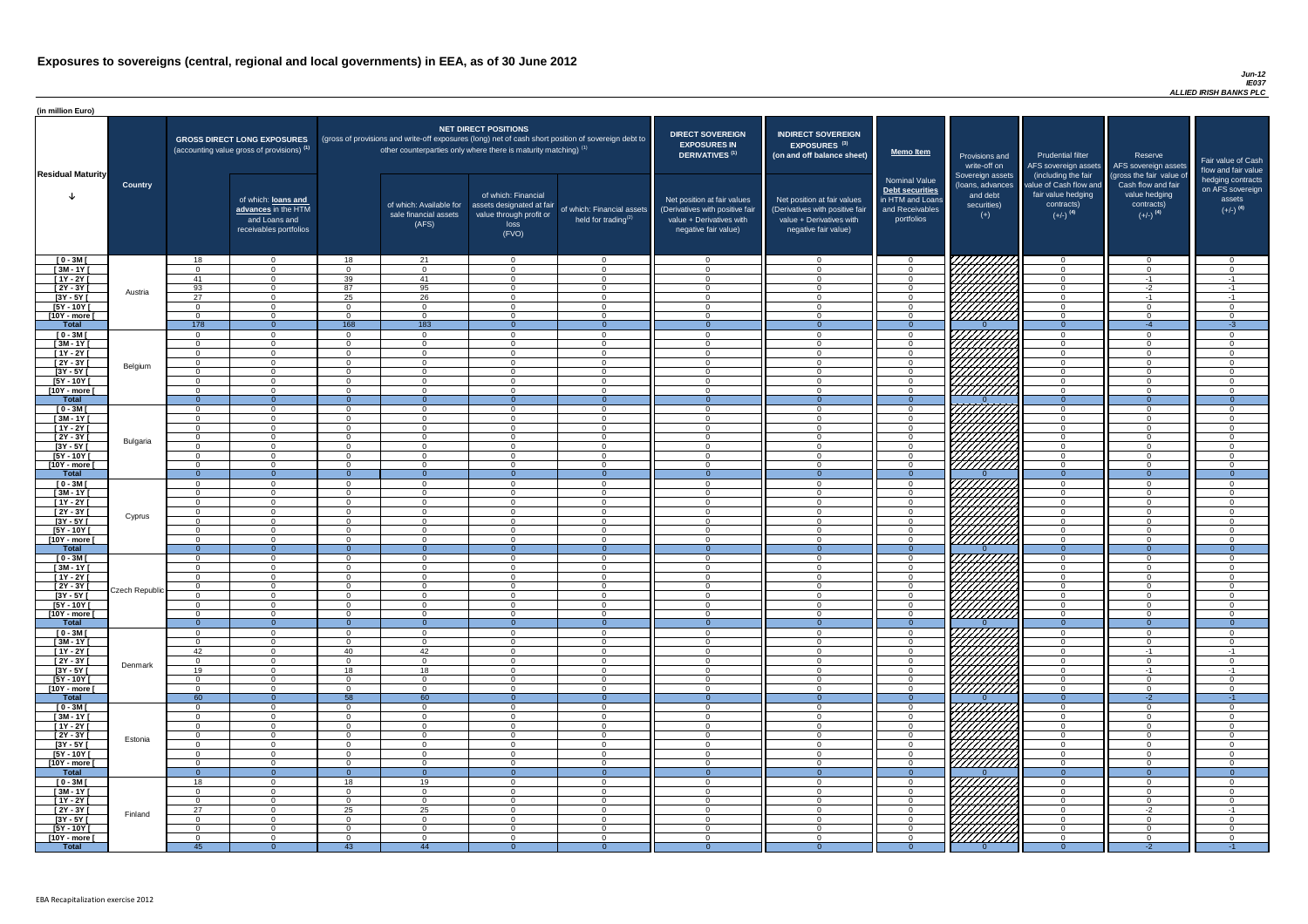#### *Jun-12 IE037 ALLIED IRISH BANKS PLC*

| (in million Euro)             |                       |                    |                                                                                             |                      |                                                                                                                                                                          |                                                                                              |                                                         |                                                                                                                    |                                                                                                                    |                                                                                              |                                                                          |                                                                                      |                                                                                  |                                                                           |
|-------------------------------|-----------------------|--------------------|---------------------------------------------------------------------------------------------|----------------------|--------------------------------------------------------------------------------------------------------------------------------------------------------------------------|----------------------------------------------------------------------------------------------|---------------------------------------------------------|--------------------------------------------------------------------------------------------------------------------|--------------------------------------------------------------------------------------------------------------------|----------------------------------------------------------------------------------------------|--------------------------------------------------------------------------|--------------------------------------------------------------------------------------|----------------------------------------------------------------------------------|---------------------------------------------------------------------------|
| <b>Residual Maturity</b>      |                       |                    | <b>GROSS DIRECT LONG EXPOSURES</b><br>(accounting value gross of provisions) <sup>(1)</sup> |                      | (gross of provisions and write-off exposures (long) net of cash short position of sovereign debt to<br>other counterparties only where there is maturity matching) $(1)$ | <b>NET DIRECT POSITIONS</b>                                                                  |                                                         | <b>DIRECT SOVEREIGN</b><br><b>EXPOSURES IN</b><br>DERIVATIVES <sup>(1)</sup>                                       | <b>INDIRECT SOVEREIGN</b><br><b>EXPOSURES<sup>(3)</sup></b><br>(on and off balance sheet)                          | Memo Item                                                                                    | Provisions and<br>write-off on                                           | <b>Prudential filter</b><br>(including the fair                                      | Reserve<br>AFS sovereign assets AFS sovereign assets<br>(gross the fair value of | Fair value of Cash<br>flow and fair value                                 |
|                               | <b>Country</b>        |                    | of which: loans and<br>advances in the HTM<br>and Loans and<br>receivables portfolios       |                      | of which: Available for<br>sale financial assets<br>(AFS)                                                                                                                | of which: Financial<br>assets designated at fair<br>value through profit or<br>loss<br>(FVO) | of which: Financial assets<br>held for trading $^{(2)}$ | Net position at fair values<br>(Derivatives with positive fair<br>value + Derivatives with<br>negative fair value) | Net position at fair values<br>(Derivatives with positive fair<br>value + Derivatives with<br>negative fair value) | <b>Nominal Value</b><br>Debt securities<br>in HTM and Loans<br>and Receivables<br>portfolios | Sovereign assets<br>(loans, advances<br>and debt<br>securities)<br>$(+)$ | value of Cash flow and<br>fair value hedging<br>contracts)<br>$(+/-)$ <sup>(4)</sup> | Cash flow and fair<br>value hedging<br>contracts)<br>$(+/-)$ <sup>(4)</sup>      | hedging contracts<br>on AFS sovereign<br>assets<br>$(+/-)$ <sup>(4)</sup> |
| $[0 - 3M]$                    |                       | 18                 | $\overline{0}$                                                                              | 18                   | 19                                                                                                                                                                       | $\Omega$                                                                                     | $\overline{0}$                                          | - 0                                                                                                                | റ                                                                                                                  | $\overline{0}$                                                                               | <i>77777777</i> 77                                                       | $\overline{0}$                                                                       | $\cap$                                                                           | $\overline{0}$                                                            |
| $[3M - 1Y]$                   |                       | 27                 | $\Omega$<br>$\Omega$                                                                        | $\cap$<br>26         | $\Omega$<br>29                                                                                                                                                           | $\Omega$<br>$\Omega$                                                                         | $\Omega$<br>$\Omega$                                    | - 0<br>$\Omega$                                                                                                    | $\cap$<br>$\cap$                                                                                                   | $\Omega$<br>$\Omega$                                                                         |                                                                          | $\overline{0}$                                                                       | $\cap$<br>$\cap$                                                                 | $\Omega$<br>$\Omega$                                                      |
| $[1Y - 2Y]$<br>$[2Y - 3Y]$    |                       | 312                | $\overline{0}$                                                                              | 297                  | 307                                                                                                                                                                      | $\Omega$                                                                                     | $\Omega$                                                | $\overline{0}$                                                                                                     | $\Omega$                                                                                                           | $\overline{0}$                                                                               |                                                                          | $\overline{0}$<br>$\overline{0}$                                                     | $-10$                                                                            | -6                                                                        |
| $[3Y - 5Y]$                   | France                | 155                | $\Omega$                                                                                    | 147                  | 150                                                                                                                                                                      | $\Omega$                                                                                     | $\Omega$                                                | $\overline{0}$                                                                                                     | $\Omega$                                                                                                           | $\Omega$                                                                                     |                                                                          | $\overline{0}$                                                                       | $-3$                                                                             | $-4$                                                                      |
| $[5Y - 10Y]$                  |                       | 177                | $\Omega$                                                                                    | 162                  | 154                                                                                                                                                                      | $\Omega$                                                                                     | $\Omega$                                                | $\Omega$                                                                                                           | $\cap$                                                                                                             | $\Omega$                                                                                     | HHHHA.                                                                   | $\Omega$                                                                             | $-22$                                                                            | $-27$                                                                     |
| [10Y - more [<br><b>Total</b> |                       | $\cap$<br>689      | $\Omega$<br>$\Omega$                                                                        | $\cap$<br>651        | $\Omega$<br>659                                                                                                                                                          | $\Omega$                                                                                     | $\Omega$<br>- 0                                         | $\cap$<br>- റ                                                                                                      | $\cap$                                                                                                             | $\Omega$<br>$\Omega$                                                                         |                                                                          | $\overline{0}$<br>$\Omega$                                                           | $\cap$<br>$-36$                                                                  | $\Omega$<br>$-37$                                                         |
| $[0 - 3M]$                    |                       | $\cap$             | $\Omega$                                                                                    | $\Omega$             | $\Omega$                                                                                                                                                                 | $\Omega$                                                                                     | $\Omega$                                                | - റ                                                                                                                | $\cap$                                                                                                             | $\overline{0}$                                                                               |                                                                          | $\overline{0}$                                                                       | $\Omega$                                                                         | $\Omega$                                                                  |
| $[3M - 1Y]$                   |                       | $\cap$             | $\overline{0}$                                                                              | $\cap$               | $\overline{0}$                                                                                                                                                           | $\Omega$                                                                                     | $\Omega$                                                | - 0                                                                                                                | - വ                                                                                                                | $\overline{0}$                                                                               |                                                                          | $\overline{0}$                                                                       | $\cap$                                                                           | $\overline{0}$                                                            |
| $[1Y - 2Y]$                   |                       | 52                 | $\overline{0}$                                                                              | 50                   | 53                                                                                                                                                                       | $\Omega$                                                                                     | $\Omega$                                                | $\Omega$                                                                                                           | $\cap$                                                                                                             | $\overline{0}$                                                                               |                                                                          | $\overline{0}$                                                                       | $-1$                                                                             | $\overline{0}$                                                            |
| $[2Y - 3Y]$<br>$[3Y - 5Y]$    | Germany               | 15                 | $\Omega$<br>$\Omega$                                                                        | 14                   | 15<br>$\Omega$                                                                                                                                                           | $\Omega$<br>$\Omega$                                                                         | $\Omega$<br>$\Omega$                                    | $\cap$<br>- 0                                                                                                      |                                                                                                                    | $\Omega$<br>$\Omega$                                                                         |                                                                          | $\Omega$<br>$\overline{0}$                                                           | $-1$<br>$\cap$                                                                   | $\Omega$<br>$\Omega$                                                      |
| $[5Y - 10Y]$                  |                       | 211                | $\Omega$                                                                                    | 183                  | 197                                                                                                                                                                      | ∩                                                                                            | $\Omega$                                                | $\cap$                                                                                                             |                                                                                                                    | $\Omega$                                                                                     |                                                                          | $\Omega$                                                                             | $-17$                                                                            | $\Omega$                                                                  |
| [10Y - more [                 |                       | $\cap$             | $\Omega$                                                                                    |                      | $\Omega$                                                                                                                                                                 | $\Omega$                                                                                     | $\Omega$                                                | - 0                                                                                                                |                                                                                                                    | $\Omega$                                                                                     | <u>777777777</u>                                                         | $\overline{0}$                                                                       | $\sqrt{ }$                                                                       | $\Omega$                                                                  |
| <b>Total</b>                  |                       | 279                | $\overline{0}$                                                                              | 248                  | 265                                                                                                                                                                      |                                                                                              | $\Omega$                                                | - റ                                                                                                                | $\Omega$                                                                                                           | $\Omega$                                                                                     |                                                                          | $\overline{0}$                                                                       | $-19$                                                                            | $\Omega$                                                                  |
| $[0 - 3M]$<br>$[3M - 1Y]$     |                       | $\cap$             | $\Omega$<br>$\Omega$                                                                        |                      | $\cap$<br>$\cap$                                                                                                                                                         | $\Omega$                                                                                     | $\Omega$<br>$\Omega$                                    | - റ<br>- റ                                                                                                         |                                                                                                                    | $\Omega$<br>$\Omega$                                                                         |                                                                          | $\overline{0}$<br>$\overline{0}$                                                     |                                                                                  | $\Omega$<br>$\Omega$                                                      |
| $[1Y - 2Y]$                   |                       | $\cap$             | $\Omega$                                                                                    |                      | $\cap$                                                                                                                                                                   | $\Omega$                                                                                     | $\Omega$                                                | $\cap$                                                                                                             |                                                                                                                    | $\overline{0}$                                                                               |                                                                          | $\overline{0}$                                                                       |                                                                                  | $\overline{0}$                                                            |
| $[2Y - 3Y]$                   | Greece <sup>(5)</sup> | $\cap$             | $\Omega$                                                                                    | $\Omega$             | $\Omega$                                                                                                                                                                 | $\Omega$                                                                                     | $\Omega$                                                | $\cap$                                                                                                             | $\cap$                                                                                                             | $\overline{0}$                                                                               | CHANA (                                                                  | $\overline{0}$                                                                       | $\Omega$                                                                         | $\overline{0}$                                                            |
| $[3Y - 5Y]$                   |                       |                    |                                                                                             |                      |                                                                                                                                                                          |                                                                                              |                                                         |                                                                                                                    |                                                                                                                    |                                                                                              |                                                                          |                                                                                      |                                                                                  |                                                                           |
| $[5Y - 10Y]$<br>[10Y - more ] |                       |                    | $\Omega$<br>$\Omega$                                                                        | $\Omega$             | $\Omega$                                                                                                                                                                 | 0<br>$\Omega$                                                                                | $\Omega$<br>$\Omega$                                    | $\Omega$<br>- 0                                                                                                    | $\cap$                                                                                                             | $\overline{0}$<br>$\Omega$                                                                   | 777777777                                                                | $\overline{0}$<br>$\overline{0}$                                                     | $\Omega$                                                                         | $\Omega$<br>$\Omega$                                                      |
| <b>Total</b>                  |                       |                    | $\overline{0}$                                                                              |                      | $\Omega$                                                                                                                                                                 |                                                                                              | $\Omega$                                                | - റ                                                                                                                | $\Omega$                                                                                                           | $\Omega$                                                                                     |                                                                          | $\Omega$                                                                             |                                                                                  | $\Omega$                                                                  |
| $[0 - 3M]$                    |                       |                    | $\Omega$                                                                                    | $\cap$               | $\Omega$                                                                                                                                                                 | $\Omega$                                                                                     | $\mathbf{0}$                                            | - 0                                                                                                                | $\cap$                                                                                                             | $\Omega$                                                                                     |                                                                          | $\mathbf{0}$                                                                         |                                                                                  | $\overline{0}$                                                            |
| $[3M - 1Y]$<br>$[1Y - 2Y]$    |                       | 19                 | $\Omega$<br>$\overline{0}$                                                                  | $\cap$<br>20         | $\Omega$<br>20                                                                                                                                                           | $\Omega$<br>$\Omega$                                                                         | $\Omega$<br>$\mathbf{0}$                                | - 0<br>$\Omega$                                                                                                    | $\cap$<br>$\Omega$                                                                                                 | $\overline{0}$<br>$\Omega$                                                                   |                                                                          | $\mathbf{0}$<br>$\overline{0}$                                                       | $\cap$                                                                           | $\Omega$<br>$-2$                                                          |
| $[2Y - 3Y]$                   |                       |                    | $\Omega$                                                                                    | $\cap$               | $\Omega$                                                                                                                                                                 | $\Omega$                                                                                     | $\Omega$                                                | - 0                                                                                                                | $\cap$                                                                                                             | $\overline{0}$                                                                               | <i>\HHIIIII</i> ]'                                                       | $\mathbf{0}$                                                                         |                                                                                  | $\Omega$                                                                  |
| $[3Y - 5Y]$                   | Hungary               |                    | $\Omega$                                                                                    | $\Omega$             | $\Omega$                                                                                                                                                                 | $\Omega$                                                                                     | $\Omega$                                                | - 0                                                                                                                | - 0                                                                                                                | $\Omega$                                                                                     | 1 <i>7777777</i>                                                         | $\overline{0}$                                                                       | $\cap$                                                                           | $\Omega$                                                                  |
| $[5Y - 10Y]$                  |                       | റ                  | $\Omega$                                                                                    | $\Omega$             | $\Omega$                                                                                                                                                                 | $\Omega$                                                                                     | $\Omega$                                                | - 0                                                                                                                | $\Omega$                                                                                                           | $\Omega$                                                                                     |                                                                          | $\overline{0}$                                                                       | $\Omega$                                                                         | $\Omega$                                                                  |
| [10Y - more [<br><b>Total</b> |                       | $\cap$<br>19       | $\Omega$<br>$\Omega$                                                                        | $\cap$<br>20         | $\Omega$<br>20                                                                                                                                                           | $\Omega$                                                                                     | $\Omega$                                                | - 0<br>$\Omega$                                                                                                    | $\cap$                                                                                                             | $\Omega$                                                                                     |                                                                          | $\Omega$<br>$\Omega$                                                                 | $\Omega$                                                                         | $\Omega$<br>$-2$                                                          |
| $[0 - 3M]$                    |                       | റ                  | $\overline{0}$                                                                              | $\Omega$             | $\Omega$                                                                                                                                                                 | $\Omega$                                                                                     | $\Omega$                                                | - 0                                                                                                                | $\Omega$                                                                                                           | $\overline{0}$                                                                               |                                                                          | $\overline{0}$                                                                       | $\Omega$                                                                         | $\Omega$                                                                  |
| $[3M - 1Y]$                   |                       | $\cap$             | $\overline{0}$                                                                              | $\Omega$             | $\Omega$                                                                                                                                                                 | $\Omega$                                                                                     | $\Omega$                                                | - 0                                                                                                                | $\Omega$                                                                                                           | $\Omega$                                                                                     |                                                                          | $\overline{0}$                                                                       | $\Omega$                                                                         | $\overline{0}$                                                            |
| $[1Y - 2Y]$                   |                       | $\cap$             | $\Omega$                                                                                    | $\cap$<br>$\cap$     | $\Omega$                                                                                                                                                                 | $\Omega$<br>$\Omega$                                                                         | $\Omega$<br>$\Omega$                                    | - 0<br>- 0                                                                                                         | $\Omega$<br>$\Omega$                                                                                               | $\Omega$                                                                                     |                                                                          | $\overline{0}$                                                                       | $\cap$<br>$\Omega$                                                               | $\Omega$<br>$\Omega$                                                      |
| $[2Y - 3Y]$<br>$[3Y - 5Y]$    | Iceland               |                    | $\overline{0}$<br>$\Omega$                                                                  |                      | $\overline{0}$<br>$\Omega$                                                                                                                                               | $\Omega$                                                                                     | $\Omega$                                                | - 0                                                                                                                |                                                                                                                    | $\overline{0}$<br>$\Omega$                                                                   |                                                                          | $\overline{0}$<br>$\overline{0}$                                                     |                                                                                  | $\Omega$                                                                  |
| $[5Y - 10Y]$                  |                       |                    | $\Omega$                                                                                    |                      | $\Omega$                                                                                                                                                                 | $\Omega$                                                                                     | $\Omega$                                                | $\cap$                                                                                                             |                                                                                                                    | $\Omega$                                                                                     |                                                                          | $\Omega$                                                                             |                                                                                  | $\Omega$                                                                  |
| [10Y - more [                 |                       |                    | $\Omega$                                                                                    |                      | $\Omega$                                                                                                                                                                 | $\Omega$                                                                                     | $\Omega$                                                | $\Omega$                                                                                                           |                                                                                                                    | $\Omega$                                                                                     | <u> /////////</u>                                                        | $\overline{0}$                                                                       |                                                                                  | $\Omega$                                                                  |
| <b>Total</b><br>$[0 - 3M]$    |                       |                    | $\Omega$<br>$\Omega$                                                                        |                      | $\Omega$<br>$\Omega$                                                                                                                                                     | $\Omega$                                                                                     | $\Omega$                                                | 0<br>- വ                                                                                                           |                                                                                                                    | $\Omega$<br>$\Omega$                                                                         |                                                                          | $\Omega$<br>$\overline{0}$                                                           |                                                                                  | $\Omega$<br>$\Omega$                                                      |
| $[3M - 1Y]$                   |                       | 52                 | $\overline{0}$                                                                              | 52                   | 54                                                                                                                                                                       | $\Omega$                                                                                     | $\Omega$                                                | - വ                                                                                                                | $\cap$                                                                                                             | $\Omega$                                                                                     |                                                                          | $\overline{0}$                                                                       |                                                                                  | $\Omega$                                                                  |
| $[1Y - 2Y]$                   |                       | 20                 | $\overline{0}$                                                                              | 20                   | 19                                                                                                                                                                       | $\Omega$                                                                                     | $\Omega$                                                | - വ                                                                                                                | $\cap$                                                                                                             | $\Omega$                                                                                     | HAAAA<br>HAAAAA                                                          | $\overline{0}$                                                                       | $\Omega$                                                                         | $\Omega$                                                                  |
| $[2Y - 3Y]$                   | Ireland               | 1,198              | $\overline{0}$                                                                              | 1,224                | 1,041                                                                                                                                                                    | $\Omega$<br>$\Omega$                                                                         | $\Omega$<br>$\Omega$                                    | $\cap$<br>$\Omega$                                                                                                 | $\cap$<br>$\cap$                                                                                                   | $\Omega$                                                                                     |                                                                          | $\overline{0}$                                                                       |                                                                                  | $-29$                                                                     |
| $[3Y - 5Y]$<br>$[5Y - 10Y]$   |                       | 1,297<br>2,632     | $\overline{0}$<br>$\overline{0}$                                                            | 1,345<br>2,856       | 1,189<br>2,785                                                                                                                                                           | $\Omega$                                                                                     | $\Omega$                                                | $\cap$                                                                                                             | $\cap$                                                                                                             | $\overline{0}$<br>$\Omega$                                                                   |                                                                          | $\overline{0}$<br>$\overline{0}$                                                     | $-87$<br>158                                                                     | $-361$                                                                    |
| [10Y - more ]                 |                       | 219                | $\Omega$                                                                                    | 227                  | 227                                                                                                                                                                      | $\Omega$                                                                                     | $\Omega$                                                | $\Omega$                                                                                                           | $\Omega$                                                                                                           | $\Omega$                                                                                     | UMMA.                                                                    | $\overline{0}$                                                                       | $\cap$                                                                           | $\overline{0}$                                                            |
| <b>Total</b>                  |                       | 5,418              | $\overline{0}$                                                                              | 5,724                | 5,315                                                                                                                                                                    |                                                                                              | $\Omega$                                                | - 0                                                                                                                | $\Omega$                                                                                                           | $\Omega$                                                                                     |                                                                          | $\Omega$                                                                             | 79                                                                               | $-389$                                                                    |
| $[0 - 3M]$                    |                       |                    | $\Omega$<br>$\Omega$                                                                        | $\Omega$             | $\Omega$<br>$\Omega$                                                                                                                                                     | $\Omega$<br>∩                                                                                | $\Omega$<br>$\Omega$                                    | - വ<br>$\Omega$                                                                                                    | $\sqrt{ }$<br>$\Omega$                                                                                             | $\Omega$                                                                                     |                                                                          | $\Omega$                                                                             |                                                                                  | $\Omega$<br>$\Omega$                                                      |
| $[3M - 1Y]$<br>$[1Y - 2Y]$    |                       |                    | $\Omega$                                                                                    |                      |                                                                                                                                                                          |                                                                                              | $\Omega$                                                | $\Omega$                                                                                                           |                                                                                                                    | $\Omega$<br>$\Omega$                                                                         |                                                                          | $\Omega$<br>$\Omega$                                                                 |                                                                                  | $\overline{0}$                                                            |
| $\boxed{2Y - 3Y}$             | Italy                 |                    | $\Omega$                                                                                    |                      | - 0                                                                                                                                                                      |                                                                                              | $\Omega$                                                | - റ                                                                                                                |                                                                                                                    | $\Omega$                                                                                     | WWW.                                                                     | $\overline{0}$                                                                       |                                                                                  | $\Omega$                                                                  |
| $[3Y - 5Y]$                   |                       |                    | $\Omega$                                                                                    | $\cap$               | $\Omega$                                                                                                                                                                 |                                                                                              | $\Omega$                                                | - 0                                                                                                                | $\cap$                                                                                                             | $\Omega$                                                                                     |                                                                          | $\overline{0}$                                                                       | $\cap$                                                                           | $\Omega$                                                                  |
| $[5Y - 10Y]$<br>[10Y - more [ |                       | 142<br>44          | $\Omega$<br>$\Omega$                                                                        | 166<br>56            | 155<br>53                                                                                                                                                                | $\Omega$<br>$\Omega$                                                                         | $\Omega$<br>$\Omega$                                    | - 0<br>- വ                                                                                                         | $\Omega$<br>$\cap$                                                                                                 | $\Omega$<br>$\Omega$                                                                         | 77777777<br>777777777                                                    | $\overline{0}$<br>$\overline{0}$                                                     | 24<br>12                                                                         | $\Omega$<br>$\Omega$                                                      |
| <b>Total</b>                  |                       | 186                | $\Omega$                                                                                    | $\overline{223}$     | 208                                                                                                                                                                      |                                                                                              |                                                         |                                                                                                                    |                                                                                                                    |                                                                                              |                                                                          | $\Omega$                                                                             | 36                                                                               | $\Omega$                                                                  |
| $[0 - 3M]$                    |                       | $\cap$             | $\Omega$                                                                                    |                      | $\Omega$                                                                                                                                                                 |                                                                                              | $\Omega$                                                | - വ                                                                                                                |                                                                                                                    | $\Omega$                                                                                     | VIIIIIIII                                                                | $\Omega$                                                                             | $\Omega$                                                                         | $\cap$                                                                    |
| $[3M - 1Y]$                   |                       | $\cap$             | $\Omega$                                                                                    | $\Omega$             | $\Omega$                                                                                                                                                                 | $\Omega$                                                                                     | $\Omega$                                                | - 0                                                                                                                | - 0                                                                                                                | $\overline{0}$                                                                               |                                                                          | $\overline{0}$                                                                       | $\Omega$                                                                         | $\Omega$                                                                  |
| $[1Y - 2Y]$<br>$[2Y - 3Y]$    |                       | $\cap$<br>$\Omega$ | $\overline{0}$<br>$\overline{0}$                                                            | $\Omega$<br>$\Omega$ | $\Omega$<br>$\overline{0}$                                                                                                                                               | $\overline{0}$<br>$\overline{0}$                                                             | $\overline{0}$<br>$\overline{0}$                        | $\Omega$<br>$\overline{\mathbf{0}}$                                                                                | $\Omega$<br>- 0                                                                                                    | $\overline{0}$<br>$\overline{0}$                                                             |                                                                          | $\overline{0}$<br>$\overline{0}$                                                     | $\cap$<br>$\Omega$                                                               | $\overline{0}$<br>$\overline{0}$                                          |
| $[3Y - 5Y]$                   | Latvia                |                    | $\overline{0}$                                                                              | $\cap$               | $\overline{0}$                                                                                                                                                           | $\overline{0}$                                                                               | $\overline{0}$                                          | - 0                                                                                                                | $\Omega$                                                                                                           | $\overline{0}$                                                                               |                                                                          | $\overline{0}$                                                                       | റ                                                                                | $\Omega$                                                                  |
| $[5Y - 10Y]$                  |                       |                    | $\Omega$                                                                                    | $\cap$               | $\Omega$                                                                                                                                                                 | $\Omega$                                                                                     | $\Omega$                                                | - 0                                                                                                                | $\cap$                                                                                                             | $\Omega$                                                                                     | UMAN<br>UMAN                                                             | $\overline{0}$                                                                       | $\cap$                                                                           | $\Omega$                                                                  |
| [10Y - more [                 |                       |                    | $\Omega$                                                                                    | $\cap$               | $\Omega$                                                                                                                                                                 | $\Omega$                                                                                     | $\Omega$                                                | $\Omega$                                                                                                           | - വ                                                                                                                | $\Omega$                                                                                     |                                                                          | $\overline{0}$                                                                       |                                                                                  | $\Omega$                                                                  |
| <b>Total</b>                  |                       |                    | $\Omega$                                                                                    |                      | $\Omega$                                                                                                                                                                 | $\theta$                                                                                     |                                                         |                                                                                                                    |                                                                                                                    | $\Omega$                                                                                     |                                                                          | $\Omega$                                                                             |                                                                                  | $\Omega$                                                                  |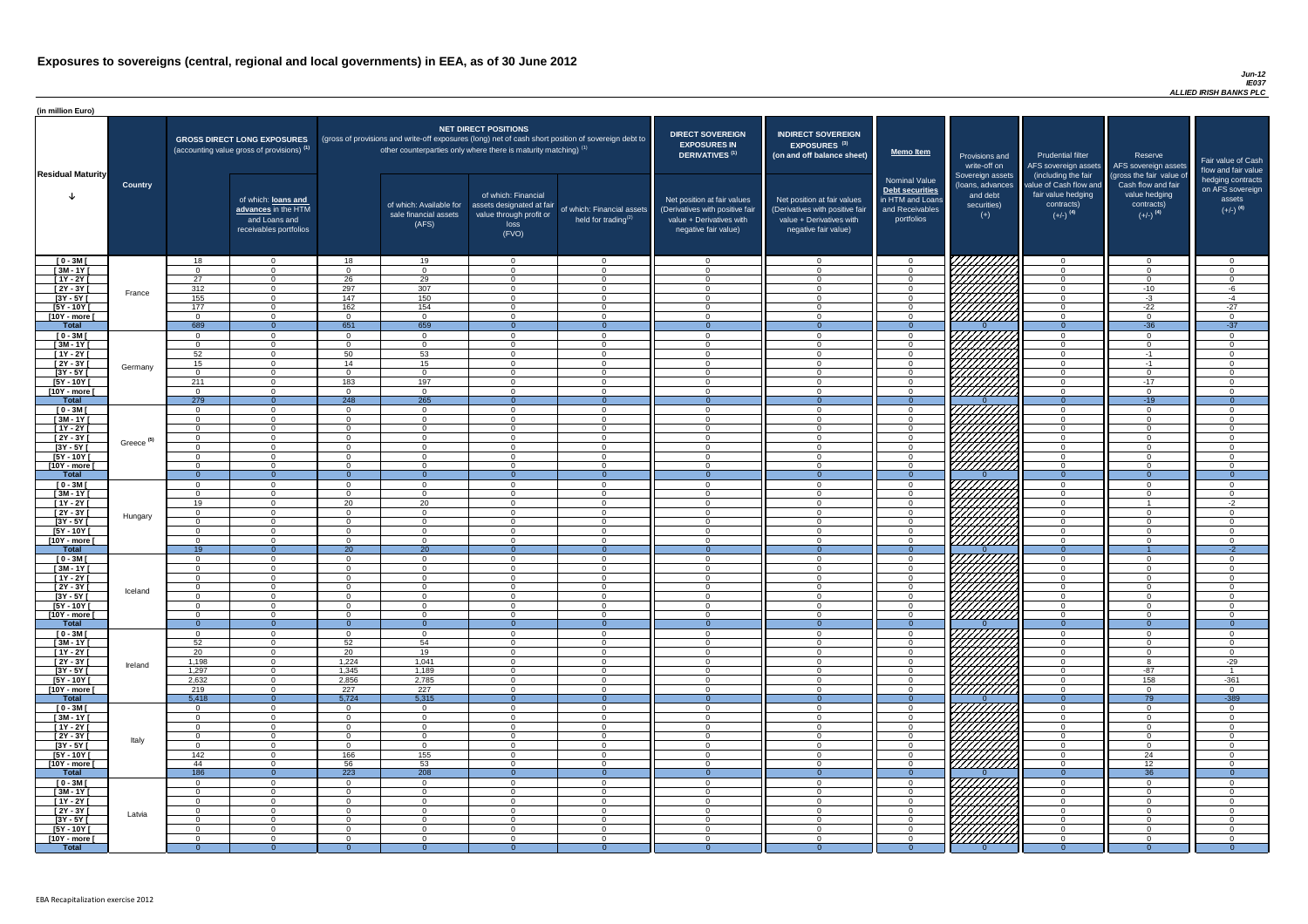#### *Jun-12 IE037 ALLIED IRISH BANKS PLC*

| <b>DIRECT SOVEREIGN</b><br><b>EXPOSURES IN</b><br><b>DERIVATIVES<sup>(1)</sup></b><br>Net position at fair values<br>(Derivatives with positive fair<br>value + Derivatives with<br>negative fair value) | <b>INDIRECT SOVEREIGN</b><br>EXPOSURES <sup>(3)</sup><br>(on and off balance sheet)<br>Net position at fair values<br>(Derivatives with positive fair<br>$value + Derivative$ s with<br>negative fair value) | <b>Memo Item</b><br><b>Nominal Value</b><br>Debt securities<br>in HTM and Loans<br>and Receivables<br>portfolios | Provisions and<br>write-off on<br>Sovereign assets<br>(loans, advances<br>and debt<br>securities)<br>$(+)$ | <b>Prudential filter</b><br>AFS sovereign assets<br>(including the fair<br>value of Cash flow and<br>fair value hedging<br>contracts)<br>$(+/-)$ <sup>(4)</sup> | Reserve<br>AFS sovereign assets<br>(gross the fair value of<br>Cash flow and fair<br>value hedging<br>contracts)<br>$(+/-)$ <sup>(4)</sup> | Fair value of Cash<br>flow and fair value<br>hedging contracts<br>on AFS sovereign<br>assets<br>$(+/-)$ <sup>(4)</sup> |
|----------------------------------------------------------------------------------------------------------------------------------------------------------------------------------------------------------|--------------------------------------------------------------------------------------------------------------------------------------------------------------------------------------------------------------|------------------------------------------------------------------------------------------------------------------|------------------------------------------------------------------------------------------------------------|-----------------------------------------------------------------------------------------------------------------------------------------------------------------|--------------------------------------------------------------------------------------------------------------------------------------------|------------------------------------------------------------------------------------------------------------------------|
| $\mathbf 0$                                                                                                                                                                                              | $\mathbf 0$                                                                                                                                                                                                  | $\pmb{0}$                                                                                                        |                                                                                                            | $\mathbf 0$                                                                                                                                                     | $\mathbf 0$                                                                                                                                | $\mathbf 0$                                                                                                            |
| $\mathbf 0$                                                                                                                                                                                              | $\mathbf 0$                                                                                                                                                                                                  | $\pmb{0}$                                                                                                        |                                                                                                            | $\pmb{0}$                                                                                                                                                       | 0                                                                                                                                          | $\mathbf 0$                                                                                                            |
| $\mathbf 0$                                                                                                                                                                                              | $\mathbf 0$                                                                                                                                                                                                  | $\mathbf 0$                                                                                                      |                                                                                                            | $\mathbf 0$                                                                                                                                                     | $\mathbf 0$                                                                                                                                | $\mathbf 0$                                                                                                            |
| $\pmb{0}$                                                                                                                                                                                                | $\mathbf 0$                                                                                                                                                                                                  | $\mathbf 0$                                                                                                      |                                                                                                            | 0                                                                                                                                                               | $\mathbf 0$                                                                                                                                | $\mathbf 0$                                                                                                            |
| $\mathbf 0$                                                                                                                                                                                              | $\mathbf 0$                                                                                                                                                                                                  | $\mathbf 0$                                                                                                      |                                                                                                            | $\mathbf 0$                                                                                                                                                     | $\mathbf 0$                                                                                                                                | $\mathbf 0$                                                                                                            |
| $\mathbf 0$                                                                                                                                                                                              | $\mathbf 0$                                                                                                                                                                                                  | $\mathbf 0$                                                                                                      |                                                                                                            | $\mathbf 0$                                                                                                                                                     | $\mathbf 0$                                                                                                                                | $\mathbf 0$                                                                                                            |
| $\mathbf 0$<br>$\mathbf{0}$                                                                                                                                                                              | $\mathbf 0$<br>$\overline{0}$                                                                                                                                                                                | $\pmb{0}$<br>$\overline{0}$                                                                                      | $\Omega$                                                                                                   | $\mathbf 0$<br>$\overline{0}$                                                                                                                                   | $\mathbf 0$<br>$\overline{0}$                                                                                                              | $\pmb{0}$<br>$\overline{0}$                                                                                            |
| $\mathbf 0$                                                                                                                                                                                              | $\mathbf 0$                                                                                                                                                                                                  | $\pmb{0}$                                                                                                        |                                                                                                            | $\mathbf 0$                                                                                                                                                     | $\mathbf 0$                                                                                                                                | $\mathbf 0$                                                                                                            |
| $\mathbf 0$                                                                                                                                                                                              | $\mathbf 0$                                                                                                                                                                                                  | $\pmb{0}$                                                                                                        |                                                                                                            | $\mathbf 0$                                                                                                                                                     | $\mathbf 0$                                                                                                                                | $\pmb{0}$                                                                                                              |
| $\mathbf 0$                                                                                                                                                                                              | $\mathbf 0$                                                                                                                                                                                                  | $\pmb{0}$                                                                                                        |                                                                                                            | $\mathbf 0$                                                                                                                                                     | $\mathbf 0$                                                                                                                                | $\mathbf 0$                                                                                                            |
| $\mathbf 0$                                                                                                                                                                                              | $\mathbf 0$                                                                                                                                                                                                  | $\pmb{0}$                                                                                                        |                                                                                                            | $\mathbf 0$                                                                                                                                                     | $\mathbf 0$                                                                                                                                | $\mathbf 0$                                                                                                            |
| $\mathbf 0$                                                                                                                                                                                              | $\mathbf 0$                                                                                                                                                                                                  | $\pmb{0}$                                                                                                        |                                                                                                            | $\mathbf 0$                                                                                                                                                     | $\mathbf 0$                                                                                                                                | $\mathbf 0$                                                                                                            |
| $\mathbf 0$                                                                                                                                                                                              | $\mathbf 0$                                                                                                                                                                                                  | $\pmb{0}$                                                                                                        |                                                                                                            | $\pmb{0}$                                                                                                                                                       | $\mathbf 0$                                                                                                                                | $\mathsf 0$                                                                                                            |
| $\mathbf 0$<br>$\mathbf{0}$                                                                                                                                                                              | $\mathbf 0$<br>$\overline{0}$                                                                                                                                                                                | $\mathbf 0$<br>$\overline{0}$                                                                                    | $\Omega$                                                                                                   | $\mathbf 0$<br>$\overline{0}$                                                                                                                                   | $\mathbf 0$<br>$\overline{0}$                                                                                                              | $\mathbf 0$<br>$\overline{0}$                                                                                          |
| 0                                                                                                                                                                                                        | $\mathbf 0$                                                                                                                                                                                                  | $\mathsf 0$                                                                                                      |                                                                                                            | $\mathbf 0$                                                                                                                                                     | $\overline{0}$                                                                                                                             | $\mathbf 0$                                                                                                            |
| $\mathbf 0$                                                                                                                                                                                              | $\mathbf 0$                                                                                                                                                                                                  | $\mathbf 0$                                                                                                      |                                                                                                            | $\mathbf 0$                                                                                                                                                     | $\mathbf 0$                                                                                                                                | $\mathbf 0$                                                                                                            |
| $\mathbf 0$                                                                                                                                                                                              | $\mathbf 0$                                                                                                                                                                                                  | $\mathsf 0$                                                                                                      |                                                                                                            | $\mathbf 0$                                                                                                                                                     | $\overline{0}$                                                                                                                             | $\mathbf 0$                                                                                                            |
| $\mathbf 0$                                                                                                                                                                                              | $\mathbf 0$                                                                                                                                                                                                  | $\pmb{0}$                                                                                                        |                                                                                                            | $\mathbf 0$                                                                                                                                                     | $\mathsf 0$                                                                                                                                | 0                                                                                                                      |
| $\mathbf 0$                                                                                                                                                                                              | $\mathbf 0$                                                                                                                                                                                                  | $\mathbf 0$                                                                                                      |                                                                                                            | 0                                                                                                                                                               | $\mathbf 0$                                                                                                                                | 0                                                                                                                      |
| 0                                                                                                                                                                                                        | 0                                                                                                                                                                                                            | 0                                                                                                                |                                                                                                            | 0                                                                                                                                                               | 0                                                                                                                                          | 0                                                                                                                      |
| $\mathbf 0$<br>$\mathbf{0}$                                                                                                                                                                              | $\mathbf 0$<br>$\overline{0}$                                                                                                                                                                                | 0<br>$\overline{0}$                                                                                              | $\overline{0}$                                                                                             | $\mathbf 0$<br>$\overline{0}$                                                                                                                                   | $\mathbf 0$<br>$\overline{0}$                                                                                                              | 0<br>$\overline{0}$                                                                                                    |
| 0                                                                                                                                                                                                        | 0                                                                                                                                                                                                            | $\pmb{0}$                                                                                                        |                                                                                                            | $\overline{0}$                                                                                                                                                  | 0                                                                                                                                          | $\mathbf 0$                                                                                                            |
| $\mathbf 0$                                                                                                                                                                                              | $\mathbf 0$                                                                                                                                                                                                  | $\pmb{0}$                                                                                                        |                                                                                                            | $\mathbf 0$                                                                                                                                                     | $\mathbf 0$                                                                                                                                | $\pmb{0}$                                                                                                              |
| $\mathbf 0$                                                                                                                                                                                              | $\mathbf 0$                                                                                                                                                                                                  | $\pmb{0}$                                                                                                        |                                                                                                            | $\mathbf 0$                                                                                                                                                     | $\mathbf 0$                                                                                                                                | $\pmb{0}$                                                                                                              |
| $\pmb{0}$                                                                                                                                                                                                | $\mathbf 0$                                                                                                                                                                                                  | $\pmb{0}$                                                                                                        |                                                                                                            | $\mathbf 0$                                                                                                                                                     | 0                                                                                                                                          | $\pmb{0}$                                                                                                              |
| $\pmb{0}$<br>$\mathbf 0$                                                                                                                                                                                 | $\mathbf 0$<br>$\mathbf 0$                                                                                                                                                                                   | $\pmb{0}$<br>$\pmb{0}$                                                                                           |                                                                                                            | $\mathbf 0$<br>$\mathbf 0$                                                                                                                                      | 0<br>0                                                                                                                                     | $\pmb{0}$<br>$\pmb{0}$                                                                                                 |
| $\mathbf 0$                                                                                                                                                                                              | $\mathbf 0$                                                                                                                                                                                                  | $\pmb{0}$                                                                                                        |                                                                                                            | $\mathbf 0$                                                                                                                                                     | 0                                                                                                                                          | $\mathbf 0$                                                                                                            |
| $\overline{0}$                                                                                                                                                                                           | $\overline{0}$                                                                                                                                                                                               | $\mathbf{0}$                                                                                                     | $\mathbf{0}$                                                                                               | $\overline{0}$                                                                                                                                                  | $\overline{0}$                                                                                                                             | $\overline{0}$                                                                                                         |
| $\pmb{0}$                                                                                                                                                                                                | $\mathbf 0$                                                                                                                                                                                                  | $\pmb{0}$                                                                                                        |                                                                                                            | $\mathbf 0$                                                                                                                                                     | $\mathbf 0$                                                                                                                                | $\pmb{0}$                                                                                                              |
| $\mathbf 0$                                                                                                                                                                                              | $\mathbf 0$                                                                                                                                                                                                  | $\pmb{0}$                                                                                                        |                                                                                                            | $\mathbf 0$                                                                                                                                                     | $\mathbf 0$                                                                                                                                | $\pmb{0}$                                                                                                              |
| $\mathbf 0$                                                                                                                                                                                              | $\mathbf 0$                                                                                                                                                                                                  | $\pmb{0}$                                                                                                        |                                                                                                            | $\mathbf 0$                                                                                                                                                     | $\mathbf 0$                                                                                                                                | $\pmb{0}$                                                                                                              |
| $\mathbf 0$<br>$\mathbf 0$                                                                                                                                                                               | $\mathbf 0$<br>0                                                                                                                                                                                             | $\pmb{0}$<br>$\pmb{0}$                                                                                           |                                                                                                            | $\mathbf 0$<br>$\overline{0}$                                                                                                                                   | $\mathbf 0$<br>$-1$                                                                                                                        | $\pmb{0}$<br>$\mathbf 0$                                                                                               |
| $\mathbf 0$                                                                                                                                                                                              | $\mathbf 0$                                                                                                                                                                                                  | $\pmb{0}$                                                                                                        |                                                                                                            | $\mathbf 0$                                                                                                                                                     | $-3$                                                                                                                                       | $\pmb{0}$                                                                                                              |
| $\mathbf 0$                                                                                                                                                                                              | $\mathbf 0$                                                                                                                                                                                                  | $\pmb{0}$                                                                                                        |                                                                                                            | $\mathbf 0$                                                                                                                                                     | $-55$                                                                                                                                      | $-68$                                                                                                                  |
| $\overline{0}$                                                                                                                                                                                           | $\overline{0}$                                                                                                                                                                                               | $\overline{0}$                                                                                                   | $\Omega$                                                                                                   | $\overline{0}$                                                                                                                                                  | $-60$                                                                                                                                      | $-68$                                                                                                                  |
| $\mathbf 0$                                                                                                                                                                                              | $\mathbf 0$                                                                                                                                                                                                  | $\mathsf 0$                                                                                                      |                                                                                                            | $\mathbf 0$                                                                                                                                                     | $\mathbf 0$                                                                                                                                | 0                                                                                                                      |
| $\mathbf 0$                                                                                                                                                                                              | $\mathbf 0$                                                                                                                                                                                                  | $\pmb{0}$                                                                                                        |                                                                                                            | $\mathbf 0$                                                                                                                                                     | $\mathbf 0$                                                                                                                                | $\mathbf 0$                                                                                                            |
| 0<br>$\mathbf 0$                                                                                                                                                                                         | $\mathbf 0$<br>$\mathbf 0$                                                                                                                                                                                   | $\mathbf 0$<br>$\mathsf 0$                                                                                       |                                                                                                            | $\mathbf 0$<br>$\mathbf 0$                                                                                                                                      | 0<br>0                                                                                                                                     | 0<br>$\mathbf 0$                                                                                                       |
| $\mathbf 0$                                                                                                                                                                                              | $\mathbf 0$                                                                                                                                                                                                  | $\pmb{0}$                                                                                                        |                                                                                                            | $\mathbf 0$                                                                                                                                                     | $\mathbf 0$                                                                                                                                | $\pmb{0}$                                                                                                              |
| $\mathbf 0$                                                                                                                                                                                              | 0                                                                                                                                                                                                            | $\mathbf 0$                                                                                                      |                                                                                                            | 0                                                                                                                                                               | 0                                                                                                                                          | 0                                                                                                                      |
| $\mathbf 0$                                                                                                                                                                                              | 0                                                                                                                                                                                                            | $\pmb{0}$                                                                                                        |                                                                                                            | $\mathbf 0$                                                                                                                                                     | 0                                                                                                                                          | $\mathbf 0$                                                                                                            |
| $\mathbf{0}$                                                                                                                                                                                             | $\overline{0}$                                                                                                                                                                                               | $\overline{0}$                                                                                                   | $\overline{0}$                                                                                             | $\overline{0}$                                                                                                                                                  | $\overline{0}$                                                                                                                             | $\overline{0}$                                                                                                         |
| 0                                                                                                                                                                                                        | 0                                                                                                                                                                                                            | $\mathbf 0$                                                                                                      |                                                                                                            | 0                                                                                                                                                               | $\Omega$                                                                                                                                   | 0                                                                                                                      |
| $\boldsymbol{0}$<br>$\mathbf 0$                                                                                                                                                                          | 0<br>$\mathbf 0$                                                                                                                                                                                             | $\pmb{0}$<br>$\pmb{0}$                                                                                           |                                                                                                            | $\mathbf 0$<br>$\mathbf 0$                                                                                                                                      | 0<br>$\mathbf 0$                                                                                                                           | $\mathbf 0$<br>$\pmb{0}$                                                                                               |
| $\mathbf 0$                                                                                                                                                                                              | $\mathbf 0$                                                                                                                                                                                                  | $\pmb{0}$                                                                                                        |                                                                                                            | $\mathbf 0$                                                                                                                                                     | 0                                                                                                                                          | $\mathbf 0$                                                                                                            |
| $\pmb{0}$                                                                                                                                                                                                | $\mathbf 0$                                                                                                                                                                                                  | $\pmb{0}$                                                                                                        |                                                                                                            | $\mathbf 0$                                                                                                                                                     | 0                                                                                                                                          | $\pmb{0}$                                                                                                              |
| $\mathbf 0$                                                                                                                                                                                              | $\mathbf 0$                                                                                                                                                                                                  | $\mathsf 0$                                                                                                      |                                                                                                            | $\mathbf 0$                                                                                                                                                     | 0                                                                                                                                          | $\mathbf 0$                                                                                                            |
| $\mathbf 0$                                                                                                                                                                                              | $\mathbf 0$                                                                                                                                                                                                  | $\mathbf 0$                                                                                                      |                                                                                                            | $\mathbf 0$                                                                                                                                                     | 0                                                                                                                                          | $\mathbf 0$                                                                                                            |
| $\mathbf{0}$                                                                                                                                                                                             | $\overline{0}$                                                                                                                                                                                               | $\overline{0}$                                                                                                   | $\overline{0}$                                                                                             | $\overline{0}$                                                                                                                                                  | $\overline{0}$                                                                                                                             | $\overline{0}$                                                                                                         |
| $\mathbf 0$<br>$\mathbf 0$                                                                                                                                                                               | $\mathbf 0$<br>$\Omega$                                                                                                                                                                                      | $\pmb{0}$<br>0                                                                                                   |                                                                                                            | $\mathbf 0$<br>$\mathbf{0}$                                                                                                                                     | $\mathbf 0$<br>0                                                                                                                           | $\pmb{0}$<br>$\overline{0}$                                                                                            |
| $\mathbf 0$                                                                                                                                                                                              | $\mathbf 0$                                                                                                                                                                                                  | $\mathbf 0$                                                                                                      |                                                                                                            | $\mathbf 0$                                                                                                                                                     | $\mathbf 0$                                                                                                                                | 0                                                                                                                      |
| $\mathbf 0$                                                                                                                                                                                              | $\mathbf 0$                                                                                                                                                                                                  | $\mathbf 0$                                                                                                      |                                                                                                            | $\mathbf 0$                                                                                                                                                     | $\overline{0}$                                                                                                                             | $\mathbf 0$                                                                                                            |
| $\mathbf 0$                                                                                                                                                                                              | $\overline{0}$                                                                                                                                                                                               | $\mathsf 0$                                                                                                      |                                                                                                            | $\overline{0}$                                                                                                                                                  | $\overline{0}$                                                                                                                             | $\overline{0}$                                                                                                         |
| $\mathbf 0$                                                                                                                                                                                              | $\overline{0}$                                                                                                                                                                                               | $\pmb{0}$                                                                                                        |                                                                                                            | $\mathbf 0$                                                                                                                                                     | 6                                                                                                                                          | $\mathbf 0$                                                                                                            |
| $\mathbf 0$                                                                                                                                                                                              | $\mathbf 0$                                                                                                                                                                                                  | $\pmb{0}$                                                                                                        |                                                                                                            | $\mathbf 0$                                                                                                                                                     | $\mathbf 0$                                                                                                                                | $\mathbf 0$                                                                                                            |
| $\overline{0}$                                                                                                                                                                                           | $\overline{0}$                                                                                                                                                                                               | $\overline{0}$                                                                                                   | $\Omega$                                                                                                   | $\overline{0}$                                                                                                                                                  | $\overline{6}$                                                                                                                             | $\overline{0}$                                                                                                         |

| (in million Euro)             |                |                          |                                                                                             |                          |                                                                                                                                                                                   |                                                                                              |                                                      |                                                                                                                    |                                                                                                                    |                                                                                              |                                                                          |                                                                                                             |                                                                                                         |                                            |
|-------------------------------|----------------|--------------------------|---------------------------------------------------------------------------------------------|--------------------------|-----------------------------------------------------------------------------------------------------------------------------------------------------------------------------------|----------------------------------------------------------------------------------------------|------------------------------------------------------|--------------------------------------------------------------------------------------------------------------------|--------------------------------------------------------------------------------------------------------------------|----------------------------------------------------------------------------------------------|--------------------------------------------------------------------------|-------------------------------------------------------------------------------------------------------------|---------------------------------------------------------------------------------------------------------|--------------------------------------------|
|                               |                |                          | <b>GROSS DIRECT LONG EXPOSURES</b><br>(accounting value gross of provisions) <sup>(1)</sup> |                          | (gross of provisions and write-off exposures (long) net of cash short position of sovereign debt to<br>other counterparties only where there is maturity matching) <sup>(1)</sup> | <b>NET DIRECT POSITIONS</b>                                                                  |                                                      | <b>DIRECT SOVEREIGN</b><br><b>EXPOSURES IN</b><br><b>DERIVATIVES<sup>(1)</sup></b>                                 | <b>INDIRECT SOVEREIGN</b><br><b>EXPOSURES<sup>(3)</sup></b><br>(on and off balance sheet)                          | <b>Memo Item</b>                                                                             | Provisions and<br>write-off on                                           | <b>Prudential filter</b><br>AFS sovereign assets                                                            | Reserve<br>AFS sovereign assets                                                                         | Fair value<br>flow and fa                  |
| <b>Residual Maturity</b>      | <b>Country</b> |                          | of which: loans and<br>advances in the HTM<br>and Loans and<br>receivables portfolios       |                          | of which: Available for<br>sale financial assets<br>(AFS)                                                                                                                         | of which: Financial<br>assets designated at fair<br>value through profit or<br>loss<br>(FVO) | of which: Financial assets<br>held for trading $(2)$ | Net position at fair values<br>(Derivatives with positive fair<br>value + Derivatives with<br>negative fair value) | Net position at fair values<br>(Derivatives with positive fair<br>value + Derivatives with<br>negative fair value) | <b>Nominal Value</b><br>Debt securities<br>in HTM and Loans<br>and Receivables<br>portfolios | Sovereign assets<br>(loans, advances<br>and debt<br>securities)<br>$(+)$ | (including the fair<br>value of Cash flow and<br>fair value hedging<br>contracts)<br>$(+/-)$ <sup>(4)</sup> | (gross the fair value of<br>Cash flow and fair<br>value hedging<br>contracts)<br>$(+/-)$ <sup>(4)</sup> | hedging co<br>on AFS sc<br>asse<br>$(+/-)$ |
| $[0 - 3M]$                    |                | $\cap$                   | $\overline{0}$                                                                              | $\sqrt{ }$               | $\Omega$                                                                                                                                                                          | - റ                                                                                          | $\Omega$                                             | $\Omega$                                                                                                           | $\overline{0}$                                                                                                     | - 0                                                                                          | THE REAL PROPERTY                                                        |                                                                                                             | $\Omega$                                                                                                |                                            |
| $[3M - 1Y]$<br>$[1Y - 2Y]$    |                | $\cap$                   | $\Omega$<br>$\Omega$                                                                        | $\cap$                   | $\Omega$<br>$\Omega$                                                                                                                                                              | $\cap$<br>$\cap$                                                                             | $\Omega$<br>$\Omega$                                 |                                                                                                                    | $\Omega$<br>$\Omega$                                                                                               | $\Omega$<br>- 0                                                                              |                                                                          |                                                                                                             | $\Omega$                                                                                                | $\Omega$                                   |
| $[2Y - 3Y]$                   |                | $\Omega$                 | $\Omega$                                                                                    | - വ                      | $\Omega$                                                                                                                                                                          | $\cap$                                                                                       | $\Omega$                                             | $\Omega$                                                                                                           | $\Omega$                                                                                                           | - 0                                                                                          |                                                                          | $\cap$                                                                                                      | $\Omega$                                                                                                | - റ                                        |
| $[3Y - 5Y]$                   | Liechtenstein  | $\cap$                   | $\Omega$                                                                                    | $\cap$                   | $\Omega$                                                                                                                                                                          | $\sqrt{ }$                                                                                   | $\Omega$                                             | $\cap$                                                                                                             | $\Omega$                                                                                                           | $\Omega$                                                                                     |                                                                          | $\Omega$                                                                                                    | $\cap$                                                                                                  |                                            |
| $[5Y - 10Y]$                  |                | $\Omega$                 | $\Omega$                                                                                    | $\Omega$                 | $\Omega$                                                                                                                                                                          | $\sqrt{ }$                                                                                   | $\Omega$                                             | $\cap$                                                                                                             | $\Omega$                                                                                                           | $\overline{0}$                                                                               |                                                                          | $\Omega$                                                                                                    | $\cap$                                                                                                  |                                            |
| [10Y - more [<br>Total        |                | $\cap$<br>$\overline{0}$ | $\Omega$<br>$\Omega$                                                                        | $\cap$<br>$\overline{0}$ | $\Omega$<br>$\overline{0}$                                                                                                                                                        | റ<br>$\overline{0}$                                                                          | $\Omega$<br>$\Omega$                                 | $\Omega$<br>$\Omega$                                                                                               | $\Omega$<br>$\Omega$                                                                                               | $\overline{0}$<br>$\overline{0}$                                                             |                                                                          | $\cap$<br>$\Omega$                                                                                          | $\cap$<br>$\Omega$                                                                                      |                                            |
| $[0 - 3M]$                    |                | $\Omega$                 | $\Omega$                                                                                    | $\cap$                   | $\Omega$                                                                                                                                                                          | $\cap$                                                                                       | $\Omega$                                             | $\cap$                                                                                                             | $\Omega$                                                                                                           | $\overline{0}$                                                                               |                                                                          | $\Omega$                                                                                                    | $\Omega$                                                                                                |                                            |
| $[3M - 1Y]$                   |                | $\Omega$                 | $\Omega$                                                                                    | $\cap$                   | $\Omega$                                                                                                                                                                          | $\Omega$                                                                                     | $\Omega$                                             | $\Omega$                                                                                                           | $\overline{0}$                                                                                                     | $\overline{0}$                                                                               |                                                                          | $\Omega$                                                                                                    | $\Omega$                                                                                                |                                            |
| $[1Y - 2Y]$                   |                | $\Omega$<br>$\Omega$     | $\Omega$                                                                                    | - വ<br>റ                 | $\Omega$<br>$\Omega$                                                                                                                                                              | $\cap$<br>- 0                                                                                | $\Omega$<br>$\overline{0}$                           | $\cap$                                                                                                             | $\Omega$                                                                                                           | $\Omega$<br>$\Omega$                                                                         | THAT THE TRINING                                                         | $\Omega$<br>$\Omega$                                                                                        | $\Omega$<br>$\Omega$                                                                                    | റ                                          |
| $[2Y - 3Y]$<br>$[3Y - 5Y]$    | Lithuania      |                          | $\overline{0}$<br>$\Omega$                                                                  | $\Omega$                 | $\Omega$                                                                                                                                                                          | $\cap$                                                                                       | $\Omega$                                             |                                                                                                                    | $\Omega$<br>$\Omega$                                                                                               | $\Omega$                                                                                     |                                                                          | $\Omega$                                                                                                    | $\Omega$                                                                                                |                                            |
| $[5Y - 10Y]$                  |                | $\cap$                   | $\Omega$                                                                                    | റ                        | $\Omega$                                                                                                                                                                          | $\cap$                                                                                       | $\Omega$                                             |                                                                                                                    | $\Omega$                                                                                                           | $\Omega$                                                                                     |                                                                          |                                                                                                             | $\Omega$                                                                                                |                                            |
| [10Y - more [                 |                | $\cap$                   | $\Omega$                                                                                    |                          | $\cap$                                                                                                                                                                            | $\cap$                                                                                       | $\Omega$                                             | $\Omega$                                                                                                           | $\Omega$                                                                                                           | $\cap$                                                                                       | <u>IIIIII</u> A                                                          |                                                                                                             | $\cap$                                                                                                  | $\cap$                                     |
| <b>Total</b><br>$[0 - 3M]$    |                | $\Omega$<br>$\cap$       | - 0<br>$\Omega$                                                                             | - 0<br>$\cap$            | $\Omega$<br>$\Omega$                                                                                                                                                              | $\Omega$<br>റ                                                                                | $\Omega$<br>$\Omega$                                 | $\Omega$<br>$\Omega$                                                                                               | - 0<br>$\Omega$                                                                                                    | $\Omega$<br>$\Omega$                                                                         |                                                                          | $\cap$                                                                                                      | $\Omega$<br>$\Omega$                                                                                    | $\Omega$<br>- 0                            |
| $[3M-1Y]$                     |                | $\cap$                   | $\Omega$                                                                                    | $\sqrt{ }$               | $\cap$                                                                                                                                                                            | $\cap$                                                                                       | $\Omega$                                             | $\cap$                                                                                                             | $\Omega$                                                                                                           | $\Omega$                                                                                     | HAAN SAARAN                                                              | $\cap$                                                                                                      | $\Omega$                                                                                                | $\Omega$                                   |
| $[1Y - 2Y]$                   |                | $\cap$                   | $\Omega$                                                                                    | $\cap$                   | $\cap$                                                                                                                                                                            | $\cap$                                                                                       | $\Omega$                                             | $\cap$                                                                                                             | $\Omega$                                                                                                           | $\Omega$                                                                                     |                                                                          | $\Omega$                                                                                                    | $\cap$                                                                                                  | $\Omega$                                   |
| $[2Y - 3Y]$                   | Luxembourg     | $\cap$                   | $\Omega$                                                                                    |                          | $\Omega$                                                                                                                                                                          | $\cap$                                                                                       | $\Omega$                                             | $\cap$                                                                                                             | $\Omega$                                                                                                           | $\Omega$                                                                                     |                                                                          | $\Omega$                                                                                                    | $\Omega$                                                                                                |                                            |
| $[3Y - 5Y]$<br>$[5Y - 10Y]$   |                | $\cap$                   | $\Omega$                                                                                    | $\cap$                   | $\Omega$                                                                                                                                                                          | - 0                                                                                          | $\Omega$                                             |                                                                                                                    | $\Omega$                                                                                                           | $\Omega$                                                                                     | V <i>HHHA</i> L                                                          | $\cap$                                                                                                      |                                                                                                         |                                            |
| [10Y - more                   |                |                          | $\Omega$                                                                                    |                          | $\Omega$                                                                                                                                                                          | $\cap$                                                                                       | $\Omega$                                             |                                                                                                                    |                                                                                                                    | $\Omega$                                                                                     | 777777777                                                                |                                                                                                             |                                                                                                         |                                            |
| <b>Total</b>                  |                | $\Omega$                 | $\Omega$                                                                                    | $\Omega$                 | $\Omega$                                                                                                                                                                          | $\Omega$                                                                                     | $\Omega$                                             |                                                                                                                    |                                                                                                                    | $\sqrt{ }$                                                                                   |                                                                          |                                                                                                             |                                                                                                         |                                            |
| $[0 - 3M]$<br>$[3M - 1Y]$     |                | $\cap$                   | $\Omega$<br>$\Omega$                                                                        | $\cap$<br>$\cap$         | $\Omega$<br>$\Omega$                                                                                                                                                              | $\cap$<br>- 0                                                                                | $\Omega$<br>$\Omega$                                 |                                                                                                                    | $\Omega$<br>$\Omega$                                                                                               | $\Omega$<br>$\Omega$                                                                         |                                                                          | $\cap$                                                                                                      | $\Omega$<br>$\Omega$                                                                                    |                                            |
| $[1Y - 2Y]$                   |                |                          | $\Omega$                                                                                    | $\cap$                   | $\Omega$                                                                                                                                                                          | - റ                                                                                          | $\Omega$                                             |                                                                                                                    | $\Omega$                                                                                                           | $\Omega$                                                                                     |                                                                          |                                                                                                             | $\Omega$                                                                                                |                                            |
| $[2Y - 3Y]$                   | Malta          | റ                        | $\Omega$                                                                                    | $\cap$                   | $\Omega$                                                                                                                                                                          | - 0                                                                                          | $\Omega$                                             |                                                                                                                    | $\Omega$                                                                                                           | $\Omega$                                                                                     |                                                                          | ി                                                                                                           | $\Omega$                                                                                                |                                            |
| $[3Y - 5Y]$                   |                |                          | $\Omega$                                                                                    | - വ                      | $\Omega$                                                                                                                                                                          | $\cap$                                                                                       | $\Omega$                                             | $\Omega$                                                                                                           | . റ                                                                                                                | $\Omega$                                                                                     |                                                                          |                                                                                                             | $\cap$                                                                                                  |                                            |
| $[5Y - 10Y]$<br>[10Y - more [ |                | $\cap$<br>$\cap$         | $\overline{0}$<br>$\Omega$                                                                  | $\Omega$<br>$\Omega$     | $\Omega$<br>$\Omega$                                                                                                                                                              | $\Omega$<br>$\Omega$                                                                         | $\overline{0}$<br>$\Omega$                           | $\Omega$<br>$\cap$                                                                                                 | $\Omega$<br>$\Omega$                                                                                               | $\Omega$<br>$\Omega$                                                                         |                                                                          | $\Omega$<br>$\Omega$                                                                                        | $\Omega$<br>$\cap$                                                                                      |                                            |
| <b>Total</b>                  |                | $\Omega$                 | $\Omega$                                                                                    | $\Omega$                 | $\Omega$                                                                                                                                                                          | $\Omega$                                                                                     | $\Omega$                                             | $\Omega$                                                                                                           | $\Omega$                                                                                                           | $\Omega$                                                                                     |                                                                          |                                                                                                             | $\Omega$                                                                                                |                                            |
| $[0 - 3M]$                    |                | $\Omega$                 | $\overline{0}$                                                                              | $\Omega$                 | $\Omega$                                                                                                                                                                          | $\Omega$                                                                                     | $\overline{0}$                                       | $\Omega$                                                                                                           | $\Omega$                                                                                                           | - 0                                                                                          |                                                                          | $\Omega$                                                                                                    | $\overline{0}$                                                                                          |                                            |
| $[3M - 1Y]$                   |                | $\Omega$                 | $\Omega$                                                                                    | $\Omega$<br>$\Omega$     | $\Omega$                                                                                                                                                                          | $\Omega$<br>$\Omega$                                                                         | $\overline{0}$                                       |                                                                                                                    | $\Omega$                                                                                                           | $\Omega$<br>$\Omega$                                                                         | VI.                                                                      | $\Omega$<br>$\Omega$                                                                                        | $\Omega$<br>$\Omega$                                                                                    |                                            |
| $[1Y - 2Y]$<br>$[2Y - 3Y]$    |                | $\Omega$                 | $\Omega$<br>$\Omega$                                                                        | $\cap$                   | $\Omega$<br>$\Omega$                                                                                                                                                              | $\Omega$                                                                                     | $\overline{0}$<br>$\overline{0}$                     |                                                                                                                    | $\Omega$<br>- 0                                                                                                    | $\Omega$                                                                                     | HFF                                                                      | $\cap$                                                                                                      | $\Omega$                                                                                                |                                            |
| $[3Y - 5Y]$                   | Netherlands    | 29                       | $\Omega$                                                                                    | 27                       | 29                                                                                                                                                                                | $\cap$                                                                                       | $\Omega$                                             |                                                                                                                    | $\Omega$                                                                                                           | $\Omega$                                                                                     |                                                                          |                                                                                                             | $-1$                                                                                                    |                                            |
| [5Y - 10Y [                   |                | 60                       | $\Omega$                                                                                    | 52                       | 58                                                                                                                                                                                | $\cap$                                                                                       | $\Omega$                                             |                                                                                                                    | $\Omega$                                                                                                           | $\Omega$                                                                                     | VH.                                                                      |                                                                                                             | $-3$                                                                                                    |                                            |
| [10Y - more [<br><b>Total</b> |                | 253<br>342               | $\overline{0}$<br>$\overline{0}$                                                            | 200<br>279               | 196<br>282                                                                                                                                                                        | - 0                                                                                          | $\Omega$<br>$\Omega$                                 |                                                                                                                    | - 0<br>- 0                                                                                                         | $\Omega$<br>$\Omega$                                                                         | 777777                                                                   |                                                                                                             | $-55$<br>$-60$                                                                                          | $-68$<br>$-68$                             |
| $[0 - 3M]$                    |                | $\cap$                   | $\overline{0}$                                                                              | $\cap$                   | $\overline{0}$                                                                                                                                                                    | $\cap$                                                                                       | $\Omega$                                             |                                                                                                                    | $\Omega$                                                                                                           | $\Omega$                                                                                     |                                                                          | ∩                                                                                                           | $\Omega$                                                                                                |                                            |
| $[3M - 1Y]$                   |                | $\Omega$                 | $\overline{0}$                                                                              | $\Omega$                 | $\overline{0}$                                                                                                                                                                    | $\cap$                                                                                       | $\overline{0}$                                       | $\Omega$                                                                                                           | $\Omega$                                                                                                           | $\Omega$                                                                                     | HAHA<br>HAHA                                                             | $\Omega$                                                                                                    | $\Omega$                                                                                                |                                            |
| $[1Y - 2Y]$                   |                | $\Omega$<br>$\cap$       | $\Omega$                                                                                    | - വ<br>- വ               | $\Omega$<br>$\Omega$                                                                                                                                                              | $\cap$<br>$\Omega$                                                                           | $\Omega$                                             | $\Omega$<br>$\cap$                                                                                                 | $\Omega$                                                                                                           | $\Omega$                                                                                     |                                                                          | $\cap$<br>$\Omega$                                                                                          | . റ<br>$\Omega$                                                                                         |                                            |
| $[2Y - 3Y]$<br>$[3Y - 5Y]$    | Norway         | $\Omega$                 | $\overline{0}$<br>$\overline{0}$                                                            | $\Omega$                 | $\Omega$                                                                                                                                                                          | $\Omega$                                                                                     | $\Omega$<br>$\overline{0}$                           | $\Omega$                                                                                                           | $\Omega$<br>$\overline{0}$                                                                                         | $\Omega$<br>$\Omega$                                                                         |                                                                          | $\Omega$                                                                                                    | $\Omega$                                                                                                |                                            |
| $[5Y - 10Y]$                  |                | $\Omega$                 | $\Omega$                                                                                    | $\cap$                   | $\Omega$                                                                                                                                                                          | $\cap$                                                                                       | $\Omega$                                             | $\Omega$                                                                                                           | $\Omega$                                                                                                           | $\Omega$                                                                                     |                                                                          | $\Omega$                                                                                                    | $\Omega$                                                                                                |                                            |
| [10Y - more [                 |                | $\cap$                   | $\Omega$                                                                                    | $\cap$                   | $\Omega$                                                                                                                                                                          | $\cap$                                                                                       | $\Omega$                                             |                                                                                                                    | $\Omega$                                                                                                           | $\Omega$                                                                                     | ZZZZZZAN                                                                 | $\cap$                                                                                                      | $\cap$                                                                                                  |                                            |
| <b>Total</b><br>$[0 - 3M]$    |                | $\Omega$                 | $\Omega$<br>$\Omega$                                                                        | $\Omega$<br>$\cap$       | $\Omega$<br>$\Omega$                                                                                                                                                              | $\cap$                                                                                       | $\Omega$<br>$\Omega$                                 |                                                                                                                    |                                                                                                                    | $\Omega$<br>$\Omega$                                                                         |                                                                          |                                                                                                             | $\Omega$                                                                                                |                                            |
| $[3M - 1Y]$                   |                |                          | $\Omega$                                                                                    | $\Omega$                 | $\Omega$                                                                                                                                                                          | $\cap$                                                                                       | $\Omega$                                             |                                                                                                                    | $\Omega$<br>$\Omega$                                                                                               | $\Omega$                                                                                     |                                                                          | $\Omega$                                                                                                    | $\Omega$                                                                                                |                                            |
| $[1Y - 2Y]$                   |                | $\cap$                   | $\Omega$                                                                                    | $\cap$                   | $\Omega$                                                                                                                                                                          | - 0                                                                                          | $\Omega$                                             |                                                                                                                    | $\Omega$                                                                                                           | $\Omega$                                                                                     |                                                                          | $\cap$                                                                                                      | $\Omega$                                                                                                |                                            |
| $[2Y - 3Y]$                   | Poland         |                          | $\Omega$                                                                                    | $\cap$                   | $\Omega$                                                                                                                                                                          | - റ                                                                                          | $\Omega$                                             |                                                                                                                    | - 0                                                                                                                | $\Omega$                                                                                     |                                                                          | $\Omega$                                                                                                    | $\Omega$                                                                                                |                                            |
| $[3Y - 5Y]$<br>$[5Y - 10Y]$   |                |                          | $\Omega$<br>$\Omega$                                                                        | $\cap$<br>$\cap$         | $\Omega$<br>$\Omega$                                                                                                                                                              | $\Omega$<br>$\cap$                                                                           | $\Omega$<br>$\overline{0}$                           | $\cap$<br>$\cap$                                                                                                   | . റ<br>- 0                                                                                                         | $\Omega$<br>$\Omega$                                                                         |                                                                          | $\cap$<br>$\cap$                                                                                            | $\cap$<br>$\cap$                                                                                        |                                            |
| [10Y - more [                 |                |                          | $\Omega$                                                                                    | $\Omega$                 | $\Omega$                                                                                                                                                                          | $\Omega$                                                                                     | $\overline{0}$                                       |                                                                                                                    | $\Omega$                                                                                                           | $\Omega$                                                                                     |                                                                          | $\Omega$                                                                                                    | $\cap$                                                                                                  |                                            |
| <b>Total</b>                  |                | $\Omega$                 | - വ                                                                                         | $\Omega$                 | $\Omega$                                                                                                                                                                          | $\Omega$                                                                                     |                                                      | $\Omega$                                                                                                           | - 0                                                                                                                | -C                                                                                           |                                                                          |                                                                                                             |                                                                                                         |                                            |
| $[0 - 3M]$                    |                | $\Omega$                 | $\Omega$                                                                                    |                          | $\Omega$                                                                                                                                                                          | $\cap$                                                                                       | $\Omega$                                             |                                                                                                                    | $\Omega$                                                                                                           | $\cap$                                                                                       | 777777777                                                                |                                                                                                             |                                                                                                         |                                            |
| $[3M - 1Y]$<br>$[1Y - 2Y]$    |                | $\Omega$                 | $\overline{0}$<br>$\overline{0}$                                                            | $\cap$<br>$\Omega$       | $\Omega$<br>$\overline{0}$                                                                                                                                                        | $\Omega$<br>$\Omega$                                                                         | $\overline{0}$<br>$\overline{0}$                     | $\Omega$<br>$\Omega$                                                                                               | $\Omega$<br>$\Omega$                                                                                               | - 0<br>$\overline{0}$                                                                        |                                                                          | $\Omega$<br>$\Omega$                                                                                        | $\Omega$<br>$\Omega$                                                                                    | $\Omega$                                   |
| $[2Y - 3Y]$                   |                | $\Omega$                 | $\overline{0}$                                                                              | - 0                      | $\overline{0}$                                                                                                                                                                    | $\Omega$                                                                                     | $\overline{0}$                                       | - 0                                                                                                                | $\overline{0}$                                                                                                     | $\overline{0}$                                                                               |                                                                          | $\Omega$                                                                                                    | $\Omega$                                                                                                | $\Omega$                                   |
| $[3Y - 5Y]$                   | Portugal       |                          | $\overline{0}$                                                                              | 10                       | 10 <sup>1</sup>                                                                                                                                                                   | $\Omega$                                                                                     | $\overline{0}$                                       | $\cap$                                                                                                             | $\Omega$                                                                                                           | - 0                                                                                          |                                                                          | $\cap$                                                                                                      | $\Omega$                                                                                                | $\Omega$                                   |
| $[5Y - 10Y]$                  |                | 12<br>$\Omega$           | $\overline{0}$                                                                              | 16<br>$\cap$             | 17                                                                                                                                                                                | - 0<br>- റ                                                                                   | $\Omega$                                             |                                                                                                                    | $\Omega$                                                                                                           | $\Omega$<br>$\cap$                                                                           | William                                                                  | $\Omega$                                                                                                    |                                                                                                         | $\Omega$<br>$\Omega$                       |
| [10Y - more [<br><b>Total</b> |                | $\overline{20}$          | $\overline{0}$<br>$\Omega$                                                                  | $\overline{26}$          | $\Omega$<br>27                                                                                                                                                                    |                                                                                              | $\Omega$                                             |                                                                                                                    | $\Omega$                                                                                                           |                                                                                              |                                                                          |                                                                                                             |                                                                                                         | $\overline{0}$                             |